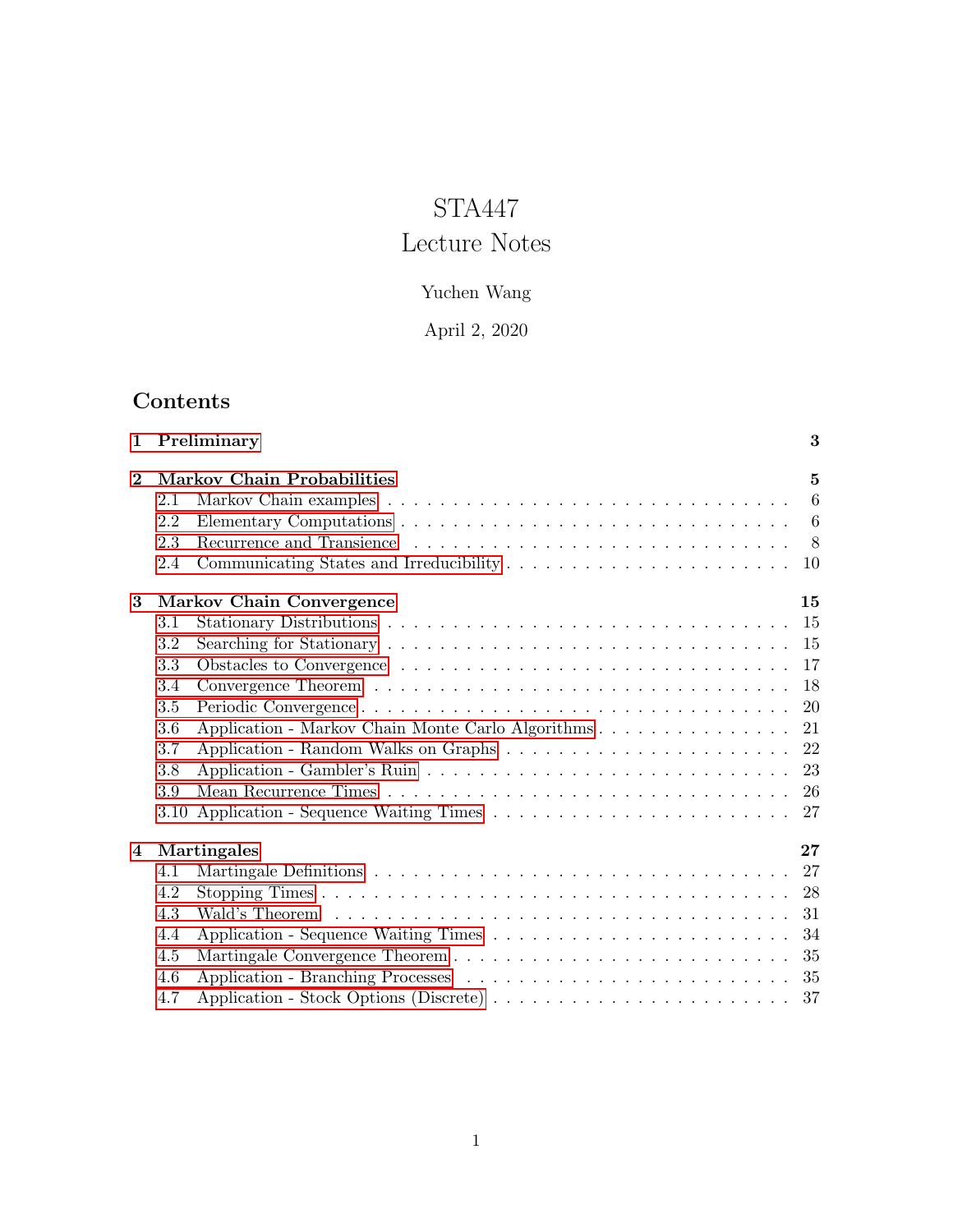|  | 5 Continuous Processes                           | -38 |
|--|--------------------------------------------------|-----|
|  |                                                  |     |
|  | 5.2 Application - Stock Options (Continuous)  41 |     |
|  |                                                  |     |
|  |                                                  |     |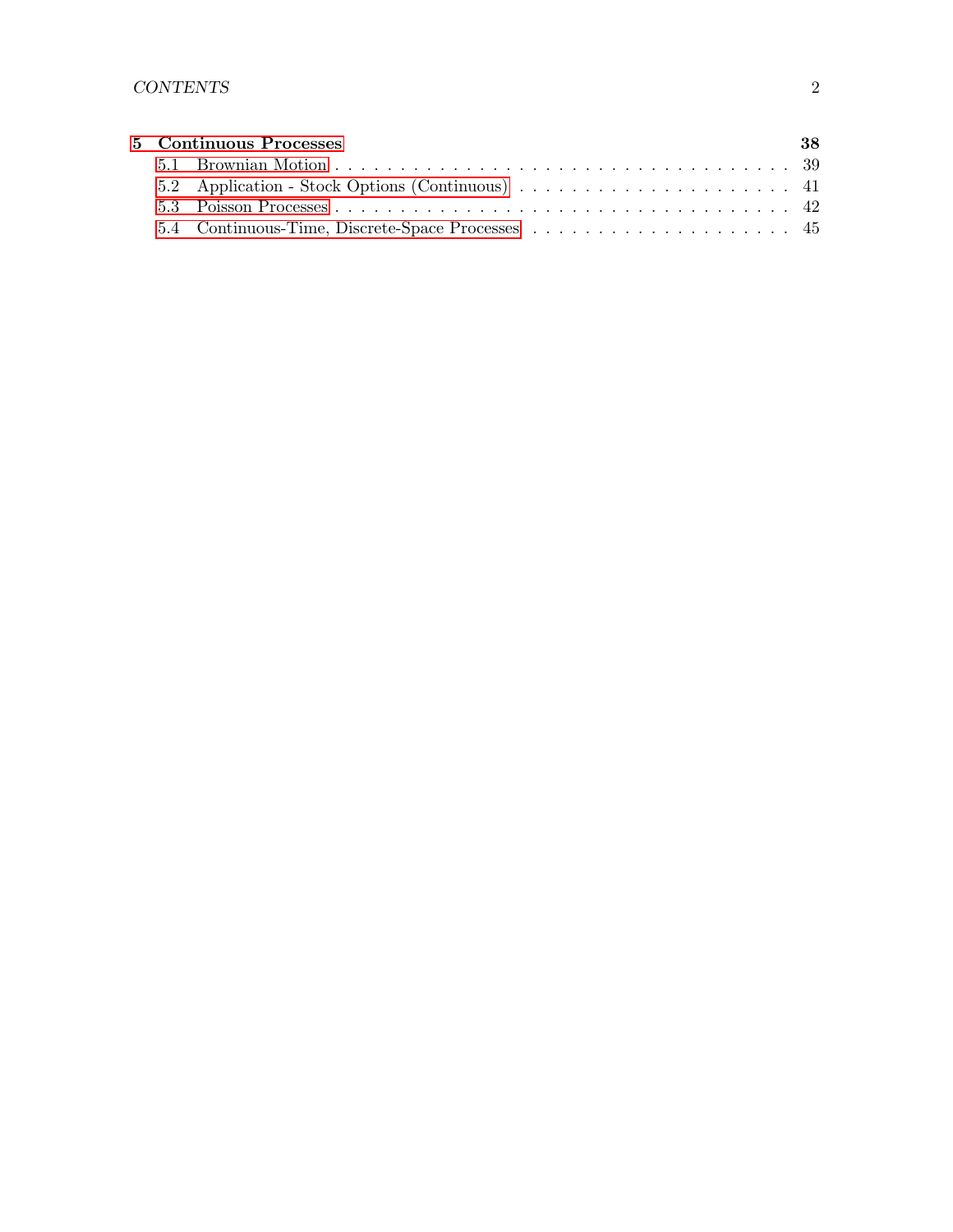## 1 PRELIMINARY 3

All the copyrights to Professor Jeffery Rosenthal.

## <span id="page-2-0"></span>1 Preliminary

**Proposition 1.1.** If  $Z$  is a non-negative-integer-valued random variable, then

$$
E(Z) = \sum_{k=1}^{\infty} P(Z \ge k)
$$

Proof.

$$
\sum_{k=1} P(Z \ge k) = \sum_{k=1}^{\infty} [P(Z = k) + P(Z = k + 1) + \dots] \n= [P(Z = 1) + P(Z = 2) + P(Z = 3) + \dots] \n+ [P(Z = 2) + P(Z = 3) + P(Z = 4) + \dots] \n+ [P(Z = 3) + P(Z = 4) + P(Z = 5) + \dots] \n+ \dots \n= P(Z = 1) + 2P(Z = 2) + 3P(Z = 3) + \dots \n= \sum_{l=1}^{\infty} lP(Z = l) \n= E(Z)
$$

Fact 1.1.

$$
\sum_{n=1}^{\infty} \frac{1}{n^p} = \infty \iff p \le 1
$$

**Fact 1.2.** If the  $x_n$ s are non-negative, and  $\sum_{n=1}^{\infty} x_n < \infty$ , then

$$
\lim_{n \to \infty} x_n = 0
$$

**Definition 1.1** (bounded random variable). X is a bounded random variable if there is  $M <$  $\infty$  with  $P(|X| \leq M) = 1$ , i.e. if it is always in some interval  $[-M, M]$  for some finite number M.

**Definition 1.2** (finite random variable). X is a finite random variable if  $P(|X| \leq \infty) = 1$ , i.e., if  $P(|X| = \infty) = 0$ , i.e. if it always takes on finite values.

**Definition 1.3** (finite expectation). A random variable X has finite expectation if  $E|X| < \infty$ ; this is also sometimes called integrable.

Fact 1.3. Bounded  $\implies$  finite expectation.

Fact 1.4. Unbounded  $\implies$  infinite expectation.

Fact 1.5. Finite expectation  $\implies$  finite.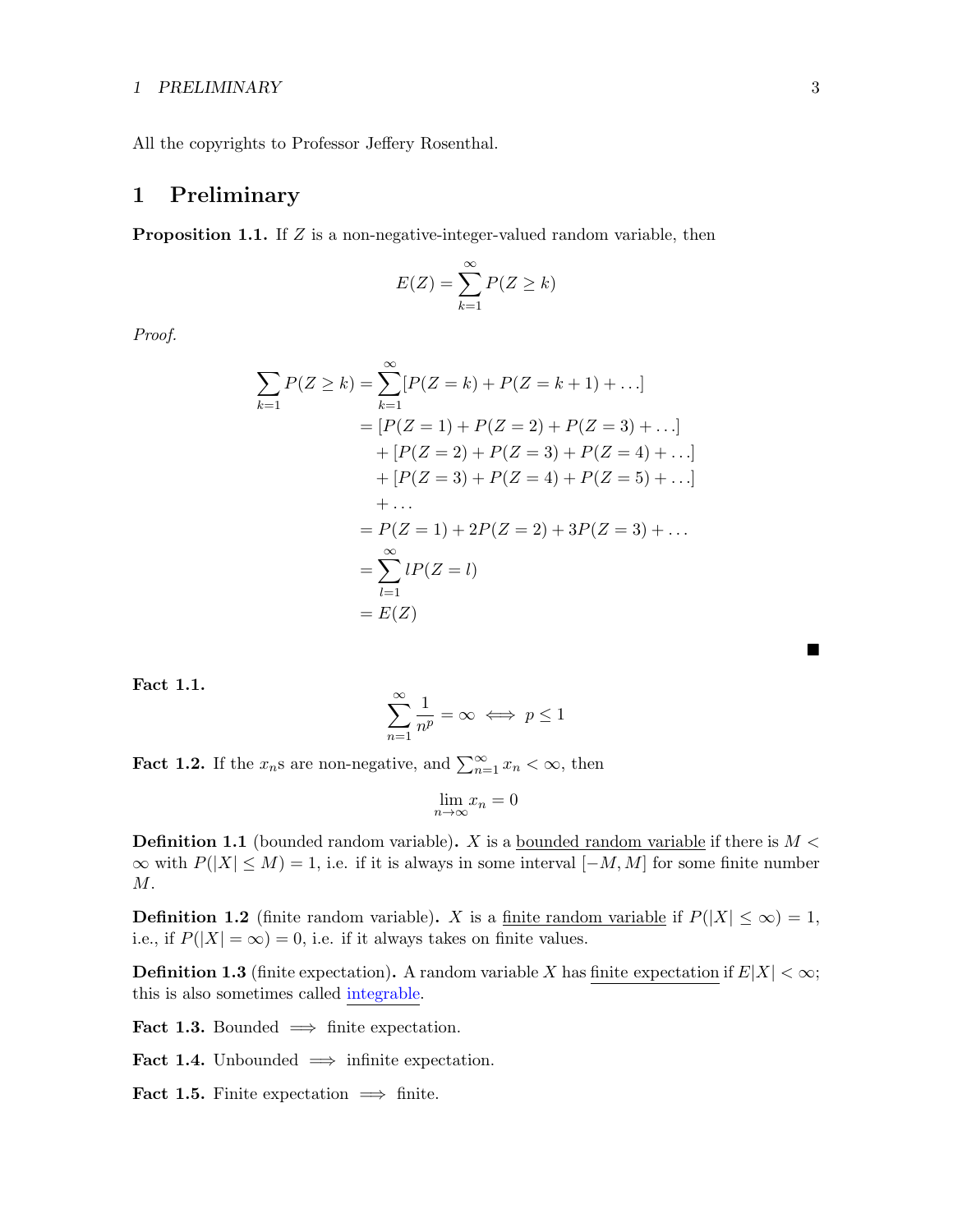**Theorem 1.1** (Law of Total Expectation). If  $X$  and  $Y$  are discrete random variables, then

$$
E(X) = \sum_{y} P(Y = y)E(X|Y = y)
$$

i.e. we can compute  $E(X)$  by averaging conditional expectations.

<span id="page-3-0"></span>Theorem 1.2 (Double-expectation formula).

$$
E[E(X|Y)] = E(X)
$$

i.e. the random variable  $E(X|Y)$  equals X on average.

*Proof.* Since  $E(X|Y)$  is equal to  $E(X|Y = y)$  with probability  $Y = y$ , we compute that

$$
E[E(X|Y)] = \sum_{y} P(Y = y)E(X|Y = y) = E(X)
$$

which the results follows from Double-expectation formul[a1.2.](#page-3-0)

**Definition 1.4** (weak convergence).  $X_n$  converge to X weakly if

$$
\forall \epsilon > 0, \lim_{n \to \infty} P(|X_n - X| \ge \epsilon) = 0
$$

**Definition 1.5** (strong convergence).  $X_n$  converge to X strongly if

$$
P(\lim_{n \to \infty} X_n = X) = 1
$$

<span id="page-3-4"></span>**Theorem 1.3** (Law of Large Numbers). If the sequence  $\{X_n\}$  is i.i.d. with common mean m, then the sequence  $\frac{1}{n} \sum_{i=1}^{n} X_i$  converges to m (both weakly and strongly), i.e.,

$$
\lim_{n \to \infty} \frac{1}{n} \sum_{i=1}^{n} X_i = m \quad w.p.1
$$

<span id="page-3-1"></span>Theorem 1.4 (the Limit of Partial Averages Principle). If

$$
\lim_{n \to \infty} x_n = r
$$

then

$$
\lim_{n \to \infty} \frac{1}{n} \sum_{i=1}^{n} x_i = r
$$

<span id="page-3-2"></span>**Theorem 1.5** (Bounded Convergence Theorem). If  $\lim_{n\to\infty} X_n = X$ , and the  $\{X_n\}$  are uniformly bounded (i.e., there is  $M < \infty$  with  $|X_n| \leq M$  for all n), then

$$
\lim_{n \to \infty} E(X_n) = E(X)
$$

<span id="page-3-3"></span>**Theorem 1.6** (Monotone Convergence Theorem). If  $\lim_{n\to\infty} X_n = X$ , and  $0 \le X_1 \le X_2 \le$  $X_3 \leq \ldots$ , then

$$
\lim_{n \to \infty} E(X_n) = E(X)
$$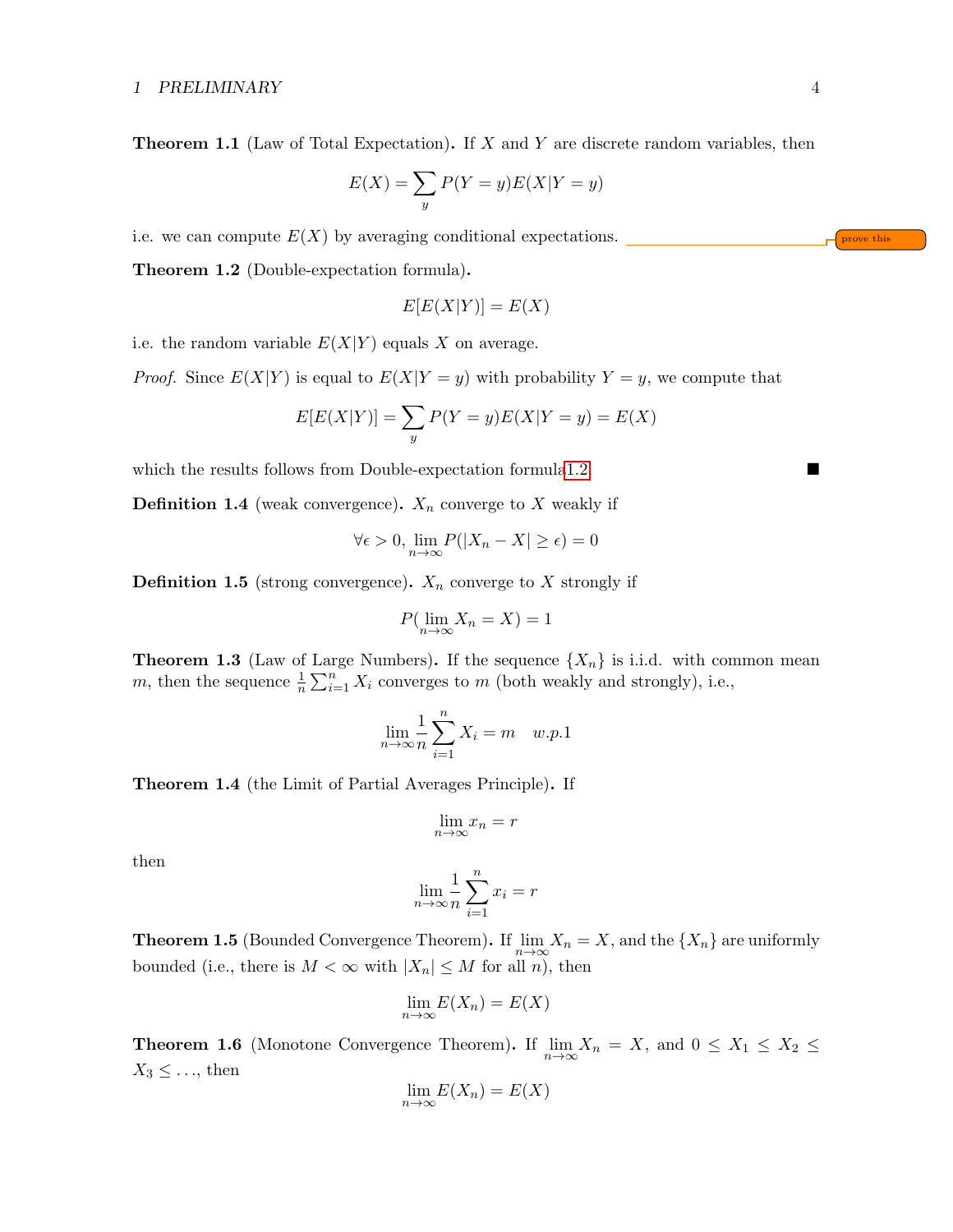<span id="page-4-1"></span>**Theorem 1.7** (Dominated Convergence Theorem). If  $\lim_{n\to\infty} X_n = X$ , and there is some random variable Y with  $E|Y| < \infty$  and  $|X_n| \leq Y$  for all n, then

$$
\lim_{n \to \infty} E(X_n) = E(X)
$$

**Definition 1.6** (order notation). We say that a function  $f = O(g)$  if

$$
\lim_{h\searrow 0}\frac{f}{g}<\infty
$$

We say that a function  $f = o(g)$  if

$$
\lim_{h \searrow 0} \frac{f}{g} = 0
$$

Example 1.1. From a first-order Taylor series expansion,

$$
e^x = 1 + x + o(x^2)
$$

as  $x \to 0$ . If time, please finish reading the preliminary, which I found useful. –Mar 9

## <span id="page-4-0"></span>2 Markov Chain Probabilities

Notation 2.1.

$$
P(X_{n+1} = j | X_n = i) = p_{ij}
$$

Definition 2.1 (Markov chain). A (discrete time, discrete space, time homogeneous) Markov chain is specified by three ingredients:

- A state space  $S$ , any non-empty finite or countable set.
- Initial probabilities  $\{v_i\}_{i\in S}$ , where  $v_i$  is the probability of starting at i (at time 0). (So  $v_i \geq 0$  and  $\sum_i v_i = 1$ )
- Transition probabilities  $\{p_{ij}\}_{i,j\in S}$ , where  $p_{ij}$  is the probability of jumping to j if you start at *i*. (So  $p_{ij} \ge 0$ , and  $\sum_j p_{ij} = 1$  for all *i*)

Remark 2.1 (Markov property).

$$
P(X_{n+1}=j|X_0=i_0,X_1=i_1,X_2=i_2,\ldots,X_n=i_n)=P(X_{n+1}=j|X_n=i_n)=p_{i_nj}
$$

i.e. The probabilities at time  $n + 1$  depend only on the state at time n.

## Remark 2.2.

$$
P(X_0 = i_0, X_1 = i_1, \dots, X_n = i_n) = v_{i_0} p_{i_0 i_1} p_{i_1 i_2} \dots p_{i_{n-1} i_n}
$$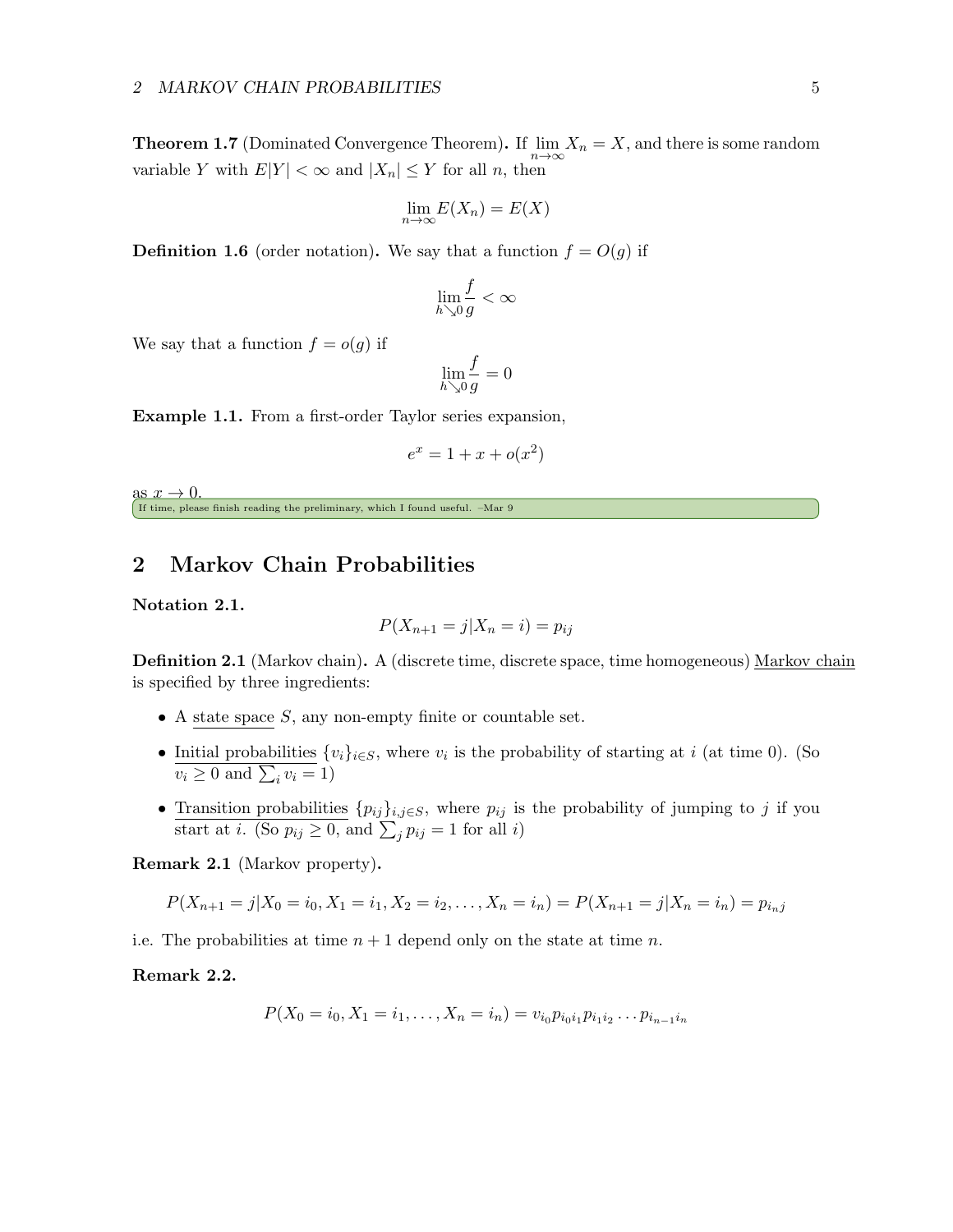## <span id="page-5-0"></span>2.1 Markov Chain examples

**Example 2.1** (the Frog Walk). Let  $X_n :=$  pad index the frog is at after *n* steps.

$$
S = \{1, 2, 3, ..., 20\}
$$
  
\n
$$
v_{20} = 1, v_i = 0 \forall i \neq 20
$$
  
\n
$$
p_{ij} = \begin{cases} \frac{1}{3}, & |j - i| \le 1 \text{ or } |j - i| = 19 \\ 0, & \text{otherwise} \end{cases}
$$

Example 2.2 (Bernoulli process).

$$
S = \{1, 2, 3, ...\}
$$
  
\n
$$
v_0 = 1, v_i = 0 \forall i \neq 0
$$
  
\n
$$
p_{ij} = \begin{cases} p, & j = i + 1 \\ 1 - p, & j = i \\ 0, & \text{otherwise} \end{cases}
$$

where  $0 < p < 1$ .

**Example 2.3** (Simple random walk (s.r.w.)). Let  $X_n :=$  net gain (in dollars) after n bets

$$
S = \{0, 1, 2, 3, ...\}
$$
  
\n
$$
v_a = 1, v_i = 0 \forall i \neq a
$$
  
\n
$$
p_{ij} = \begin{cases} p, & j = i + 1 \\ 1 - p, & j = i - 1 \\ 0, & \text{otherwise} \end{cases}
$$

where  $0 < p < 1, a \in \mathbb{Z}$ . **Special case:** When  $p = 1/2$ , call it simple symmetric random walk.

**Example 2.4** (Ehrenfest's Urn). Let  $X_n := \#$  balls in Urn 1 at time n.

We have d balls in total, divided into two urns. At each time, we choose one of the d balls uniformly at random, and move it to the other urn.

$$
S = \{1, 2, 3, \dots, d\}
$$
  
\n
$$
v_a = 1, v_i = 0 \forall i \neq a
$$
  
\n
$$
p_{ij} = \begin{cases} (d-i)/d, & j = i+1 \\ i/d, & j = i-1 \\ 0, & \text{otherwise} \end{cases}
$$

## <span id="page-5-1"></span>2.2 Elementary Computations

Notation 2.2.

$$
\mu_i^{(n)} := P(X_n = i)
$$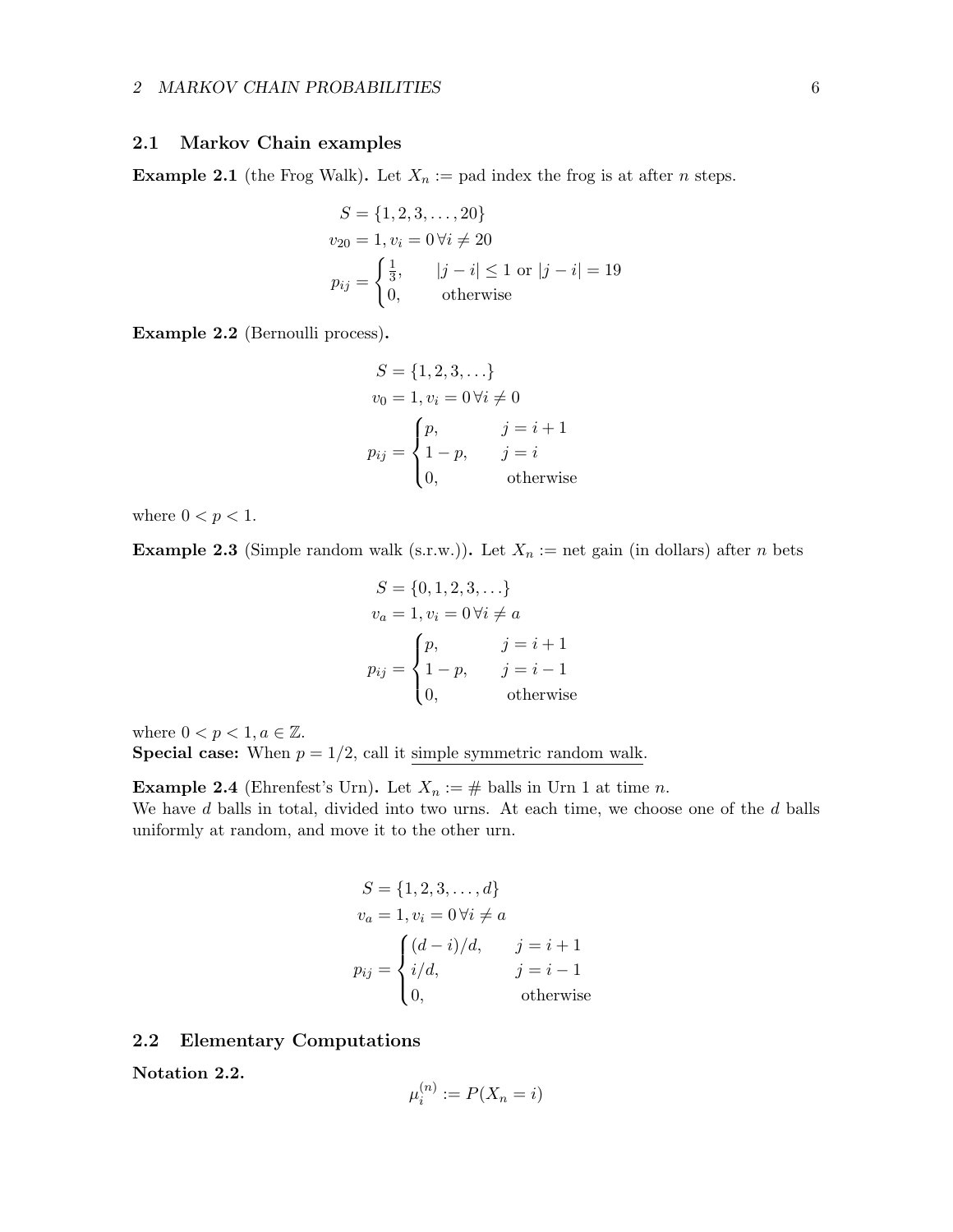## Notation 2.3.

$$
m := |S| \qquad \text{(the number of elements in S, could be infinity)}
$$
\n
$$
\mu^{(n)} = (\mu_1^{(n)}, \mu_2^{(n)}, \mu_3^{(n)}, \dots) \qquad (m \times 1)
$$
\n
$$
v = (v_1, v_2, v_3, \dots)
$$
\n
$$
P = (p_{ij}) = \begin{pmatrix} p_{11} & p_{12} & \cdots & p_{1m} \\ p_{21} & p_{22} & \cdots & \\ \vdots & \vdots & \ddots & \\ p_{m1} & \cdots & p_{mm} \end{pmatrix} \qquad (m \times m \text{ matrix})
$$

Fact 2.1.

$$
\mu^{(1)} = vP = \mu^{(0)}P
$$

$$
\mu^{(n)} = vP^n = \mu^{(0)}P^n
$$

Notation 2.4.

$$
p_{ij}^{(n)} := P(X_n = j, X_0 = i) = P(X_{m+n} = j | X_m = i)
$$
 (for any  $m \in \mathbb{N}$ )

Fact 2.2.

$$
\sum_{j \in S} p_{ij}^{(n)} = 1
$$
  

$$
p_{ij}^{(1)} = p_{ij}
$$
  

$$
P^{(n)} = P^n
$$
 (for all  $n \in \mathbb{N}$ )

Notation 2.5.

$$
P^{0} := I
$$
  
\n
$$
P^{(0)} := I
$$
  
\n
$$
p_{ij}^{(0)} = \begin{cases} 1 & i = j \\ 0 & \text{otherwise} \end{cases}
$$

<span id="page-6-0"></span>Theorem 2.1 (Chapman-Kolmogorov equations).

$$
p_{ij}^{(m+n)} = \sum_{k \in S} p_{ik}^{(m)} p_{kj}^{(n)}
$$

$$
P_{ij}^{(m+s+n)} = \sum_{k \in S} \sum_{l \in S} p_{ik}^{(m)} p_{kl}^{(s)} p_{lj}^{(n)}
$$

Matrix form:

$$
P^{(m+n)} = P^{(m)}P^{(n)}
$$

$$
P^{(m+s+n)} = P^{(m)}P^{(s)}P^{(n)}
$$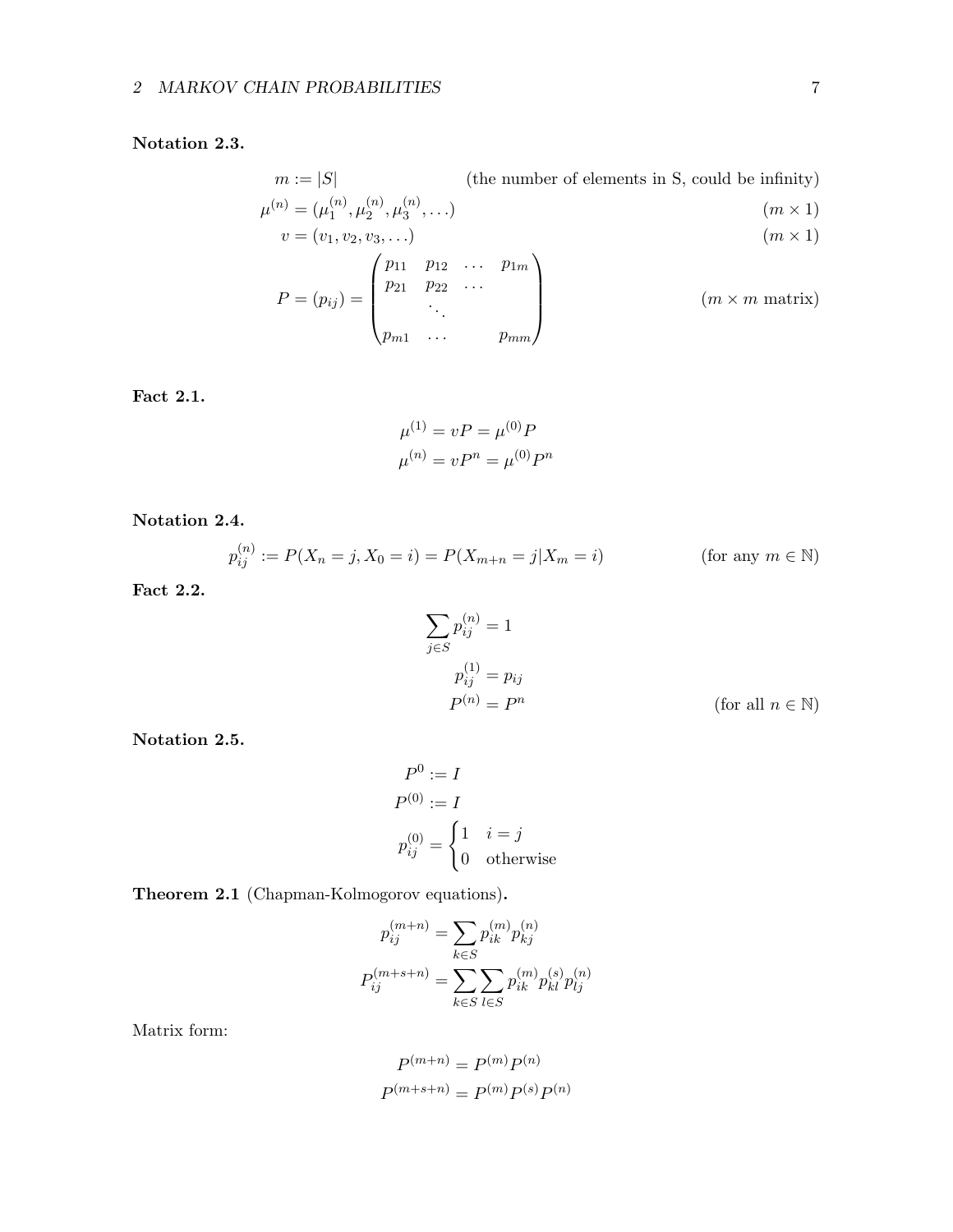<span id="page-7-1"></span>Theorem 2.2 (Chapman-Kolmogorov Inequality).

$$
p_{ij}^{(m+n)} \ge p_{ik}^{(m)} p_{kj}^{(n)}
$$
 (for all  $k \in S$ )  

$$
P_{ij}^{(m+s+n)} \ge p_{ik}^{(m)} p_{kl}^{(s)} p_{lj}^{(n)}
$$
 (for any  $k, l \in S$ )

## <span id="page-7-0"></span>2.3 Recurrence and Transience

Notation 2.6.

$$
P_i(\ldots) \equiv P(\ldots | X_0 = i)
$$
  
\n
$$
E_i(\ldots) \equiv E(\ldots | X_0 = i)
$$
  
\n
$$
N(i) = #\{n \ge 1 : X_n = i\}
$$
  
\n(total number of times that the chain hits *i*, not counting time 0)

**Definition 2.2** (return probability). Let  $f_{ij}$  be the return probability from i to j.

$$
f_{ij} := P_i(X_n = j \text{ for some } n \ge 1) \equiv P_i(N(j) \ge 1)
$$

Fact 2.3.

$$
1 - f_{ij} = P_i(X_n \neq j \text{ for all } n \ge 1)
$$
\n
$$
(2.1)
$$

$$
P_i(N(i) \ge k) = (f_{ii})^k \tag{2.2}
$$

$$
P_i(N(j) \ge k) = f_{ij}(f_{jj})^{k-1}
$$
\n(2.3)

$$
f_{ik} \ge f_{ij} f_{jk} \tag{2.4}
$$

Fact 2.4.  $f_{ij} > 0$  iff  $\exists m \ge 1$  with  $p_{ij}^{(m)} > 0$ , i.e., there is some time m for which it is possible to get from  $i$  to  $j$  in  $m$  steps.

Definition 2.3 (recurrent and transient states). A state i of a Markov chain is recurrent if  $f_{ii} = 1$ . Otherwise, *i* is <u>transient</u> if  $f_{ii} < 1$ .

**Proposition 2.1.** If  $Z$  is a non-negative integer, then

$$
E(Z) = \sum_{k=1}^{\infty} P(Z \ge k)
$$

Theorem 2.3 (Recurrent State Theorem). As follows

- State *i* is recurrent  $\Leftrightarrow$   $P_i(N(i) = \infty) = 1 \Leftrightarrow \sum_{n=1}^{\infty} p_{ii}^{(n)} = \infty$
- State *i* is transient  $\Leftrightarrow P_i(N(i) = \infty) = 0 \Leftrightarrow \sum_{n=1}^{\infty} p_{ii}^{(n)} < \infty$

Proof.

$$
P_i(N(i) = \infty) = \lim_{k \to \infty} P_i(N(i) \ge k)
$$
 (by continuity of probabilities)  
= 
$$
\lim_{k \to \infty} (f_{ii})^k
$$
  $(P_i(N(i) \ge k) = (f_{ii})^k)$   
= 
$$
\begin{cases} 1, & f_{ii} = 1 \\ 0, & f_{ii} < 1 \end{cases}
$$

ш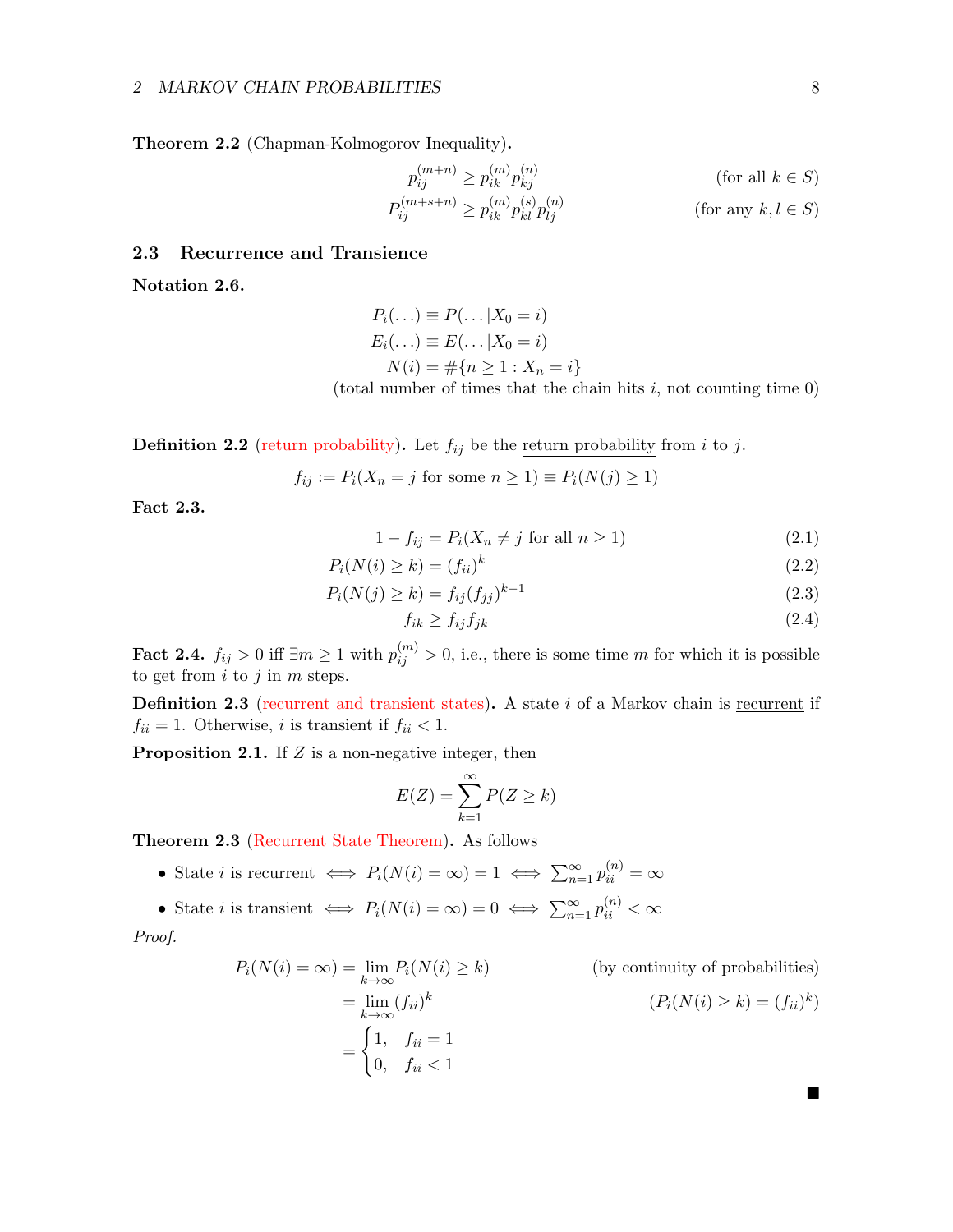Therefore,

$$
\sum_{n=1}^{\infty} p_{ii}^{(n)} = \sum_{n=1}^{\infty} P_i(X_n = i)
$$
  
= 
$$
\sum_{n=1}^{\infty} E_i(\mathbb{1}\{X_n = i\})
$$
  
= 
$$
E_i(\sum_{n=1}^{\infty} \mathbb{1}\{X_n = i\})
$$
  
= 
$$
E_i(N(i))
$$
  
= 
$$
\sum_{k=1}^{\infty} P_i(N(i) \ge k)
$$
 (by proposition 1.1)  
= 
$$
\sum_{k=1}^{\infty} (f_{ii})^k
$$
  
= 
$$
\begin{cases} \infty, & f_{ii} = 1 \\ \frac{f_{ii}}{1 - f_{ii}} < \infty, & f_{ii} < 1 \end{cases}
$$

Example 2.5 (simple random walk). If  $p = 1/2$  then  $\forall i, f_{ii} = 1$ . If  $p \neq 1/2$ , then  $\forall i, f_{ii} < 1$ 

*Proof.* Consider state 0. We need to check if  $\sum_{n=1}^{\infty} p_{00}^{(n)} = \infty$ . If *n* is odd, then  $p_{00}^{(n)} = 0$ . If *n* is even,  $p_{00}^{(n)} = P(\frac{n}{2})$  $\frac{n}{2}$  heads and  $\frac{n}{2}$  tails on first *n* tosses). This is a Binomial $(n, p)$  distribution, so

$$
p_{00}^{(n)} = {n \choose n/2} p^{n/2} (1-p)^{n/2}
$$
  
= 
$$
\frac{n!}{[(n/2)!]^2} p^{n/2} (1-p)^{n/2}
$$
  
= 
$$
\frac{(n/e)^n \sqrt{2\pi n}}{[(n/2e)^{n/2} \sqrt{2\pi n/2}]^2} p^{n/2} (1-p)^{n/2}
$$
 (Sirling's approximation)  
= 
$$
[4p(1-p)]^{n/2} \sqrt{2/\pi n}
$$

**Case 1:** If  $p = 1/2$ , then  $4p(1 - p) = 1$ , so

$$
\sum_{n=1}^{\infty} \infty p_{00}^{(n)} = \sum_{n=2,4,6,...} \sqrt{2/\pi n}
$$

$$
= \sqrt{2/\pi} \sum_{n=2,4,6,...} n^{-1/2}
$$

$$
= \sqrt{2/\pi} \sum_{n=1}^{\infty} 2k^{-1/2}
$$

$$
= \infty
$$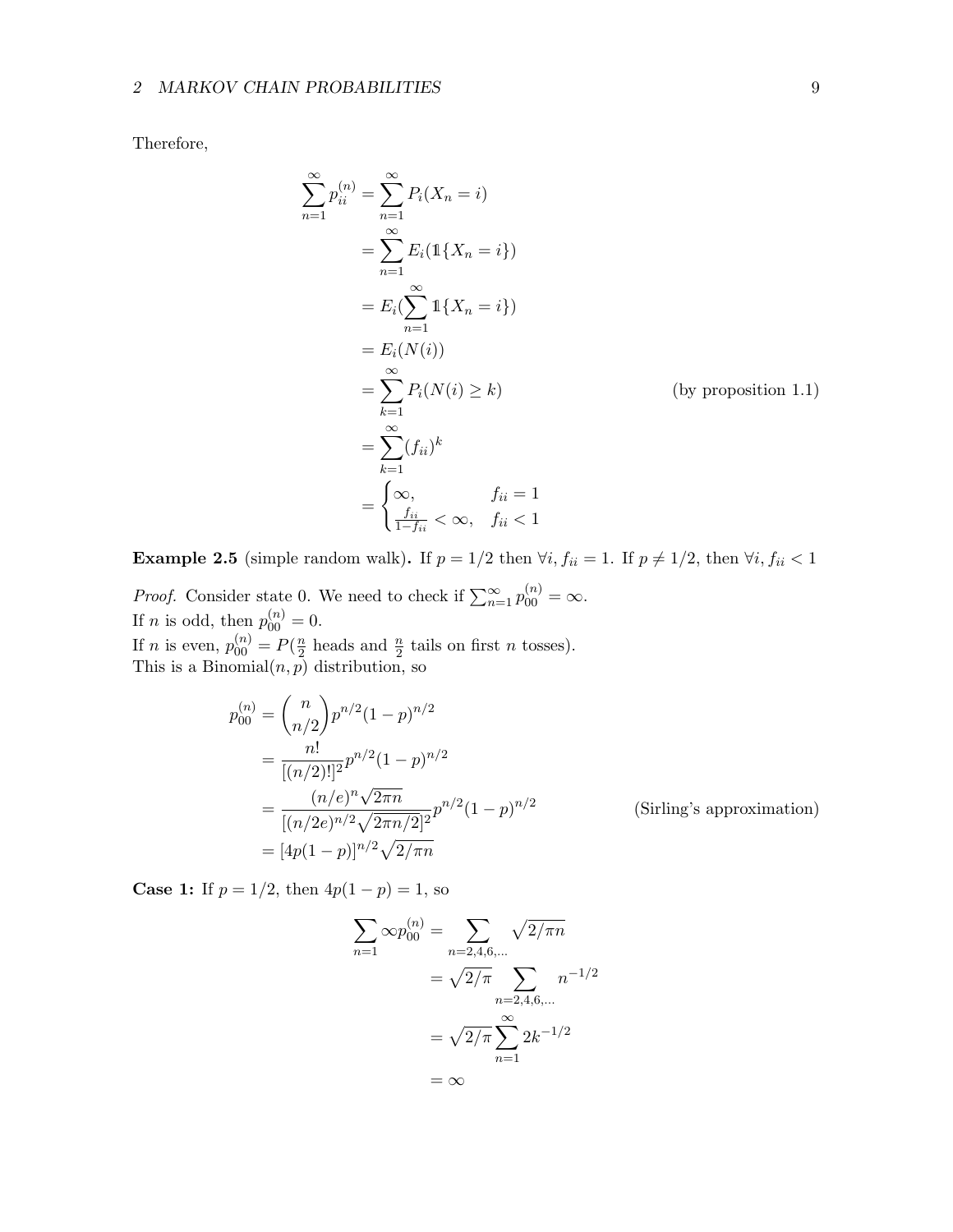Therefore, state 0 is recurrent. **Case 2:** If  $p \neq 1/2$ , then  $4p(1-p) < 1$ , so

$$
\sum_{n=1}^{\infty} \infty p_{00}^{(n)} = \sum_{n=2,4,6,...} [4p(1-p)]^{n/2} \sqrt{2/\pi n}
$$
  
< 
$$
< \sum_{n=2,4,6,...} [4p(1-p)]^{n/2}
$$
 (Geometric Series)  

$$
= \frac{4p(1-p)}{1-4p(1-p)}
$$
  
< 
$$
< \infty
$$

Therefore, the state 0 is transient.

The same exact calculation applies to any other state i.

 $\blacksquare$ 

Theorem 2.4 (f-Expansion).

$$
f_{ij} = p_{ij} + \sum_{k \in S, k \neq j} p_{ik} f_{kj}
$$

Proof.

$$
f_{ij} = P_i(\exists n \ge 1 : X_n = j)
$$
  
=  $\sum_{k \in S} P_i(X_1 = k, \exists n \ge 1 : X_n = j)$   
=  $P_i(X_1 = j, \exists n \ge 1 : X_n = j) + \sum_{k \ne j} P_i(X_1 = k, \exists n \ge 1 : X_n = j)$   
=  $P_i(X_1 = j)P_i(\exists n \ge 1 : X_n = j | X_1 = j) + \sum_{k \ne j} P_i(X_1 = k)P_i(\exists n \ge 1 : X_n = j | X_1 = k)$   
=  $p_{ij}(1) + \sum_{k \ne j} p_{ik}(f_{kj})$ 

**Remark 2.3.** The f-Expansion shows that  $f_{ij} \ge p_{ij}$ .

**Remark 2.4.** It essentially follows from logical reasoning: from  $i$ , to get to  $j$  eventually, we have to either jump to j immediately (with probability  $p_{ij}$ ), or jump to some other state k (with probability  $p_{ik}$ ) and then get to j eventually (with probability  $p_{kj}$ )

## <span id="page-9-0"></span>2.4 Communicating States and Irreducibility

**Definition 2.4** (communicating states). State i communicates with state j, written  $i \rightarrow j$ , if  $f_{ij} > 0$ .

**Remark 2.5.** i.e. if it is possible to get from  $i$  to  $j$ .

**Notation 2.7.** Write  $i \leftrightarrow j$  if both  $i \rightarrow j$  and  $j \rightarrow i$ .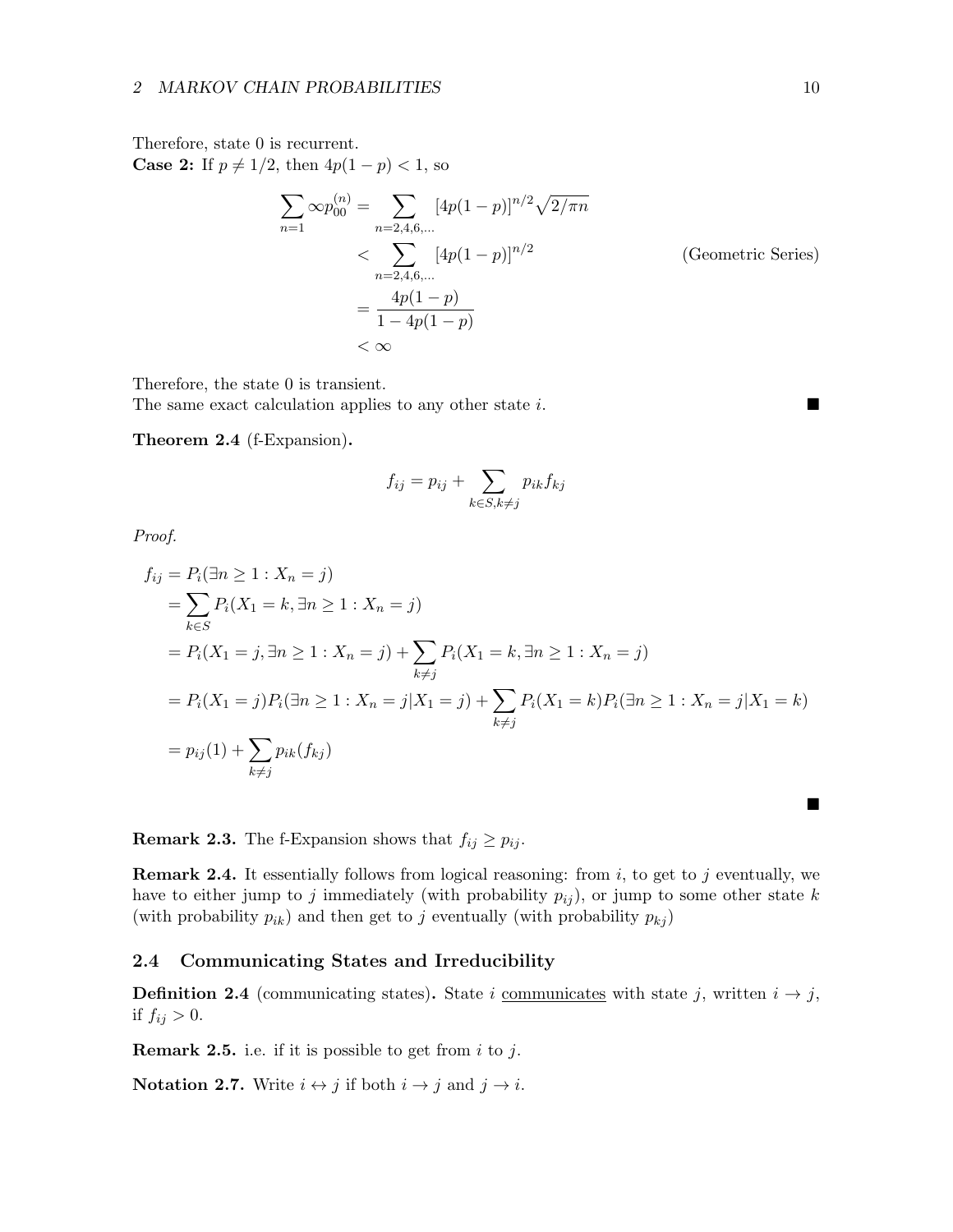**Definition 2.5** (irreducibility). A Markov chain is <u>irreducible</u> if  $i \rightarrow j$  for all  $i, j \in S$ , i.e., if  $f_{ij} > 0$  for all  $i, j \in S$ . Otherwise, the chain is <u>reducible</u>.

**Lemma 2.1** (Sum Lemma). If  $i \to k$ , and  $l \to j$ , and  $\sum_{n=1}^{\infty} p_{kl}^{(n)} = \infty$ , then  $\sum_{n=1}^{\infty} p_{ij}^{(n)} = \infty$ 

*Proof.* Since  $i \to k$ , and  $l \to j$ , there exists  $m, r \ge 1$  s.t.  $p_{ik}^{(m)} > 0$  and  $p_{lj}^{(r)} > 0$ . By the Chapman-Kolmogorov inequality,

$$
p_{ij}^{(m+s+r)} \geq p_{ij}^{(m)} p_{kl}^{(s)} p_{lj}^{(r)}
$$

Hence

$$
\sum_{n=1}^{\infty} p_{ij}^{(n)} \ge \sum_{n=m+r+1}^{\infty} p_{ij}^{(n)}
$$
  
= 
$$
\sum_{s=1}^{\infty} p_{ij}^{(m+s+r)}
$$
  $(s = n - m - r)$   

$$
\ge \sum_{s=1}^{\infty} p_{ij}^{(m)} p_{kl}^{(s)} p_{lj}^{(r)}
$$
  
= 
$$
p_{ij}^{(m)} p_{lj}^{(r)} \sum_{s=1}^{\infty} p_{kl}^{(s)}
$$
  
= 
$$
\infty
$$

**Corollary 2.1** (Sum Corollary). If  $i \leftrightarrow k$ , then i is recurrent iff k is recurrent.

*Proof.* Setting  $j = i$  and  $l = k$  in the Sum Lemma: If  $i \leftrightarrow k$ , then  $\sum_{n=1}^{\infty} p_{ii}^{(n)} = \infty \iff$  $\sum_{n=1}^{\infty} p_{kk}^{(n)}$  $\lambda_{kk}^{(n)} = \infty.$ 

Theorem 2.5 (Cases Theorem). For an irreducible Markov chain, either

- (a)  $\sum_{n=1}^{\infty} p_{ij}^{(n)} = \infty$  for all  $i, j \in S$ , and all states are recurrent (<u>recurrent Markov chain</u>); or
- (b)  $\sum_{n=1}^{\infty} p_{ij}^{(n)} < \infty$  for all  $i, j \in S$ , and all states are transient (transient Markov chain).

Theorem 2.6 (Finite Space Theorem). An irreducible Markov chain on a finite state space always falls into case (a), i.e.,  $\sum_{n=1}^{\infty} p_{ij}^{(n)} = \infty$  for all  $i, j \in S$ , and all states are recurrent.

*Proof.* Choose any state  $i \in S$ . We have

$$
\sum_{j \in S} \sum_{n=1}^{\infty} p_{ij}^{(n)} = \sum_{n=1}^{\infty} \sum_{j \in S} p_{ij}^{(n)}
$$
 (exchanging the sums)  

$$
= \sum_{n=1}^{\infty} 1
$$
  

$$
= \infty
$$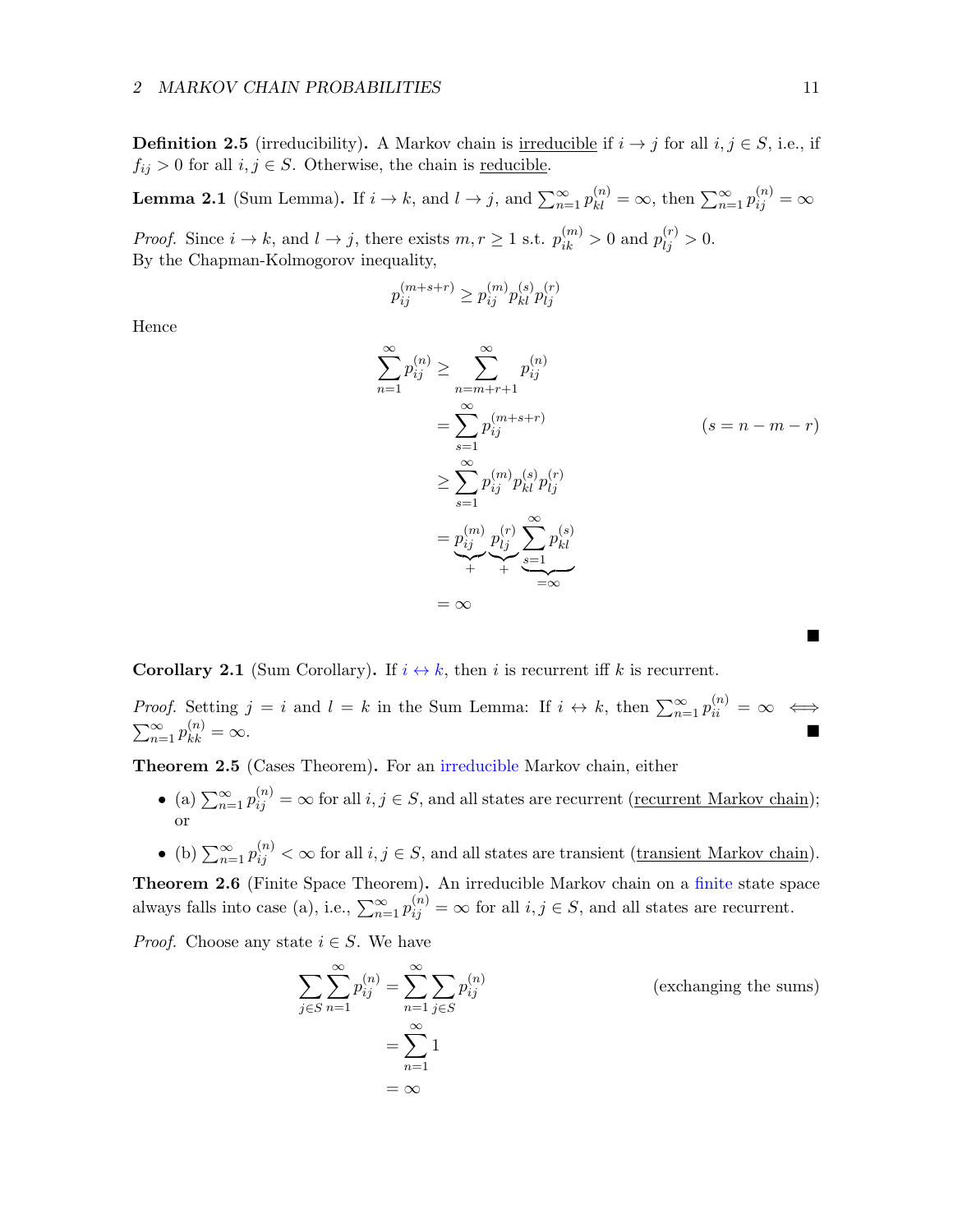Then if S is finite, it follows that there must exist at least one  $j \in S$  with  $\sum_{n=1}^{\infty} p_{ij}^{(n)} = \infty$ . So we must be in case (a).

**Notation 2.8.** For  $i \neq j$ , let  $H_{ij}$  be the event that the chain hits the state i before returning to  $j$ , i.e.,

$$
H_{ij} = \{ \exists n \in \mathbb{N} : X_n = i, \text{ but } X_m \neq j \text{ for } 1 \leq m \leq n-1 \}
$$

**Lemma 2.2** (Hit Lemma). If  $j \to i$  with  $j \neq i$ , then  $P_i (H_{ij}) > 0$ .

*Proof.* Since  $j \rightarrow i$ , there is some possible path from j to i. i.e., there is  $m \in \mathbb{N}$  and  $x_0, x_1, \ldots, x_m$  with  $x_0 = j$  and  $x_m = i$  and  $p_{x_rx_{r+1}} > 0$  for all  $0 \le r \le m - 1$ . Let  $S = \max\{r : x_r = j\}$  be the last time this path hits j.

Then  $x_S, x_{S+1}, \ldots, x_m$  is a possible path which goes from j to i without first returning to j. Hence  $P_i(H_{ij}) \ge P(x_0, x_1, \ldots, x_m) = p_{x,sx_{S+1}} p_{x_{S+1}x_{S+2}} \ldots p_{x_{m-1}x_m} > 0$ 

**Remark 2.6.** If it is possible to get from j to i at all, then it is possible to get from j to i without first returning to  $j$ .

Intuitively obvious: If there is some path from  $j$  to  $i$ , then the final part of the path (starting with the last time it visits  $i)$  is a possible path from  $j$  to  $i$  which does not return to  $j$ .

**Lemma 2.3** (f-Lemma). If  $j \rightarrow i$  and  $f_{ij} = 1$ , then  $f_{ij} = 1$ 

*Proof.* If  $i = j$  it is trivial, so assume  $i \neq j$ . Since  $j \to i$ , we have  $P_i(H_{ij}) > 0$  by the Hit Lemma. But one way to never return to j is to first hit i and then from i never return to j:

 $P_i$ (never return to j)  $\ge P_i(H_{ij})P_i$ (never return to j)

Therefore

$$
1 - f_{jj} \ge P_j(H_{ij})(1 - f_{ij})
$$

Since  $f_{jj} = 1$ , then  $P_j(H_{ij})$  $\rightarrow 0$  $(1 - f_{ij}) = 0$ Hence  $f_{ij} = 1$ .

Lemma 2.4 (Infinite Returns Lemma). For an irreducible Markov chain, if it is recurrent, then

$$
P_i(N(j) = \infty) = 1
$$

for all  $i, j \in S$ . But if it transient, then  $P_i(N(j) = \infty) = 0$  for all  $i, j \in S$ .  $\blacksquare$ 

 $\blacksquare$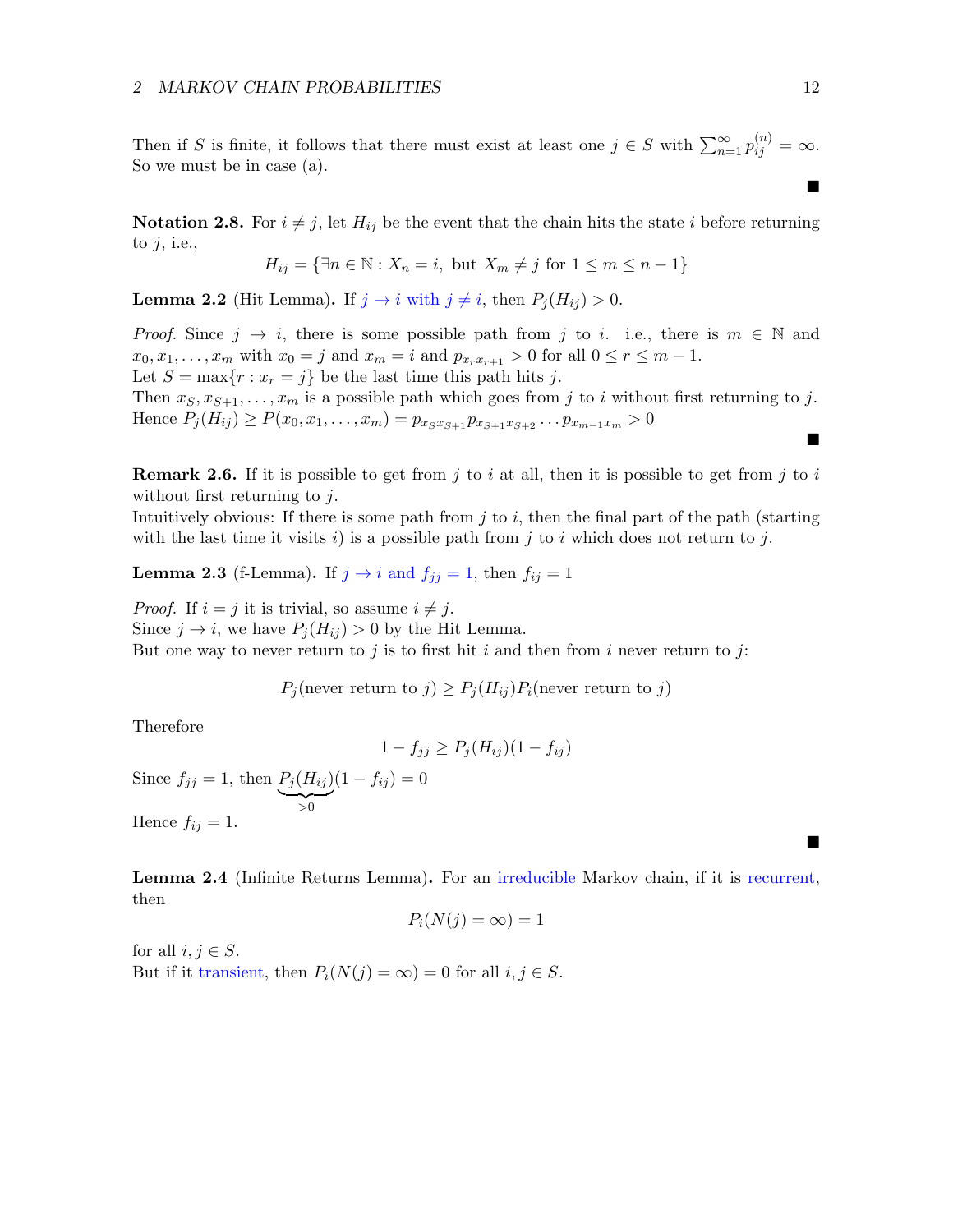*Proof.* Let  $i, j \in S$ . If the chain is recurrent, then  $f_{ij} = f_{jj} = 1$  by the f-Lemma. Then

$$
P_i(N(j) = \infty) = \lim_{k \to \infty} P_i(N(j) \ge k)
$$

$$
= \lim_{k \to \infty} f_{ij}(f_{jj})^{k-1}
$$

$$
= \lim_{k \to \infty} (1)(1)^{k-1}
$$

$$
= 1
$$

If the chain is transient, then  $f_{jj} < 1$ , then

$$
P_i(N(j) = \infty) = \lim_{k \to \infty} P_i(N(j) \ge k)
$$
  
= 
$$
\lim_{k \to \infty} f_{ij}(f_{jj})^{k-1}
$$
  
= 
$$
\lim_{k \to \infty} (1)(f_{jj})^{k-1}
$$
  
= 0

Theorem 2.7 (Recurrence Equivalence Theorem). If a chain is irreducible, then the following are equivalent (and all correspond to case (a)):

- 1. There are  $k, l \in S$  with  $\sum_{n=1}^{\infty} p_{kl}^{(n)} = \infty$ .
- 2. For all  $i, j \in S$ , we have  $\sum_{n=1}^{\infty} p_{ij}^{(n)} = \infty$ .
- 3. There is  $k \in S$  with  $f_{kk} = 1$ , i.e. k is recurrent.
- 4. For all  $j \in S$ , we have  $f_{jj} = 1$ , i.e. all states are recurrent.
- 5. For all  $i, j \in S$ , we have  $f_{ij} = 1$ .
- 6. There are  $k, l \in S$  with  $P_k(N(l) = \infty) = 1$ .
- 7. For all  $i, j \in S$ , we have  $P_i(N(j) = \infty) = 1$ .

Proof. Follow from results that we have already proven

- 1  $\implies$  2: Sum Lemma.
- 2  $\implies$  4: Recurrent State Theorem (with  $i = j$ ).
- 4  $\implies$  5: f-Lemma.
- $5 \implies 3:$  immediate.
- 3  $\implies$  1: Recurrent State Theorem (with  $l = k$ ).
- 4  $\implies$  7: Infinite Returns Lemma.

■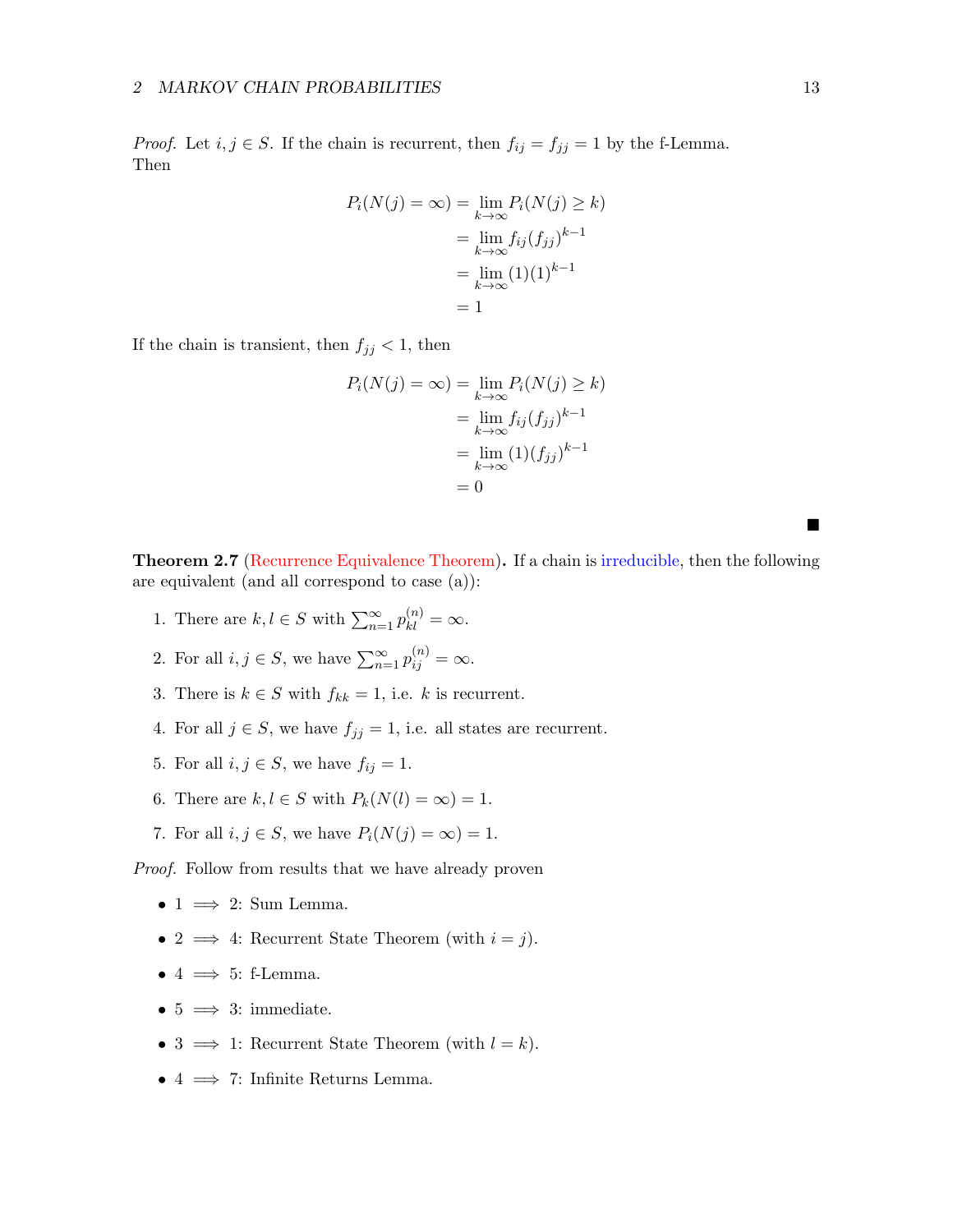- $7 \implies 6$ : Immediate.
- 6  $\implies$  3: Recurrent State Theorem (with  $l = k$ ).

Theorem 2.8 (Transience Equivalence Theorem). If a chain is irreducible, then the following are equivalent (and all correspond to case (b)):

- 1. There are  $k, l \in S$  with  $\sum_{n=1}^{\infty} p_{kl}^{(n)} < \infty$ .
- 2. For all  $i, j \in S$ , we have  $\sum_{n=1}^{\infty} p_{ij}^{(n)} < \infty$ .
- 3. For all  $k \in S$ , we have  $f_{kk} < 1$ , i.e. k is transient.
- 4. There is  $j \in S$  with  $f_{jj} < 1$ , i.e. some state is recurrent.
- 5. There are  $i, j \in S$  with  $f_{ij} < 1$ .
- 6. For all  $k, l \in S, P_k(N(l) = \infty) = 0$ .
- 7. There are  $i, j \in S$  with  $P_i(N(j) = \infty) = 0$ .

Remark 2.7 (closed subset note). Suppose a chain is reducible, but it has a closed subset  $C \subseteq S$  (i.e.  $p_{ij} = 0$  for  $i \in C$  and  $j \notin C$ ) on which it is irreducible (i.e.  $i \to j$  for all  $i, j \in C$ ). Then, the Recurrence Equivalence Theorem and other results about irreducible chains still apply to the chain when restricted to C.

**Proposition 2.2.** For simple random walk with  $p > 1/2$ ,  $f_{ij} = 1$  whenever  $j > i$ . (Similarly, if  $p < 1/2$  and  $j < i$ , then  $f_{ij} = 1$ .)

*Proof.* Let  $X_0 = 0$ , and  $Z_n = X_n - X_{n-1}$  for  $n = 1, 2, ...,$  so that  $X_n = \sum_{i=1}^n Z_i$ . Since  $Z_n$ s iid with  $P(Z_n = 1) = p$  and  $P(Z_n = -1) = 1 - p$ , then by Law of Large Numbers,

$$
\lim_{n \to \infty} \frac{1}{n} (Z_1 + Z_2 + \dots + Z_n) \stackrel{p}{=} E(Z_1) = p(1) + (1 - p)(-1) = 2p - 1 > 0
$$

$$
\Rightarrow \infty = \lim_{n \to \infty} (Z_1 + Z_2 + \dots + Z_n)
$$

$$
= \lim_{n \to \infty} X_n - X_0
$$

$$
= \lim_{n \to \infty} X_n
$$

But if  $i < j$ , then to go from i to  $\infty$ , the chain must pass through j, so  $f_{ij} = 1$ .

■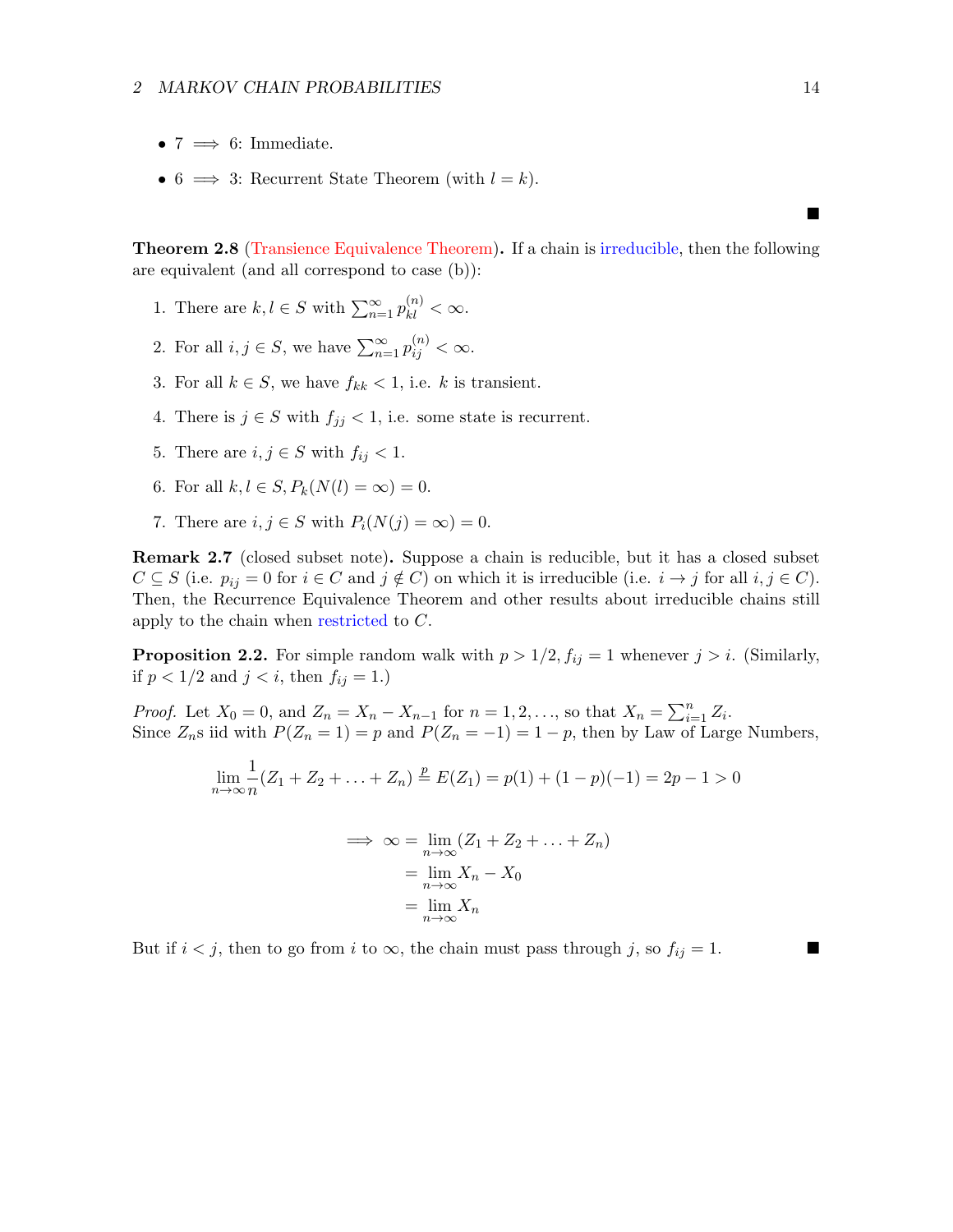## <span id="page-14-0"></span>3 Markov Chain Convergence

#### <span id="page-14-1"></span>3.1 Stationary Distributions

**Definition 3.1** (stationary distributions). If  $\pi$  is a probability distribution on S (i.e.  $\pi_i \geq 0$ for all  $i \in S$ , and  $\sum_{i \in S} \pi_i = 1$ , then  $\pi$  is <u>stationary</u> for a Markov chain with transition probabilities  $(p_{ij})$  if  $\sum_{i \in S} \pi_i p_{ij} = \pi_j$  for all  $j \in S$  (or  $\pi P = \pi$ , in matrix notation).

**Remark 3.1.** Intuitively,  $\pi$  being stationary means if the chain starts with probabilities  $\{\pi_i\}$ , then it will keep the same probabilities one time unit later.

**Definition 3.2** (doubly stochastic). A Markov Chain is doubly stochastic if in addition to the usual condition that  $\sum_{j \in S} p_{ij} = 1$  for all  $i \in S$ ,  $\sum_{i \in S} p_{ij} = 1$  for all  $j \in S$ .

Remark 3.2. This holds for the Frog Example.

**Proposition 3.1.** If a Markov chain with states S satisfies  $|S| < \infty$  and is doubly stochastic, then the uniform distribution on  $S$  is a stationary distribution.

*Proof.* Let  $\{\pi_i\}$  be a distribution such that  $\pi_i = \frac{1}{|S_i|}$  $\frac{1}{|S|}$ . Then

$$
\sum_{i \in S} \pi_i p_{ij} = \sum_{i \in S} \frac{1}{|S|} p_{ij}
$$
  
=  $\frac{1}{|S|} \sum_{i \in S} p_{ij}$   
=  $\frac{1}{|S|}(1)$  (doubly stochastic)  
=  $\frac{1}{|S|}$   
=  $\pi_j$ 

Then  $\{\pi_i\}$  is stationary.

## <span id="page-14-2"></span>3.2 Searching for Stationary

**Definition 3.3** (reversibility). A Markov chain is reversible (or time reversible, or satisfies detailed balance) with respect to a probability distribution  $\{\pi_i\}$  if  $\pi_i p_{ij} = \pi_j p_{ji}$  for all  $i, j \in S$ .

<span id="page-14-3"></span>**Proposition 3.2.** If a chain is reversible with respect to  $\pi$ , then  $\pi$  is a stationary distribution.

*Proof.* Reversibility means  $\pi_i p_{ij} = \pi_j p_{ji}$ , so then for  $j \in S$ ,

$$
\sum_{i \in S} \pi_i p_{ij} = \sum_{i \in S} \pi_j p_{ji} = \pi_j \sum_{i \in S} p_{ji} = \pi_j (1) = \pi_j
$$

**Lemma 3.1** (M-test). Let  $\{x_{nk}\}_{n,k\in\mathbb{N}}$  be a collection of real numbers. Suppose that  $\lim_{n\to\infty}x_{nk}$ exists for each fixed  $k \in \mathbb{N}$ . Suppose further that  $\sum_{k=1}^{\infty} \sup_{n} |x_{nk}| < \infty$ . Then  $\lim_{n \to \infty} \sum_{k=1}^{\infty} \sum_{n=1}^{\infty} x_{nk} =$  $\sum_{k=1}^{\infty} \lim_{n \to \infty} x_{nk}.$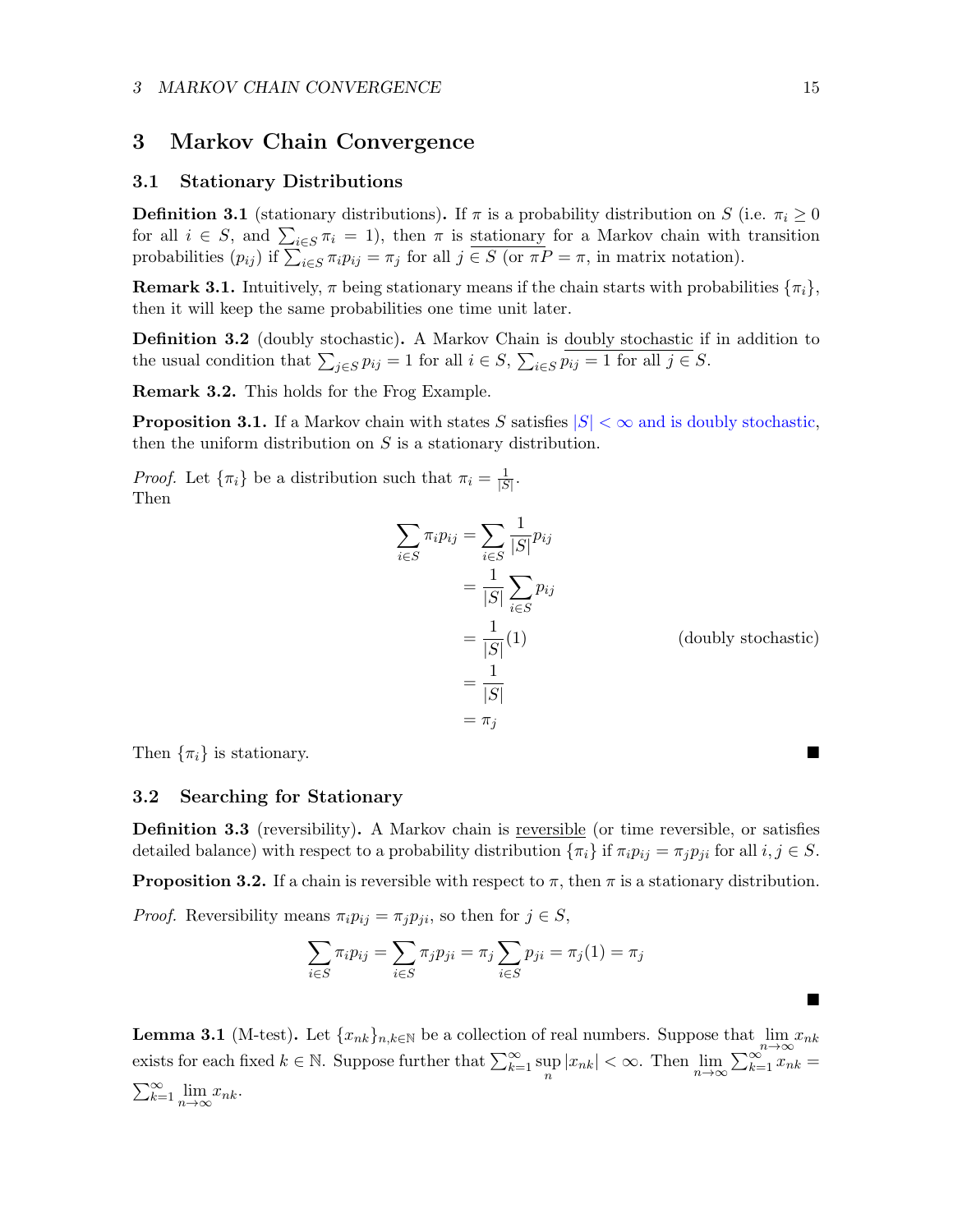Proposition 3.3 (Vanishing Probabilities Proposition). If a Markov chain's transition probabilities satisfy that  $\lim_{n\to\infty} p_{ij}^{(n)} = 0$  for all  $i, j \in S$ , then the chain does not have a stationary distribution.

*Proof.* Suppose for contradiction that there is a stationary distribution  $\pi$ . Then we would have  $\pi_j = \sum_{i \in S} \pi_i p_{ij}^{(n)}$  for any n, so

$$
\pi_j = \lim_{n \to \infty} \pi_j = \lim_{n \to \infty} \sum_{i \in S} \pi_i p_{ij}^{(n)}
$$

$$
\pi_j = \lim_{n \to \infty} \pi_j
$$
  
= 
$$
\lim_{n \to \infty} \sum_{i \in S} \pi_i p_{ij}^{(n)}
$$
  
= 
$$
\sum_{i \in S} \lim_{n \to \infty} \pi_i p_{ij}^{(n)}
$$
  
= 
$$
\sum_{i \in S} \pi_i \lim_{n \to \infty} p_{ij}^{(n)}
$$
  
= 
$$
\sum_{i \in S} 0
$$
  
= 0

 $(exchange the sum and the limit, which is valid by M-test)$ 

So we would have  $\pi_j = 0$  for all j. But this means that  $\sum_j \pi_j = 0$ , which is a contradiction.

**Lemma 3.2** (Vanishing Lemma). If a Markov chain has some  $k, l \in S$  with  $\lim_{n\to\infty} p_{kl}^{(n)} = 0$ , then for any  $i, j \in S$  with  $k \to i$  and  $j \to l$ ,  $\lim_{n \to \infty} p_{ij}^{(n)} = 0$ .

*Proof.* Since  $k \to i$  and  $j \to l$ , we can find  $r, s \in \mathbb{N}$  with  $p_{ki}^{(r)} > 0$  and  $p_{jl}^{(s)} > 0$ . Then by the Chapman-Kolmogorov Inequality,

$$
p_{kl}^{(r+n+s)} \ge p_{ki}^{(r)} p_{ij}^{(n)} p_{jl}^{(s)}
$$

Hence

$$
p_{ij}^{(n)} \leq p_{kl}^{(r+n+s)}/p_{ki}^{(r)} p_{jl}^{(s)}
$$

But the assumptions imply that

$$
\lim_{n\to\infty}\Big[p^{(r+n+s)}_{kl}/p^{(r)}_{ki}p^{(s)}_{jl}\Big]=0
$$

Hence

$$
0 \le \lim_{n \to \infty} p_{ij}^{(n)} \le 0
$$

$$
\implies \lim_{n \to \infty} p_{ij}^{(n)} = 0
$$

 $\blacksquare$ 

ш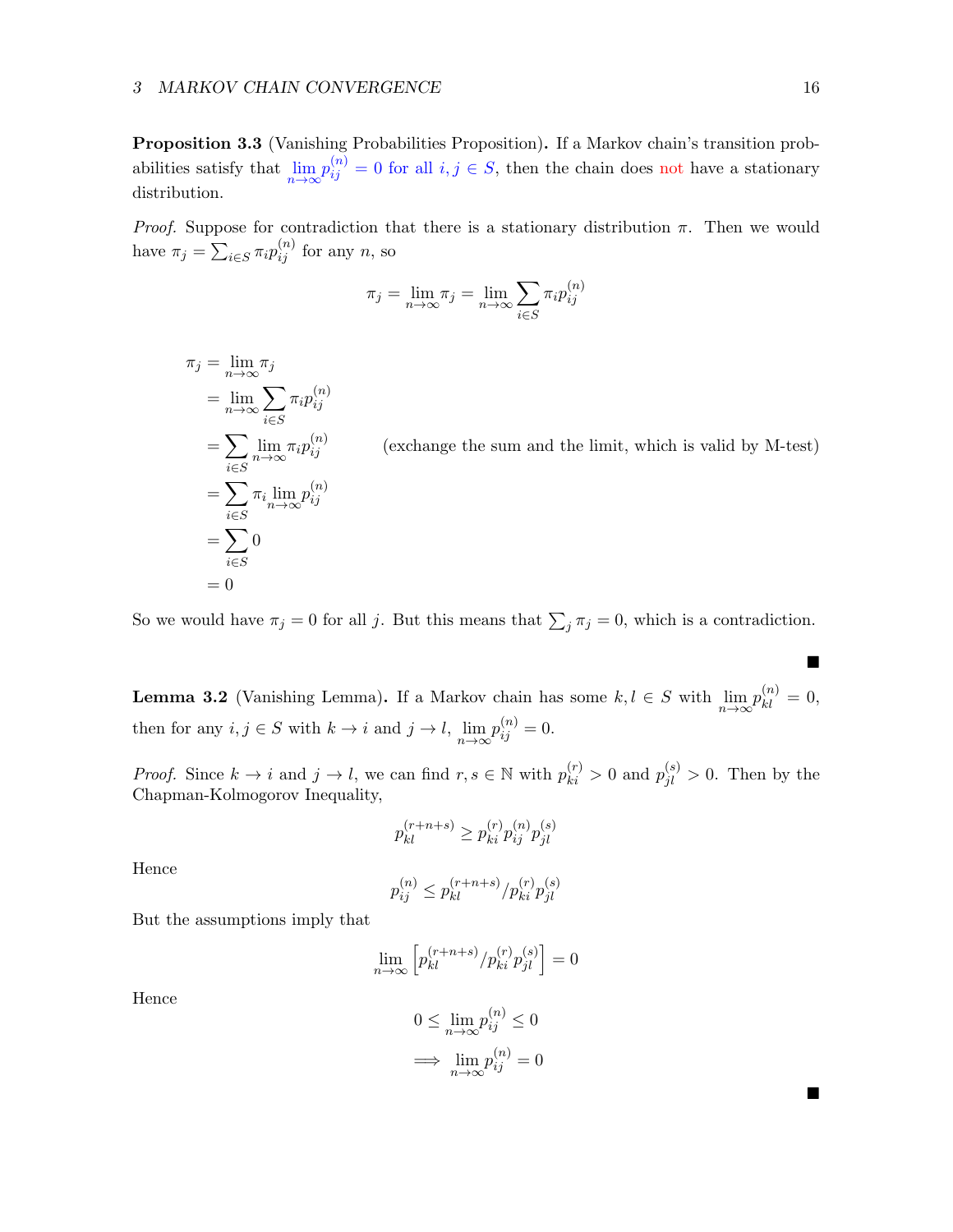Corollary 3.1 (Vanishing Together Corollary). For an irreducible Markov chain, either

- 1.  $\lim_{n\to\infty} p_{ij}^{(n)} = 0$  for all  $i, j \in S$ , or
- 2.  $\lim_{n\to\infty}p_{ij}^{(n)}\neq 0$  for all  $i, j \in S$

Corollary 3.2 (Vanishing Probabilities Corollary). If an irreducible Markov chain's transition probabilities satisfy that  $\lim_{n\to\infty} p_{kl}^{(n)} = 0$  for some  $k, l \in S$ , then the chain does not have a stationary distribution.

**Lemma 3.3.** If the  $x_n$ s are non-negative, and  $\sum_{n=1}^{\infty} x_n < \infty$ , then  $\lim_{n \to \infty} x_n = 0$ .

Corollary 3.3 (Transient Not Stationary Corollary). A Markov chain which is irreducible and transient cannot have a stationary distribution.

Proof. If a chain is irreducible and transient, then by the Transience Equivalence Theorem,  $\sum_{n=1}^{\infty}$  <  $\infty$  for all  $i, j \in S$ . Hence  $\lim_{n \to \infty} p_{ij}^{(n)} = 0$  for all  $i, j \in S$ . Thus by the Vanishing Probabilities Corollary, there is no stationary distribution.

## <span id="page-16-0"></span>3.3 Obstacles to Convergence

**Definition 3.4** (period). The period of a state i is the greatest common divisor (gcd) of the set  ${n \geq 1 : p_{ii}^{(n)} > 0}$ , i.e. the largest number m such that all the values of n with  $p_{ii}^{(n)} > 0$ are all integer multiples of  $m$ . If the period of each state is 1, we say the chain is aperiodic; otherwise we say the chain is periodic.

**Remark 3.3.** Intuitively, the period of a state i is the pattern of returning to i from i. e.g. If the period of i is 2, then it is only possible to get from i to i in an even numbers of steps.

**Fact 3.1.** If state i has period t, and  $p_{ii}^{(m)} > 0$ , then m is an integer multiple of t, i.e., t divides m.

**Fact 3.2.** If  $p_{ii} > 0$ , then the period of state i is 1.

**Fact 3.3.** If  $p_{ii}^{(n)} > 0$  and  $p_{ii}^{(n+1)} > 0$ , then the period of state *i* is 1.

**Lemma 3.4** (Equal Periods Lemma). If  $i \leftrightarrow j$ , then the periods of i and of j are equal.

*Proof.* Let the periods of i and j be  $t_i$  and  $t_j$ . Since  $i \leftrightarrow j$ , we can find  $r, s \in \mathbb{N}$  with  $p_{ij}^{(r)} > 0$ and  $p_{ji}^{(s)} > 0$ . Then

$$
p_{ii}^{(r+s)} \ge p_{ij}^{(r)} p_{ji}^{(s)} > 0
$$

Therefore by Fact 2.1,  $t_i$  divides  $r + s$ .

Suppose now that  $p_{jj}^{(n)} > 0$ . Then

$$
p_{ii}^{(r+n+s)} \ge p_{ij}^{(r)} p_{jj}^{(n)} p_{ji}^{(s)} > 0
$$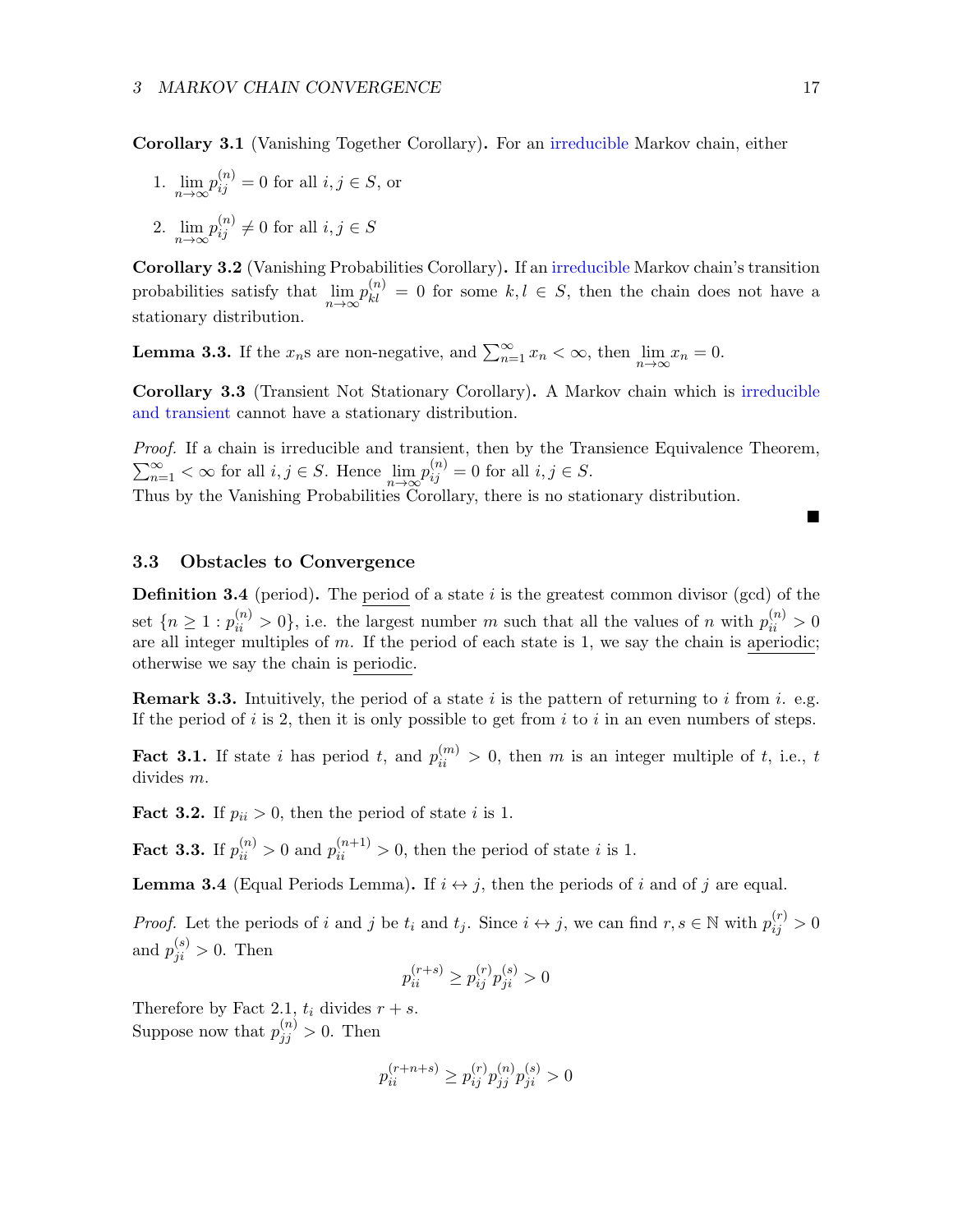So  $t_i$  divides  $r + n + s$ . Since  $t_i$  divides both  $r + n + s$  and  $r + s$ , then it must divide n as well. Since this is true for any n with  $p_{jj}^{(n)} > 0$ , it follows that  $t_i$  is a common divisor of  $\{n \in \mathbb{N} :$  $p_{jj}^{(n)} > 0$ . But  $t_j$  is the greatest such common divisor, so  $t_j \geq t_i$ . Similarly we can show that  $t_i \geq t_j$ , so we have  $t_i = t_j$ .

Corollary 3.4 (Equal Periods Corollary). If a chain is irreducible, then all states have the same period.

**Corollary 3.5.** If a chain is irreducible and  $p_{ii} > 0$  for some state i, then the chain is aperiodic.

## <span id="page-17-0"></span>3.4 Convergence Theorem

<span id="page-17-1"></span>Theorem 3.1 (Markov Chain Convergence Theorem). If a Markov chain is irreducible, aperiodic, and has a stationary distribution  $\{\pi_i\}$ , then  $\lim_{n\to\infty} p_{ij}^{(n)} = \pi_j$  for all  $i, j \in S$ , and  $\lim_{n\to\infty} P(X_n = j) = \pi_j$  for any initial probabilities  $\{v_i\}.$ 

Theorem 3.2 (Stationary Recurrence Theorem). If chain irreducible and has a stationary distribution, then it is recurrent.

Proof. The Transient Not Stationary Corollary says that a chain cannot be irreducible, transient and have a stationary distribution.

Therefore, if a chain is irreducible and has a stationary distribution, then it cannot be transient, i.e. it must be recurrent.

Lemma 3.5 (Number Theory Lemma). If a set A of positive integers is non-empty, and satisfies additivity, and  $gcd(A) = 1$ , then there is some  $n_0 \in \mathbb{N}$  s.t. for all  $n \geq n_0$  we have  $n \in A$  i.e. the set A includes all of the integers  $n_0, n_0 + 1, n_0 + 2, \ldots$ 

**Proposition 3.4.** If a state i has  $f_{ii} > 0$  and is aperiodic, then there is  $n_0(i) \in \mathbb{N}$  such that  $p_{ii}^{(n)} > 0$  for all  $n \geq n_0(i)$ 

*Proof.* Let  $A = \{n \ge 1 : p_{ii}^{(n)} > 0\}$ . Since  $f_{ii} > 0$ , then A is not empty. If  $m, n \in A$ , then

$$
p_{ii}^{(m+n)} \ge p_{ii}^{(m)} p_{ii}^{(n)} > 0
$$

So  $m + n \in A$ , which shows that A satisfies additivity. Also  $gcd(A) = 1$  since the state i is aperiodic. Hence from the Number Theory Lemma, there is  $n_0 \in \mathbb{N}$  such that for all  $n \geq n_0$ , we have  $n \in A$  i.e.  $p_{ii}^{(n)} > 0$ .

**Corollary 3.6.** If a chain is irreducible and aperiodic, then for any states  $i, j \in S$ , there is  $n_0(i, j) \in \mathbb{N}$  s.t.  $p_{ij}^{(n)} > 0$  for all  $n \ge n_0(i, j)$ 

 $\blacksquare$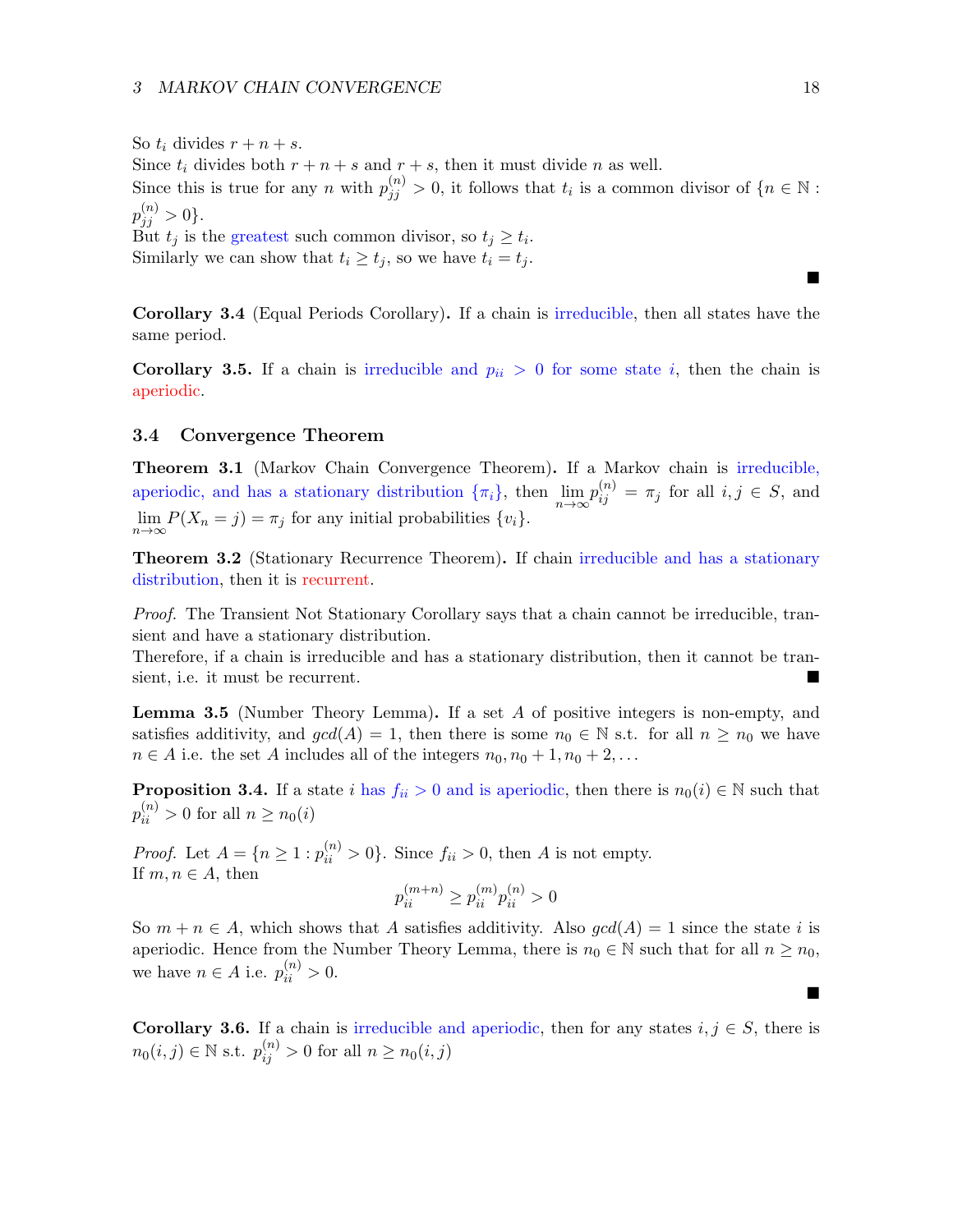#### 3 MARKOV CHAIN CONVERGENCE 19

*Proof.* Find  $n_0(i)$  as in Proposition 2.3, and find  $m \in \mathbb{N}$  with  $p_{ij}^{(m)} > 0$ . Then let  $n_0(i, j) = n_0(i) + m$ Then if  $n \ge n_0(i, j)$ , then  $n - m \ge n_0(i)$ , so  $p_{ij}^{(n)} \ge p_{ii}^{(n-m)} p_{ij}^{(m)} > 0$ .

Lemma 3.6 (Markov Forgetting Lemma). If a Markov chain is irreducible and aperiodic, and has stationary distribution  $\{\pi_i\}$ , then for all  $i, j, k \in S$ ,

$$
\lim_{n \to \infty} \left| p_{ik}^{(n)} - p_{jk}^{(n)} \right| = 0
$$

**Remark 3.4.** Intuitively, after a long time  $n$ , the chain "forgets" whether it started from state  $i$  or from state  $j$ .

 $Proof.$ 

Proof of Markov Chain Convergence Theorem and the convergence of long long

Corollary 3.7. If a chain is irreducible, then it has at most one stationary distribution.

Proof. By Markov Chain Convergence Theorem, any stationary distribution that ie has must be equal to  $\lim_{n\to\infty} P(X_n = j)$ , so it is unique.

Definition 3.5 (convergence in distribution).

$$
\forall a < b, \Pr_{n \to \infty} (a < X_n < b) = P(a < X < b)
$$

Definition 3.6 (weak convergence).

$$
\forall \epsilon > 0, \lim_{n \to \infty} P(|X_n - X| \ge \epsilon) = 0
$$

Remark 3.5. This is "converge in probability".

Definition 3.7 (strong convergence).

$$
P(\lim_{n \to \infty} X_n = X) = 1
$$

Remark 3.6. This is "converge almost surely".

Remark 3.7. Strong convergence implies weak convergence, and weak convergence implies convergence in distribution.

**Proposition 3.5.** If  $\{X_n\}$  is a simple symmetric random walk, then the absolute values  $|X_n|$ converge weakly to positive infinity:

$$
\forall K > 0, \lim_{n \to \infty} P(|X_n| < L) = 0
$$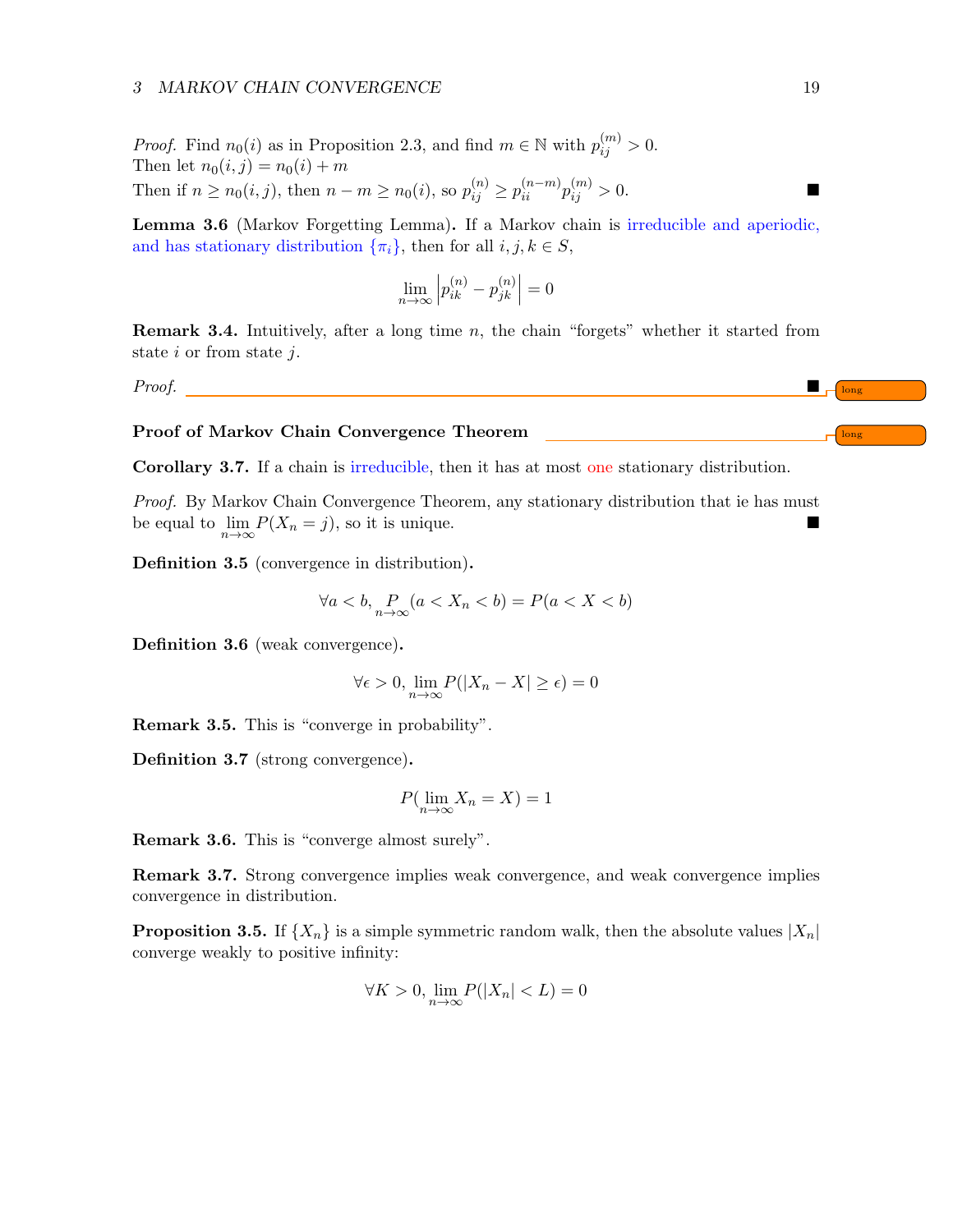*Proof.* We can write that  $X_n = \sum_{i=1}^n Z_i$ , where  $\{Z_i\}$  are i.i.d.  $\pm 1$  with probability 1/2 each, and hence common mean  $m = 0$  and variance  $v = 1$ . Hence, the Central Limit Theorem says that

$$
\lim_{n \to \infty} P(-b < \frac{X_n}{\sqrt{n}} < b) = \int_{-b}^b \phi(x) \, dx
$$

where  $\phi$  is the density function of the standard normal distribution. Hence,  $\lim_{b \searrow 0} P(-b < \frac{X_n}{\sqrt{n}})$  $\frac{n}{n} < b$ ) = 0. But  $P(|X_n| < K) = P(-K < X_n < K) = P(\frac{-K}{\sqrt{n}})$  $\frac{K}{n} < \frac{X_n}{\sqrt{n}}$  $\frac{n}{n} < \frac{K}{\sqrt{n}}$  $\frac{1}{n}).$ By monotonicity, for any finite K and any  $b > 0$ ,

$$
P(|X_n| < K) < P(-b < \frac{X_n}{\sqrt{n}} < b)
$$

for all sufficiently large n.

It follows that  $\lim_{n\to\infty} P(|X_n| < K) = 0$  for any finite K. Therefore,  $|X_n|$  converges weakly to positive infinity.

## <span id="page-19-0"></span>3.5 Periodic Convergence

Theorem 3.3 (Periodic Convergence Theorem). Suppose a Markov chain is irreducible, with period  $b \geq 2$ , and stationary distribution  $\{\pi_i\}$ . Then for all  $i, j \in S$ ,

$$
\lim_{n \to \infty} \frac{1}{b} [p_{ij}^{(n)} + \ldots + p_{ij}^{(n+b-1)}] = \pi_j
$$

and

$$
\lim_{n \to \infty} \frac{1}{b} (P[X_n = j] + P[X_{n+1} = j] + \ldots + P[X_{n+b-1} = j]) = \pi_j
$$

and also

$$
\lim_{n \to \infty} \frac{1}{b} P(X_n = j \text{ or } X_{n+1} = j \text{ or } \dots \text{ or } X_{n+b-1} = j) = \pi_j
$$

**Example 3.1.** If  $b = 2$ , then  $\lim_{n \to \infty} \frac{1}{2}$  $\frac{1}{2}[p_{ij}^{(n)} + p_{ij}^{(n+1)}] = \pi_j \text{ for all } i, j \in S.$ 

**Example 3.2** (Ehrenfest's Urn). Ehrenfest's Urn has period  $b = 2$ , and oscillates between the two subsets  $S_0 = \{\text{even } i \in S\}$  and  $S_1 = \{\text{odd } i \in S\}$ . It satisfies the periodic convergence property that

$$
\lim_{n \to \infty} \frac{1}{2} [p_{ij}^{(n)} + p_{ij}^{(n+1)}] = \pi_j = 2^{-d} {d \choose j}
$$

Theorem 3.4 (Average Probability Convergence). If a Markov chain is irreducible with stationary distribution  $\{\pi_i\}$  (whether periodic or not), then

$$
\forall i, j \in S, \lim_{n \to \infty} \frac{1}{n} [p_{ij}^{(1)} + p_{ij}^{(2)} + \dots + p_{ij}^{(n)}] = \pi_j
$$

i.e.,

$$
\lim_{n \to \infty} \frac{1}{n} \sum_{l=1}^{n} p_{ij}^{(l)} = \pi_j
$$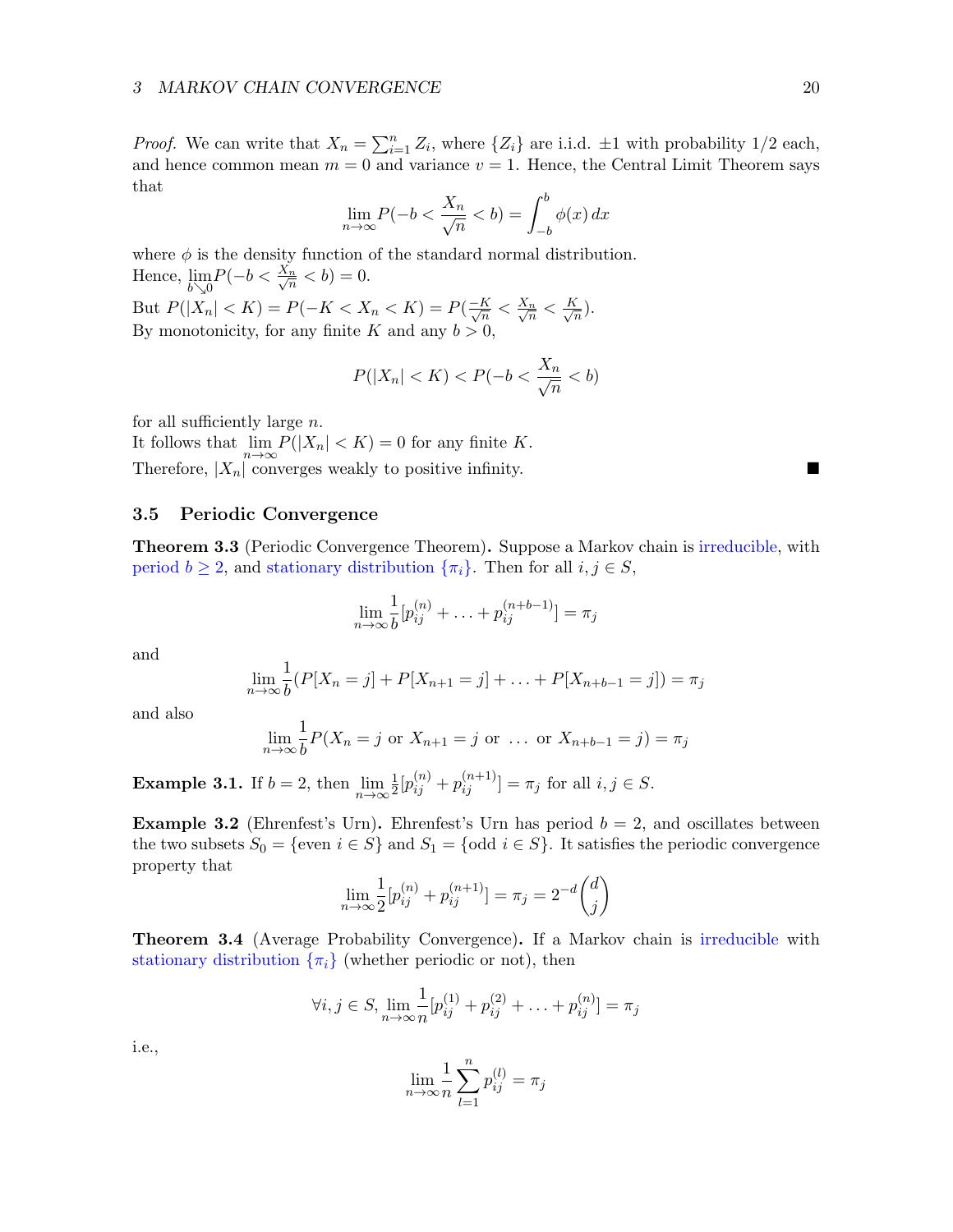Proof. This follows from the usual Markov Chain Convergence Theorem by the Limit of Partial Averages Principle [1.4.](#page-3-1)

**Remark 3.8.** This is a type of convergence that holds for all irreducible chains with stationary distributions, whether periodic or not.

Corollary 3.8 (Unique Stationary Corollary). If Markov chain P is irreducible (whether periodic or not), then it has at most one stationary distribution.

*Proof.* By Average Probability Convergence, any  $\pi_i$  in a stationary distribution  $\{\pi_i\}$  which exists must be equal to

$$
\lim_{n \to \infty} \frac{1}{n} [p_{ij}^{(1)} + p_{ij}^{(2)} + \ldots + p_{ij}^{(n)}]
$$

So if there exists two stationary distributions, then they are equal.

## <span id="page-20-0"></span>3.6 Application - Markov Chain Monte Carlo Algorithms

' e.g.  $S = \{1, 2, 3\}$ , or  $S = \{-5, -4, \ldots, 17\}$ , or  $S = \mathbb{N}$ . Let  $\{\pi_i\}$  be any probability distribution on S. Assume for simplicity that  $\pi_i > 0$  for all  $i \in S$ . Suppose we want to sample from  $\pi$ , i.e., create a random variable X with  $P(X = i) \approx \pi_i$  for all  $i \in S$ .

#### Metropolis Algorithm Let

$$
p_{i,i+1} = \frac{1}{2} \min(1, \frac{\pi_{i+1}}{\pi_i})
$$

$$
p_{i,i-1} = \frac{1}{2} \min(1, \frac{\pi_{i-1}}{\pi_i})
$$

and

$$
p_{i,i} = 1 - p_{i,i+1} - p_{i,i-1}
$$

**Fact 3.4.** This chain have  $\lim_{n\to\infty}p_{ij}^{(n)}=\pi_j$ .

Proof.

$$
\pi_i p_{i,i+1} = \pi_i \frac{1}{2} \min(1, \frac{\pi_{i+1}}{\pi_i}) = \frac{1}{2} \min(\pi_i, \pi_{i+1})
$$

$$
\pi_{i+1} p_{i+1,i} = \pi_{i+1} \frac{1}{2} \min(1, \frac{\pi_i}{\pi_{i+1}}) = \frac{1}{2} \min(\pi_{i+1}, \pi_i)
$$

This implies that  $\pi_i p_{ij} = \pi_j p_{ji}$  if  $j = i + 1$ , hence for all  $i, j \in S$ , since  $p_{ij} = 0$  for all other cases.

Therefore, the chain is reversible w.r.t.  $\{\pi_i\}$ . So  $\{\pi_i\}$  is stationary.

Also, the chain is easily checked to be irreducible and aperiodic.

Then by Markov Chain Convergence Theorem,  $\lim_{n\to\infty} p_{ij}^{(n)} = \pi_j$ , and  $\lim_{n\to\infty} P[X_n = j] = \pi_j$ , for all  $i, j$  and v.

Hence, for "large enough"  $n, X_n$  is approximately a sample from  $\pi$ .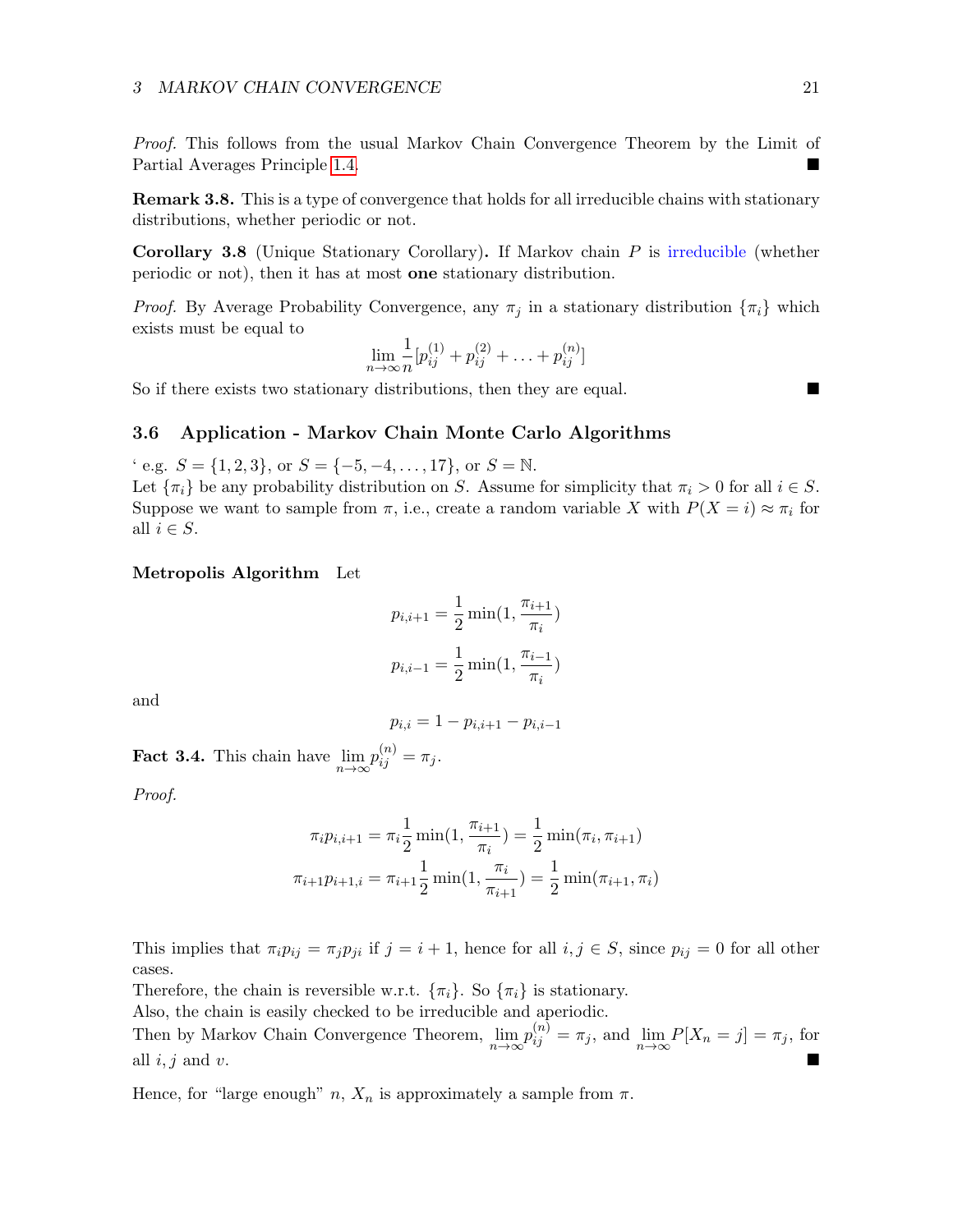## <span id="page-21-0"></span>3.7 Application - Random Walks on Graphs

Let V be a non-empty finite or countable set. Let  $w: V \times V \to [0, \infty)$  be a symmetric weight function so that  $w(u, v) = w(v, u)$ . (usual unweighted case:  $w(u, v) = 1$  if there is an edge between u and v, otherwise  $w(u, v) = 0$ .

Let  $d(u) = \sum_{v \in V} w(u, v)$  be the <u>degree</u> of the vertex u. Assume that  $d(u) > 0$  for all  $u \in V$ (for example, by giving any isolated point a self-edge).

**Definition 3.8** ((simple) random walk on the (undirected) graph). Given a vertex set V with symmetric weights w, the (simple) random walk on the (undirected) graph  $(V, w)$  is the Markov chain with state space  $S = V$  and transition probabilities  $p_{uv} = \frac{w(u,v)}{d(u)}$  $\frac{\partial(u,v)}{\partial(u)}$  for all  $u, v \in V$ .

Remark 3.9. It follows that

$$
\sum_{v \in V} p_{uv} = \frac{\sum_{v \in V} w(u, v)}{\sum_{v \in V} w(u, v)} = 1
$$

**Remark 3.10.** The most common case is where each  $w(u, v) = 0$  or 1, so from u, the chain moves to one of the  $d(u)$  vertices connected to u with equal probability.

**Example 3.3** (Ring Graph). Suppose  $V = \{1, 2, 3, 4, 5\}$ , with  $w(i, i + 1) = w(i + 1, i) = 1$  for  $i = 1, 2, 3, 4$ , and  $w(5, 1) = w(1, 5) = 1$ , with  $w(i, j) = 0$  otherwise.

**Example 3.4** (Stick Graph). Suppose  $V = \{1, 2, ..., K\}$ , with  $w(i, i + 1) = w(i + 1, i) = 1$ for  $1 \leq i \leq K-1$ , with  $w(i, j) = 0$  otherwise.

**Example 3.5** (Star Graph). Suppose  $V = \{0, 1, 2, ..., K\}$ , with  $w(i, 0) = w(0, i) = 1$  for  $i = 1, 2, 3$ , with  $w(i, j) = 0$  otherwise.

**Example 3.6** (Infinite Graph). Suppose  $V = \mathbb{Z}$ , with  $w(i, i + 1) = w(i + 1, i) = 1$  for all  $i \in V$ , and  $w(i, j) = 0$  otherwise. Random walk on this graph corresponds exactly to simple symmetric random walk.

**Example 3.7.** Frog Graph Suppose  $V = \{1, 2, \ldots, K\}$ , with  $w(i, i) = 1$  for  $1 \le i \le K$ , and  $w(i, i + 1) = w(i + 1, i) = 1$  for  $1 \le i \le K - 1$ , and  $w(K, 1) = w(1, K) = 1$ , and  $w(i, j) = 0$ otherwise.

Remark 3.11. These walks have stationary distributions.

Let  $Z = \sum_{u \in V} d(u) = \sum_{u,v \in V} w(u,v)$ . In the unweighted case, Z equals two times the number of edges. (Except that self-edges are only counted once, not twice.) Z might be infinite, if V is infinite. But if  $Z < \infty$ , then we have a precise formula for a stationary distribution:

<span id="page-21-1"></span>Theorem 3.5 (Graph Stationary Distribution Theorem). Consider a random walk on a graph V with degrees  $d(u)$ . Assume that Z is finite. Then if  $\pi_u = \frac{d(u)}{Z}$  $\frac{u}{Z}$ , then  $\pi$  is a stationary distribution for this walk.

*Proof.* It is easily checked that  $\pi_u \geq 0$ , and  $\sum_u \pi_u = 1$ , so  $\pi$  is a probability distribution on  $V$ .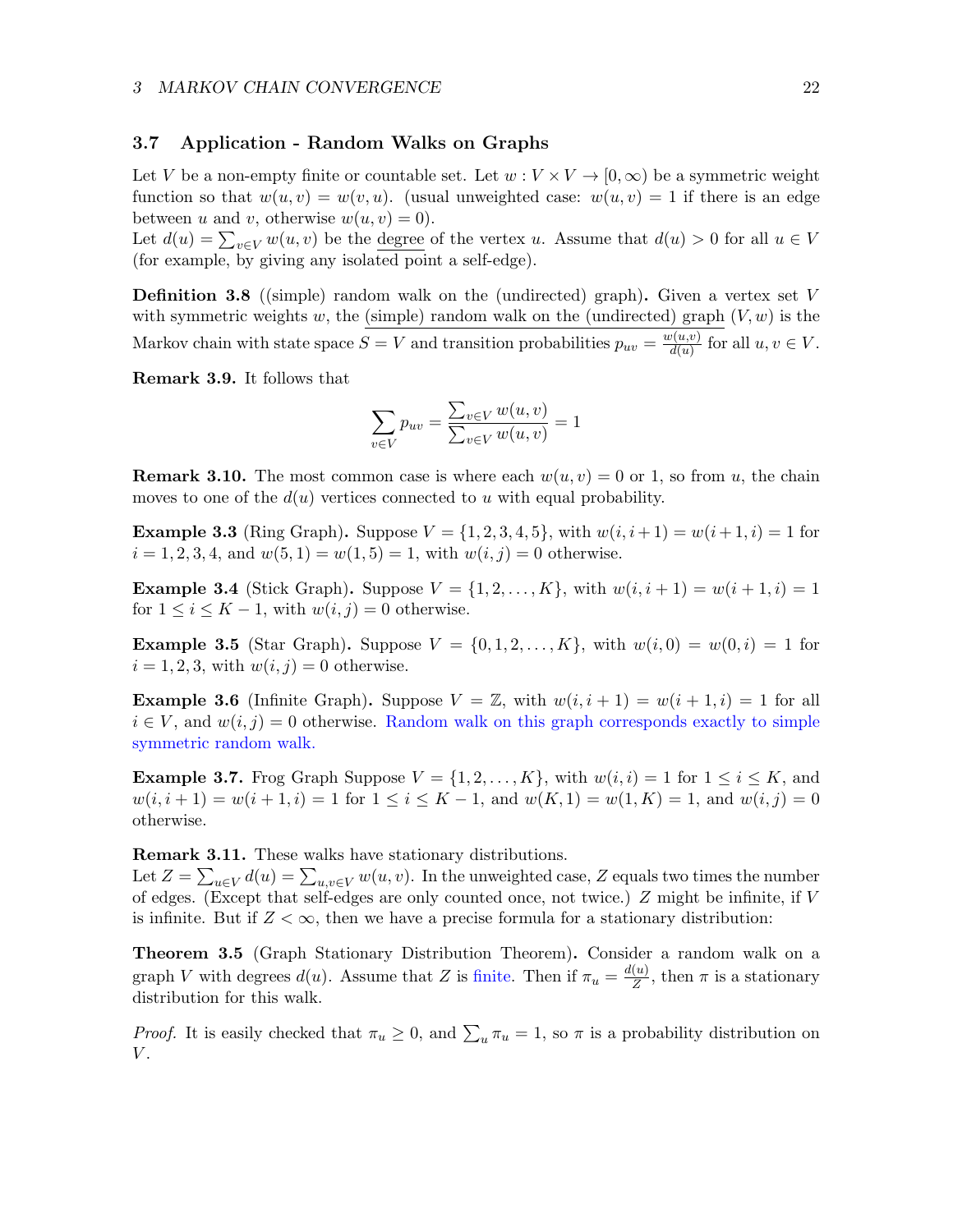Also,

$$
\pi_u p_{uv} = \frac{d(u)}{Z} \frac{w(u, v)}{d(u)} = \frac{w(u, v)}{Z}
$$

$$
\pi_v p_{vu} = \frac{d(v)}{Z} \frac{w(v, u)}{d(v)} = \frac{w(v, u)}{Z} = \pi_u p_{uv}
$$

So the chain is reversible w.r.t.  $\pi$ . So by Proposition [3.2,](#page-14-3)  $\pi$  is a stationary distribution.

**Fact 3.5** (periodicity). The random walk can always return to any vertex  $u$  in 2 steps, by moving to any other vertex and then back along the same edge. Therefore, 1 and 2 are the only possible periods.

If the graph is a bipartite graph (i.e., it can be divided into two subsets such that all the links go from one subset to the other one), then the chain has period 2. But if the chain is not bipartite, then it is aperiodic.

Furthermore, any cycle of odd length is not bipartite (therefore aperiodic), any cycle of even length is bipartite.

Theorem 3.6 (Graph Convergence Theorem). For a random walk on a connected nonbipartite graph, if  $Z < \infty$ , then  $\lim_{n \to \infty} p_{uv}^{(n)} = \frac{d(v)}{Z}$  $\frac{v(v)}{Z}$  for all  $u, v \in V$ , and  $\lim_{n \to \infty} P(X_n = v) = \frac{d(v)}{Z}$ (for any initial probabilities).

Proof. If the graph is connected, then the random walk is irreducible. If the graph is nonbipartite, then the random walk is aperiodic.

Also, if  $Z < \infty$ , then  $\pi_v = \frac{d(v)}{Z}$  $\frac{v}{Z}$  is a stationary distribution, by Graph Stationary Distribution Theorem [3.5.](#page-21-1) Hence, by the Markov Chain Convergence Theorem [3.1,](#page-17-1)  $\lim_{n\to\infty} p_{uv}^{(n)} = \frac{d(v)}{Z}$  $\frac{(v)}{Z}$  for all  $u, v \in V$ , and  $\lim_{n \to \infty} P(X_n = v) = \frac{d(v)}{Z}$  (for any initial probabilities).

Theorem 3.7 (Graph Average Convergence). For a random walk on any connected graph with  $Z < \infty$  (whether bipartite or not), for all  $u, v \in V$ ,

$$
\lim_{n \to \infty} \frac{1}{2} [p_{uv}^{(n)} + p_{uv}^{(n+1)}] = \frac{d(v)}{Z}
$$

and

$$
\lim_{n \to \infty} \frac{1}{n} \sum_{l=1}^{n} p_{uv}^{(l)} = \frac{d(v)}{Z}
$$

Remark 3.12. For graphs which are bipartite, since the only possible period is 2, the Periodic Convergence Theorem and Average Probability Convergence leads to the theorem.

## <span id="page-22-0"></span>3.8 Application - Gambler's Ruin

Consider the following gambling game:

Let  $0 < a < c$  be integers, and let  $0 < p < 1$ . Suppose player A starts with a dollars, player B starts with  $c - a$  dollars, and they repeatedly bet. At each bet, A wins \$1 from B with probability p, or B wins \$1 from A with probability  $1 - p$ .

If  $X_n$  is the amount of money that A has at time n, then clearly  $X_0 = a$ , and  $\{X_n\}$  follows a simple random walk.

Let  $T_i = \inf\{n \geq 0 : X_n = i\}$  be the first time A has i dollars.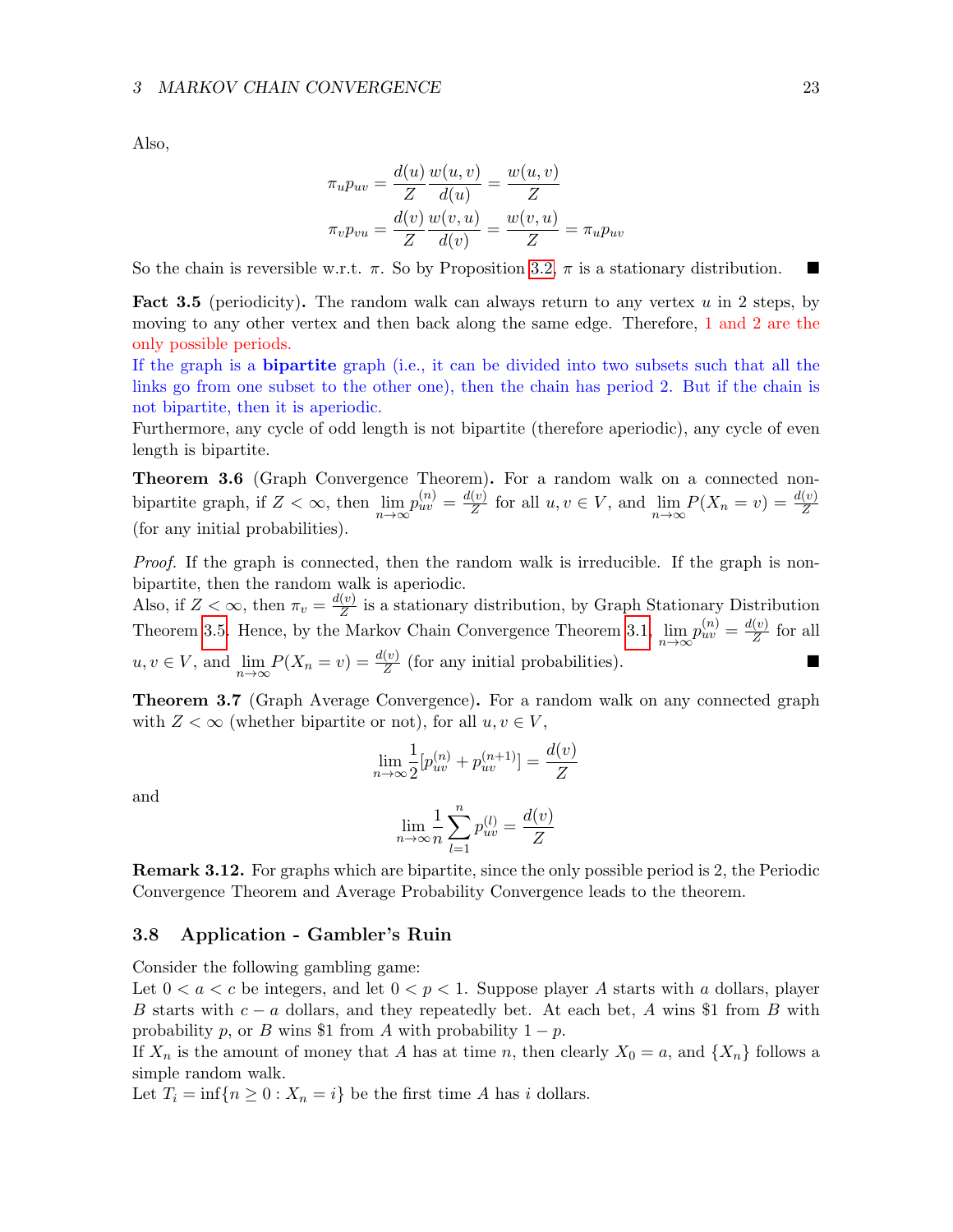**The Gambler's Ruin question** What is  $P_a(T_c < T_0)$ , i.e., what is the probability that A reaches c dollars before losing all their money?

Answer: Define  $s(a) := P_a(T_c < T_0)$ , so that the probability we want to find is a function of the player's initial fortune a. Clearly  $s(0) = 0$  and  $s(c) = 1$ . For  $1 \le a \le c-1$ , we have

$$
s(a) = P_a(T_c < T_0)
$$
  
=  $P_a(T_c < T_0, X_1 = X_0 + 1) + P_a(T_c < T_0, X_1 = X_0 - 1)$   
(*A* either wins or loses \$1 on the first bet)  
=  $P(X_1 = X_0 + 1)P_a(T_c < T_0|X_1 = X_0 + 1) + P(X_1 = X_0 - 1)P_a(T_c < T_0|X_1 = X_0 - 1)$   
=  $ps(a + 1) + (1 - p)s(a - 1)$ 

This gives  $c - 1$  equations for the  $c - 1$  unknowns, which can be solved by simple algebra:

$$
s(a) = ps(a) + (1 - p)s(a) = ps(a + 1) + (1 - p)s(a - 1)
$$
 (re-arranging)  

$$
\implies s(a + 1) - s(a) = \frac{1 - p}{p}[s(a) - s(a - 1)]
$$

Suppose  $s(1) = x$  for some  $x \in \mathbb{R}$ , then

$$
s(1) - s(0) = x
$$
  
\n
$$
s(2) - s(1) = \frac{1-p}{p}[s(1) - s(0)] = \frac{1-p}{p}x
$$
  
\n
$$
s(3) - s(2) = \frac{1-p}{p}[s(2) - s(1)] = \left(\frac{1-p}{p}\right)^2 x
$$
  
\n
$$
\implies s(a+1) - s(a) = \left(\frac{1-p}{p}\right)^a x \qquad \text{(for } 1 \le a \le c\text{)}
$$
  
\n
$$
\implies s(a) = s(a) - s(0)
$$
  
\n
$$
= [s(a) - s(a-1)] + [s(a-1) - s(a-2)] + \dots + [s(1) - s(0)]
$$
  
\n
$$
= \left[\left(\frac{1-p}{p}\right)^{a-1} + \left(\frac{1-p}{p}\right)^{a-2} + \dots + \left(\frac{1-p}{p}\right) + 1\right]x
$$
  
\n
$$
= \begin{cases} \frac{(\frac{1-p}{p})^a - 1}{(\frac{1-p}{p}) - 1} \, x, & p \ne \frac{1}{2} \\ ax, & p = \frac{1}{2} \end{cases}
$$

Since  $s(c) = 1$ , we can solve for x:

$$
x = \begin{cases} \frac{(\frac{1-p}{p})-1}{(\frac{1-p}{p})^c - 1}, & p \neq \frac{1}{2} \\ \frac{1}{c}, & p = \frac{1}{2} \end{cases}
$$

We then obtain our final Gambler's Ruin formula:

$$
s(a) = \begin{cases} \frac{(\frac{1-p}{p})^a - 1}{(\frac{1-p}{p})^c - 1}, & p \neq \frac{1}{2} \\ \frac{a}{c}, & p = \frac{1}{2} \end{cases}
$$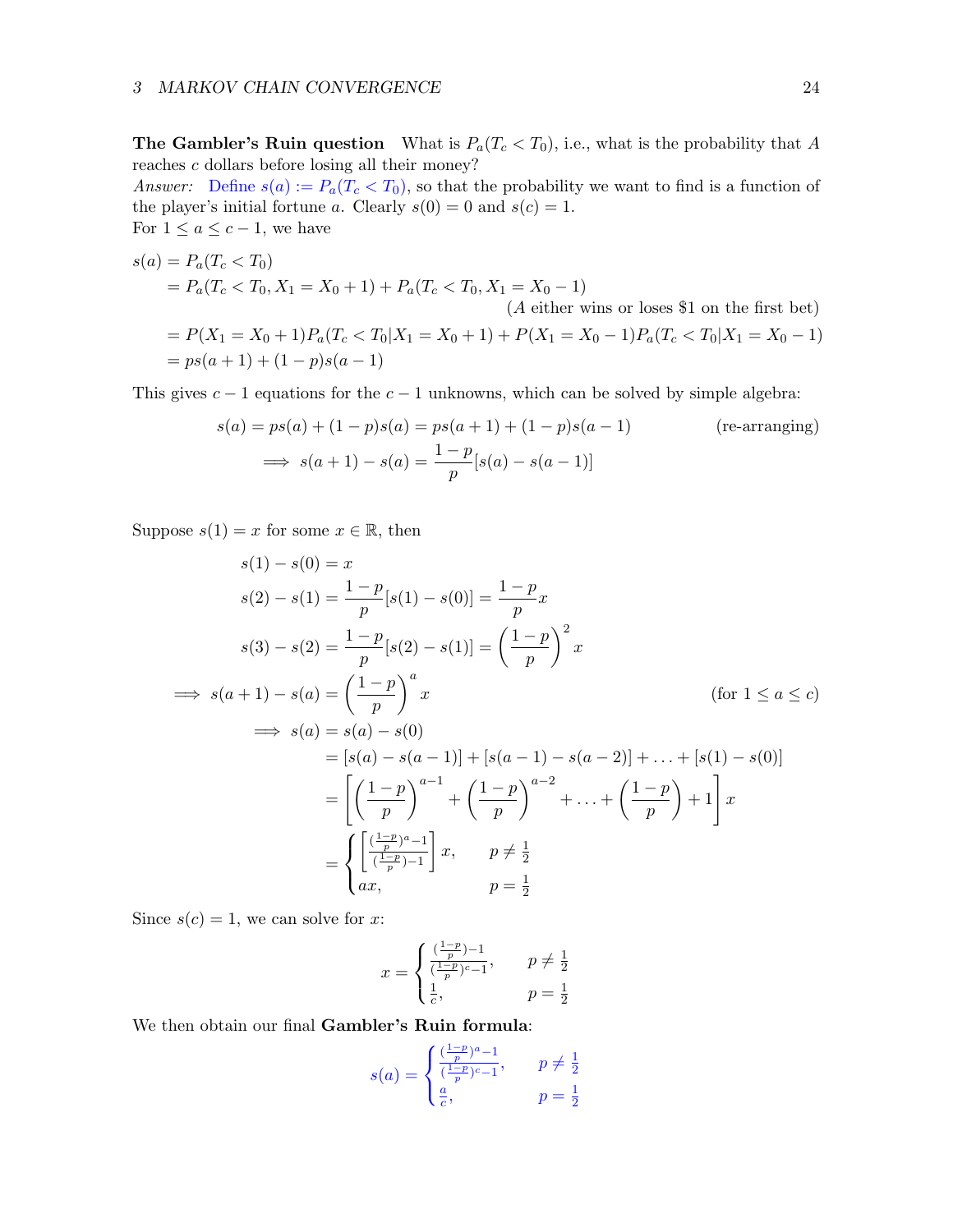**Remark 3.13.** We will sometimes write  $s(a)$  as  $s_{c,p}(a)$ , to show the explicit dependence on c and p.

**Example 3.8.**  $c = 10,000, a = 9,700, p = 0.5$ , then

$$
s(a) = a/c = 0.97
$$

**Example 3.9.**  $c = 10,000, a = 9,700, p = 0.49$ , then

$$
s(a) \approx \frac{1}{163,000}
$$

<span id="page-24-0"></span>**Proposition 3.6.** Let  $T = \min(T_0, T_c)$  be the time when the Gambler's Ruin game ends. Then  $P(T > mc) \le (1 - p^c)^m$  where  $m \in \mathbb{Z}^+$  and  $P(T = \infty) = 0$ , and  $\mathbb{E}[T] < \infty$ .

*Proof.* (1) If the player ever wins c bets in a row, then the game must be over.

Then if  $T > mc$ , then the player has failed to win c bets in a row, despite having m independent attempts to do so.

But the probability of winning c bets in a row is  $p^c$ . So the probability of failing to win c bets in a row is  $1-p^c$ . Therefore the probability of failing on m independent attempts is  $(1-p^c)^m$ , as claimed.

(2) Then by continuity of probabilities,

$$
P(T = \infty) = \lim_{m \to \infty} P(T > mc) \le \lim_{m \to \infty} (1 - p^c)^m = 0
$$

(3) We have

$$
E[T] = \sum_{i=1}^{\infty} P(T \ge i)
$$
  
\n
$$
\leq \sum_{i=0}^{\infty} P(T \ge i)
$$
  
\n
$$
= P(T \ge 0) + P(T \ge 1) + P(T \ge 2) + P(T \ge 3) + P(T \ge 4) + ...
$$
  
\n
$$
\leq \underbrace{P(T \ge 0) + P(T \ge 0) + ... + P(T \ge 0)}_{c \text{ terms}} + \underbrace{P(T \ge c) + P(T \ge c) + ... + P(T \ge c)}_{c \text{ terms}} + ...
$$
  
\n
$$
= \sum_{j=0}^{\infty} cP(T \ge cj)
$$
  
\n
$$
\leq \sum_{j=0}^{\infty} c(1 - p^c)^j
$$
  
\n
$$
= \frac{c}{1 - (1 - p^c)}
$$
  
\n
$$
= \frac{c}{p^c} < \infty
$$

Remark 3.14. This says that, with probability 1 the Gambler's Ruin game must eventually end, and the time it takes to end has finite expected value.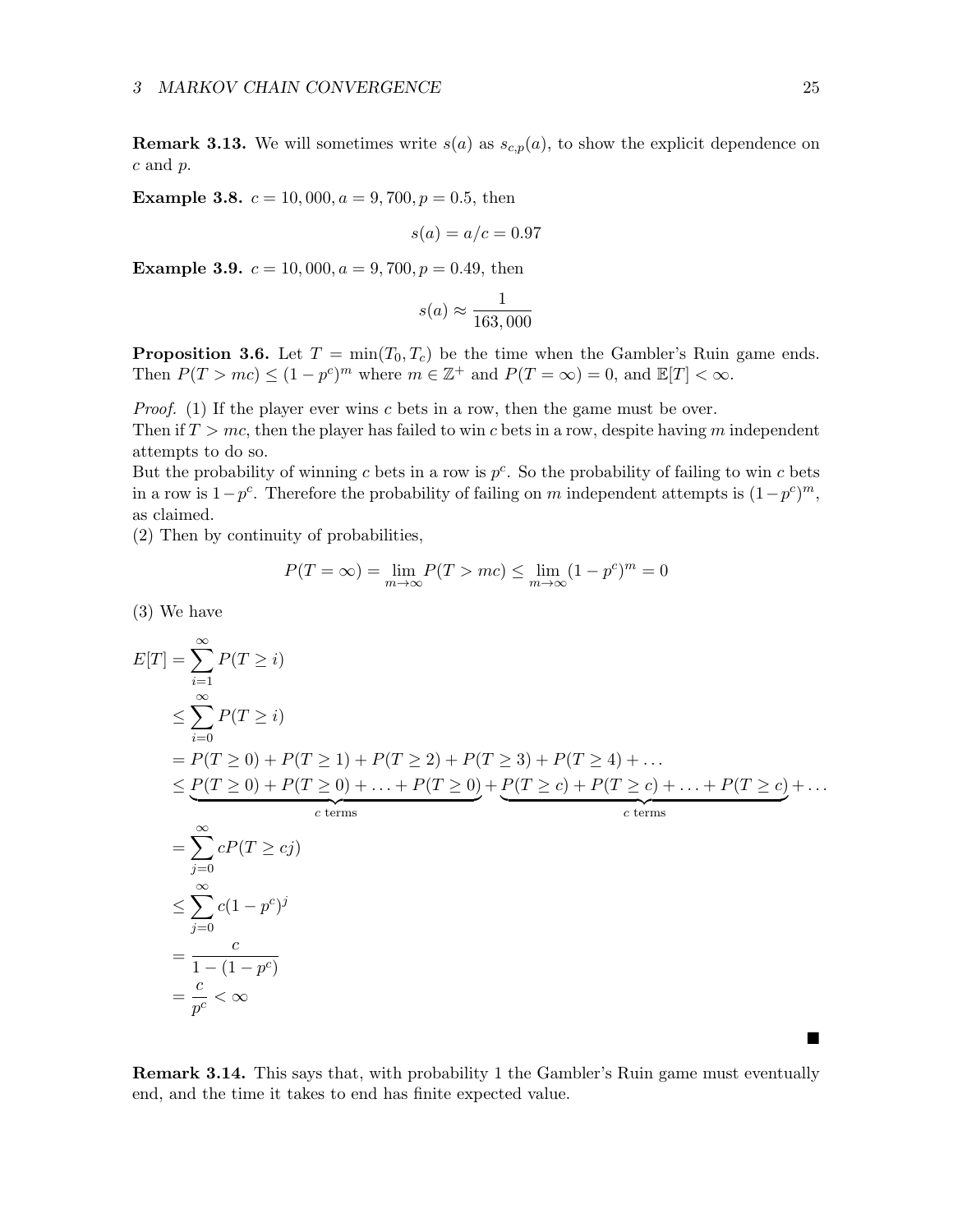#### <span id="page-25-0"></span>3.9 Mean Recurrence Times

**Definition 3.9** (mean recurrence time). The mean recurrence time of a state  $i$  is

$$
m_i = E_i(\inf\{n \ge 1 : X_n = i\}) = E_i(\tau_i)
$$

where  $\tau_i = \inf\{n \geq 1 : X_n = i\}$ 

**Remark 3.15.** That is,  $m_i$  is the expected value of the time to return from i back to i.

Definition 3.10 (positive recurrence and null recurrence). A state is positive recurrent if  $m_i < \infty$ . It is <u>null recurrent</u> if it is recurrent but  $m_i = \infty$ .

Theorem 3.8 (Recurrence Time Theorem). For an irreducible Markov chain, either

- 1.  $m_i < \infty$  for all  $i \in S$ , and there is a unique stationary distribution given by  $\pi_i = 1/m_i$ ; or
- 2.  $m_i = \infty$  for all  $i \in S$ , and there is no stationary distribution.

*Proof.* Suppose a chain starts at i, and  $m_i < \infty$ .

On average, the chain returns to i once every  $m_i$  steps. That is, for large r, by the Law of Large Numbers, it takes about  $rm_i$  steps for the chain to return to i a total of r times. So, in a large number  $n \approx rm_i$  of steps, it will return to i about  $r = \approx \frac{n}{m_i}$  $\frac{n}{m_i}$  times, i.e., about  $\frac{1}{m_i}$  of the time. Hence, the limiting fraction of time it spends at *i* is equal to  $\frac{1}{m_i}$ .

$$
\lim_{n \to \infty} \frac{1}{n} \sum_{k=1}^{n} \mathbb{1} \{ X_k = i \} = \frac{1}{m_i}, w.p. 1
$$

It then follows from the Bounded Convergence Theorem [1.5](#page-3-2) that

$$
\lim_{n \to \infty} E_i \left( \frac{1}{n} \sum_{k=1}^n \mathbb{1} \{ X_k = i \} \right) = \frac{1}{m_i}
$$

However, if the chain is irreducible, with stationary distribution  $\pi$ , then by finite linearity and Average Probability Convergence,

$$
\lim_{n \to \infty} E_i \left( \frac{1}{n} \sum_{k=1}^n \mathbb{1} \{ X_k = i \} \right) = \lim_{n \to \infty} \frac{1}{n} \sum_{k=1}^n E_i (\mathbb{1} \{ X_k = i \})
$$
\n
$$
= \lim_{n \to \infty} \frac{1}{n} \sum_{k=1}^n P_i (X_k = i)
$$
\n
$$
= \lim_{n \to \infty} \frac{1}{n} \sum_{k=1}^n p_{ii}^{(k)}
$$
\n
$$
= \pi_i
$$

So we must have  $\frac{1}{m_i} = \pi_i \implies \sum_{i \in S} \frac{1}{m_i}$  $\frac{1}{m_i}=1.$ 

If  $m_i = \infty$ , then it follows as above that we must have  $\pi_i = \frac{1}{m_i}$  $\frac{1}{m_i} = \frac{1}{\infty} = 0$ . Hence if  $m_j = \infty$ for all j, then we must have  $\pi_j = 0$  for all j, which contradicts that  $\sum_{j \in S} \pi_j = 1$ . So in that case, there is no stationary distribution.

It turns out that, if a chain is irreducible, and  $m_j < \infty$  for some  $j \in S$ , then  $m_i < \infty$  for all  $i \in S$ , and  $\{\frac{1}{m}\}$  $\frac{1}{m_i}$  is stationary.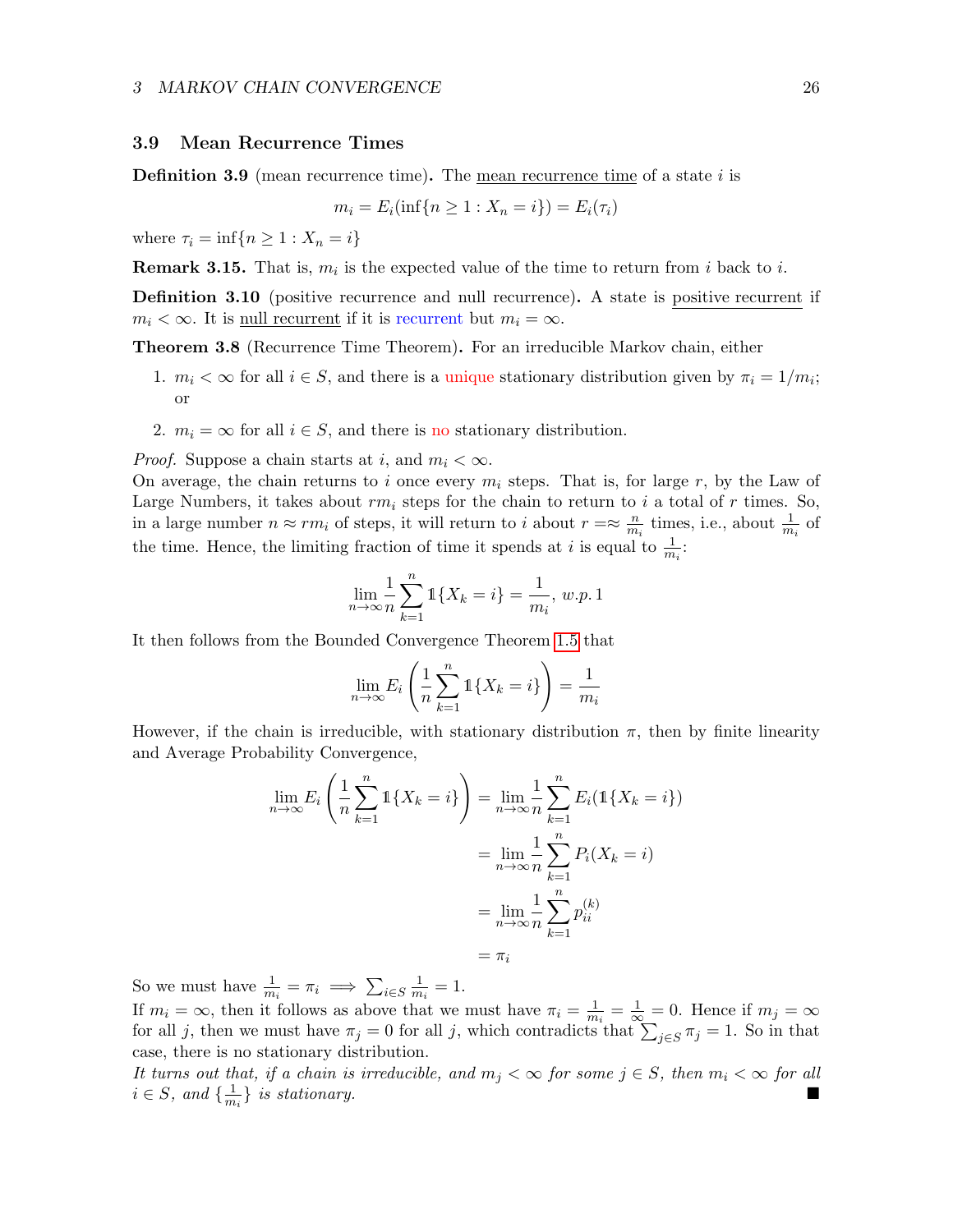Proposition 3.7. An irreducible Markov chain on a finite state space S always falls into case  $(i)$  above:

 $m_i < \infty$  for all  $i \in S$ , and there is a unique stationary distribution given by  $\pi_i = 1/m_i$ .

Remark 3.16. The converse is false: There could be an example that has infinite state space  $S = N$ , but still has a stationary distribution, so it falls into case (*i*).

## <span id="page-26-0"></span>3.10 Application - Sequence Waiting Times

**Problem** Suppose we repeatedly flip a fair coin and get Heads(H) or Tails(T) independently each time with probability  $1/2$  each. Let  $\tau$  be the first time the sequence  $HTH$  is completed. What is  $E[\tau]$ ?

To find  $E[\tau]$ , we can use Markov chains.

Let  $X_n$  be the partial amount of the desired sequence  $(HTH)$  that the chain has "achieved so far" after *n* flips. Then we always have  $X_\tau = 3$ , since we "win" upon reaching state 3. Assume we "start over" right after we win  $(X_{\tau+1} = 1$  if flip  $(\tau + 1)$  is Heads, otherwise  $X_{\tau+1} = 0$ . Also, we take  $X_0 = 0$ , i.e., at the beginning we have not achieved any of the sequence.

Here,  $\{X_n\}$  is a Markov chain with state space  $S = \{0, 1, 2, 3\}$  and  $P =$  $\sqrt{ }$  $\vert$  $1/2$   $1/2$  0 0  $0 \t1/2 \t1/2 \t0$  $1/2$  0 0  $1/2$  $1/2$   $1/2$  0 0  $\setminus$  $\left| \cdot \right|$ 

The mean waiting time of  $HTH$  is thus equal to the mean recurrence time of state 3. Using the equation  $\pi P = \pi$ , it can be computed that the stationary distribution is  $(0.3, 0.4, 0.2, 0.1)$ . Therefore, by the Recurrence Time Theorem, the mean time to return from state 3 to state 3 (has the same probability as going from state 0 to state 3) is  $1/\pi_3 = 10$ .

## <span id="page-26-1"></span>4 Martingales

Roughly speaking, martingales are stochastic processes which "stays the same on average".

## <span id="page-26-2"></span>4.1 Martingale Definitions

For a formal definition, let  $\{X_n\}_{n=0}^{\infty}$  be a sequence of random variables. We assume throughout that random variables  $X_n$  have finite expectation (or are integrable):  $E|X_n| < \infty \quad \forall n$ .

**Definition 4.1** (Martingale). A sequence  $\{X_n\}_{n=0}^{\infty}$  is a martingale if for all n,

$$
E(X_{n+1}|X_0,\ldots,X_n)=X_n
$$

Remark 4.1. No matter what has happened so far, the average of the next value will be equal to the most recent one.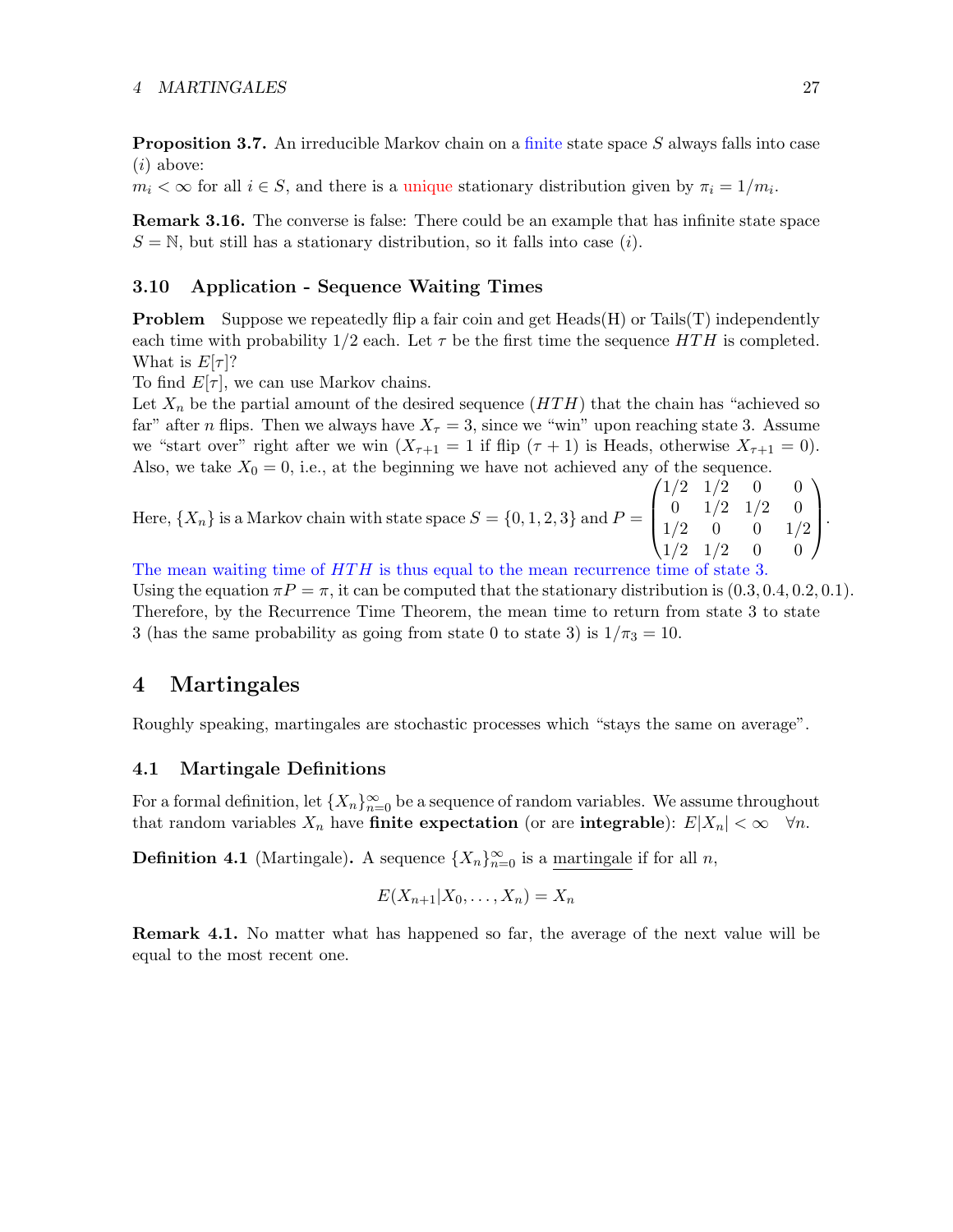**Special case: Markov chain** If the sequence  $\{X_n\}$  is a Markov chain, then we have

$$
E[X_{n+1}|X_0 = i_0, ..., X_n = i_n] = \sum_{j \in S} jP[X_{n+1}|X_0 = i_0, ..., X_n = i_n]
$$
  
= 
$$
\sum_j jP[X_{n+1}|X_n = i_n]
$$
  
= 
$$
\sum_j jp_{i_n,j}
$$

To be a martingale, this value must equal  $i_n$ . That is, a Markov chain (with  $E|X_n| < \infty$ ) is a martingale if

$$
\sum_{j \in S} j p_{ij} = i
$$

for all  $i \in S$ .

**Example 4.1** (simple symmetric random walk). Let  $\{X_n\}$  be s.s.r.w. with  $p = 1/2$ . We always have  $|X_n| \le n$ , so  $E|X_n| \le n < \infty$ , so there is no problem with finite expectations. For all  $i \in S$ , we compute that  $\sum_{j \in S} j p_{ij} = (i+1)(1/2) + (i-1)(1/2) = i$ , so s.s.r.w. is indeed a martingale.

**Proposition 4.1.** If  $\{X_n\}$  is a martingale, then by the Law of Total Expectation,

$$
E(X_{n+1}) = E[E(X_{n+1}|X_0, X_1, \dots, X_n)] = E(X_n)
$$
  

$$
\implies E(X_n) = E(X_0) \quad \forall n
$$

This is not surprising, since martingales stay the same on average. However, this is not a sufficient condition for  $\{X_n\}$  to be a martingale.

## <span id="page-27-0"></span>4.2 Stopping Times

We often want to consider  $E(X_T)$  for a random time T. We need to prevent the random time T from looking into the future of the process, before deciding whether to stop.

**Definition 4.2** (stopping time). A non-negative and integer-valued random variable  $T$  is a stopping time for  $\{X_n\}$  if the event  $\{T = n\}$  is determined by  $X_0, X_1, \ldots, X_n$ , i.e. if the indicator function  $1\{T = n\}$  is a function of  $X_0, X_1, \ldots, X_n$ .

**Remark 4.2.** Intuitively, this definition says that a stopping time  $T$  must decide whether to stop at time n based solely on what has happened up to time  $n$ , without first looking into the future.

Example 4.2. valid stopping times:

 $T = 5, T = \inf\{n \ge 0 : X_n = 5\}, T = \inf\{n \ge 0 : X_n = 0 \vee X_n = c\}, T = \inf\{n \ge 2 : X_{n-2} = 0\}$ 5} not valid stopping time:  $T = \inf\{n \geq 0 : X_{n+1} = 5\}$  (since it looks into the future)

**Lemma 4.1** (Optional Stopping Lemma). If  $\{X_n\}$  is a martingale, and T is a stopping time which is bounded (i.e.,  $\exists M < \infty$  with  $P(T \leq M) = 1$ ), then

$$
E(X_T) = E(X_0)
$$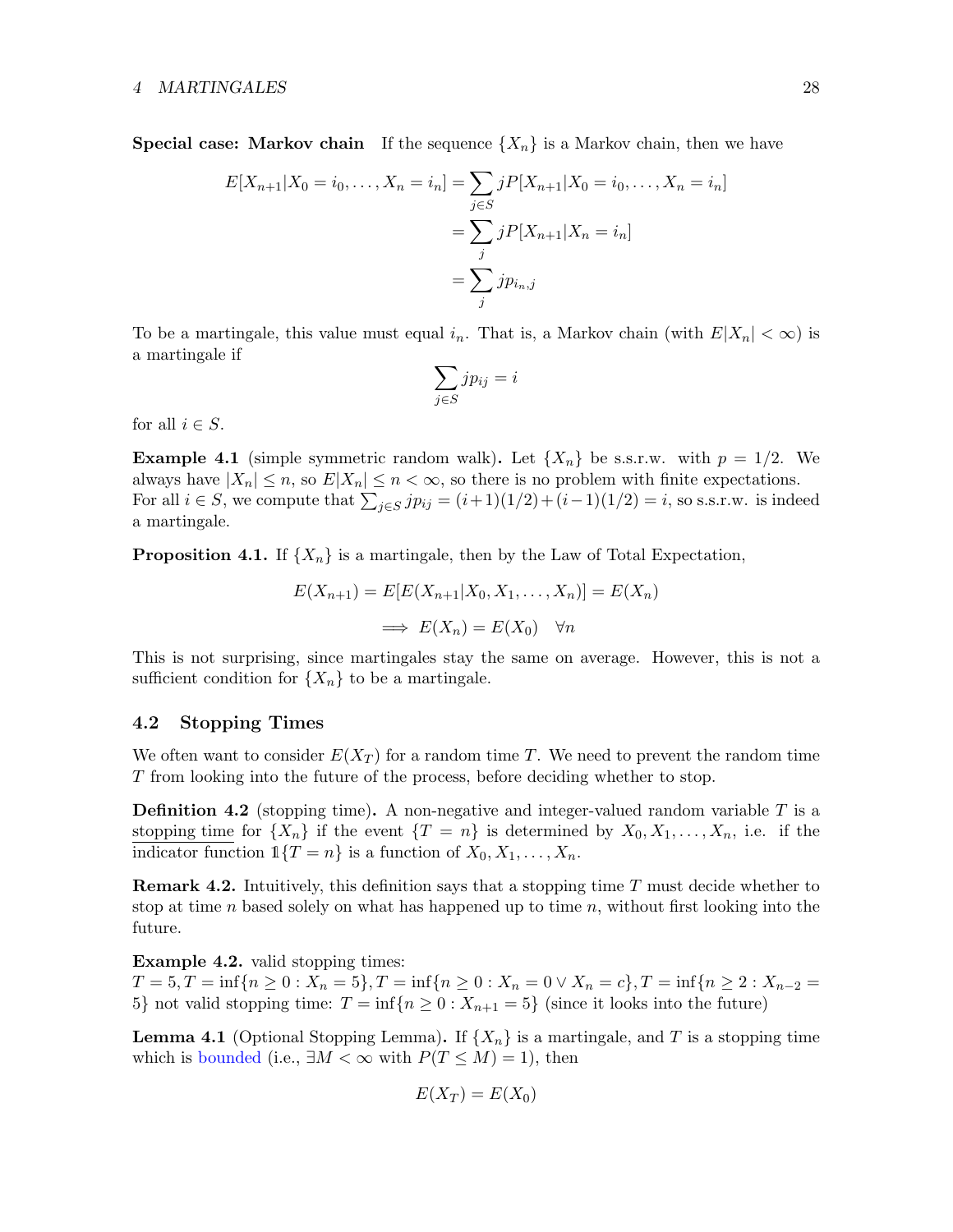## 4 MARTINGALES 29

## Proof. We have

$$
E(X_T) - E(X_0) = E(X_T - X_0)
$$
  
\n
$$
= E\left[\sum_{k=1}^T (X_k - X_{k-1})\right)
$$
  
\n
$$
= E\left[\sum_{k=1}^M (X_k - X_{k-1})\mathbb{1}\{k \le T\}\right]
$$
  
\n
$$
= \sum_{k=1}^M E[(X_k - X_{k-1})\mathbb{1}\{k \le T\}]
$$
  
\n
$$
= \sum_{k=1}^M E[(X_k - X_{k-1})(1 - \mathbb{1}\{T \le k - 1\})
$$
  
\n
$$
= \sum_{k=1}^M E\left(E[(X_k - X_{k-1})(1 - \mathbb{1}\{T \le k - 1\})|X_0, X_1, \dots, X_{k-1}]\right)
$$
  
\n(Double-expectation formula)

$$
= \sum_{k=1}^{M} E\left((1 - 1\{T \le k - 1\})E[(X_k - X_{k-1})|X_0, X_1, \dots, X_{k-1}]\right)
$$

Since  $\{X_n\}$  is a martingale, then

$$
E[X_k|X_0, X_1, \dots, X_{k-1}] = X_{k-1}
$$

Since  $X_{k-1}$  is a function of  $X_0, X_1, \ldots, X_{k-1}$ , then

$$
E[X_{k-1}|X_0, X_1, \ldots, X_{k-1}] = X_{k-1}
$$

Then we have

$$
E(X_T) - E(X_0) = \sum_{k=1}^{M} E((1 - 1\{T \le k - 1\})(X_{k-1} - X_{k-1}))
$$
  
= 
$$
\sum_{k=1}^{M} E((1 - 1\{T \le k - 1\})(0))
$$
  
= 0

Therefore,  $E(X_T) = E(X_0)$ , as wanted.

**Example 4.3.** Consider s.s.r.w. with  $X_0 = 0$ , and let

$$
T = \min\{10^{12}, \inf\{n \ge 0 : X_n = -5\}
$$

Then  $T$  is a bounded stopping time. Hence by the Optional Stopping Lemma,

$$
E(X_T) = E(X_0) = E(0) = 0
$$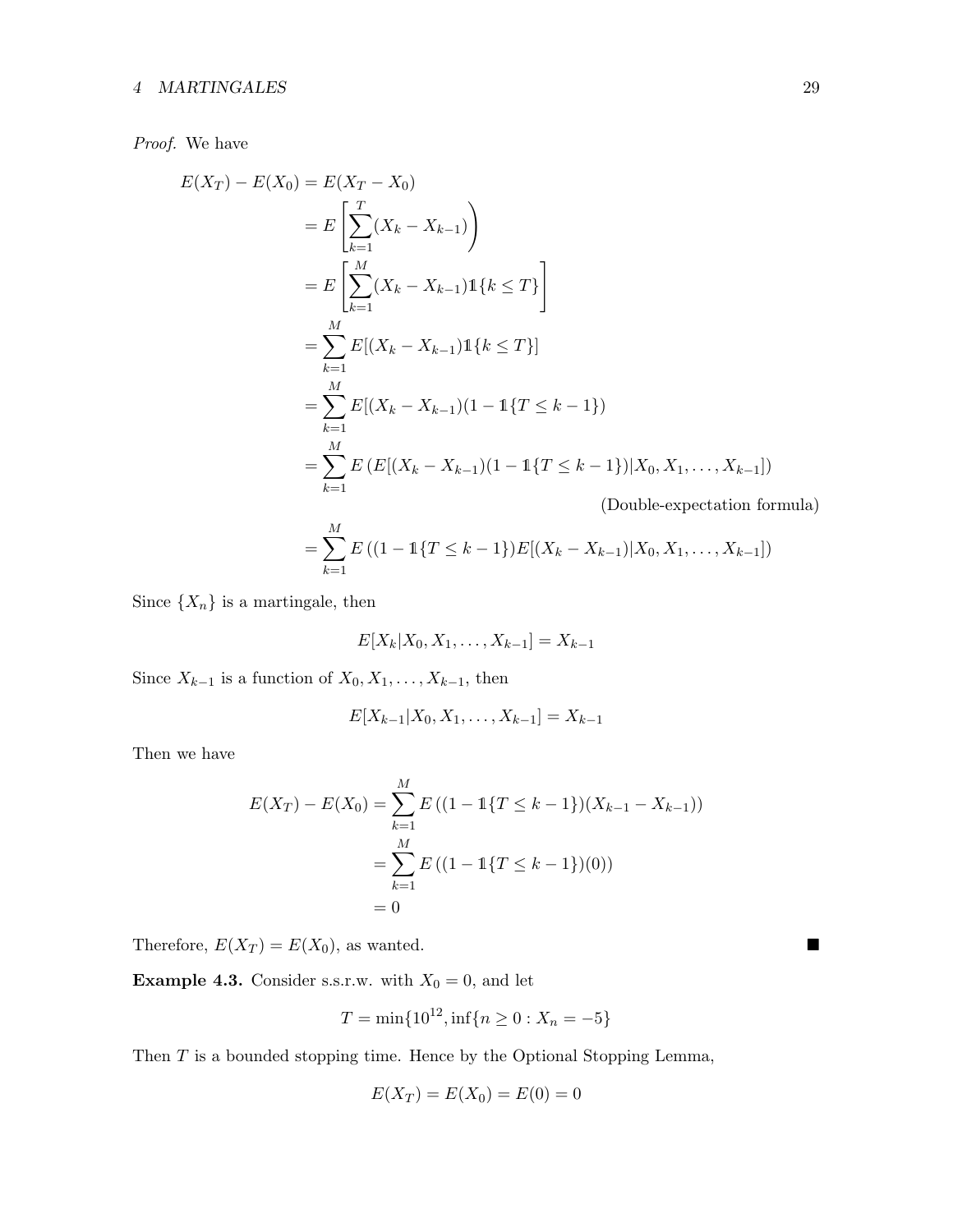But near always, we will have  $X_T = -5$ . By the Law of Total Expectation,

$$
0 = E(X_T)
$$
  
=  $P(X_T = -5) E(X_T | X_T = -5) + P(X_T \neq -5) E(X_T | X_T \neq -5)$   
= -5

<span id="page-29-1"></span>**Theorem 4.1** (Optional Stopping Theorem). If  $\{X_n\}$  is a martingale with stopping time T, and  $P(T < \infty) = 1$ , and  $E|X_T| < \infty$ , and  $\lim_{n \to \infty} E(X_n 1\{T > n\}) = 0$ , then

 $E(X_T) = E(X_0)$ 

*Proof.* For each  $m \in \mathbb{N}$ , let  $S_m = \min\{T, m\}$ , so that  $S_m$  is a bounded stopping time. Then by Optional Stopping Lemma,  $E(X_{S_m}) = E(X_0)$  (for any m). Then for any  $m$ ,

$$
X_{S_m} = X_{\min(T,m)}
$$
  
=  $X_T 1{T \le m} + X_m 1{T > m}$   
=  $X_T (1 - 1{T > m}) + X_m 1{T > m}$   
=  $X_T - X_T 1{T > m} + X_m 1{T > m}$   
 $\implies X_T = X_{S_m} + X_T 1{T > m} - X_m 1{T > m}$   
 $\implies E(X_T) = E(X_{S_m}) + E(X_T 1{T > m}) - E(X_m 1{T > m})$   
=  $E(X_0) + E(X_T 1{T > m}) - E(X_m 1{T > m})$ 

Take  $m \to \infty$ . Since  $P(T < \infty) = 1$ , we have  $1\{T > m\} \to 0$ . Since  $E|X_T| < \infty$  and  $1\{T > m\} \to 0$ , we have

$$
\lim_{m \to \infty} E(X_T \mathbb{1}\{T > m\}) = 0
$$

by the Dominated Convergence Theorem [1.7](#page-4-1) Also,  $\lim_{m\to\infty} E(X_m 1\{T > m\}) = 0$  by assumption. Hence  $E(X_T) \to E(X_0)$ , i.e.  $E(X_T) = E(X_0)$ .

Remark 4.3. This is a more general result than Optional Stopping Lemma, in the sense that T can either be bounded or "unbounded but still finite" (e.g. the Gambler's Ruin problem).

<span id="page-29-0"></span>**Corollary 4.1** (Optional Stopping Corollary). If  $\{X_n\}$  is a martingale with stopping time T, which is "bounded up to time T" (i.e.,  $\exists M < \infty$  with  $P(|X_n| \mathbb{1}\{n \leq T\} \leq M) = 1$  for all n), and  $P(T < \infty) = 1$ , then

$$
E(X_T) = E(X_0)
$$

*Proof.* It follows that,  $P(|X_T| \leq M) = 1$ . Hence,  $E|X_T| \leq M < \infty$ . Also,

$$
|E(X_n1\{T > n\})| \le E(|X_n|1\{T > n\})
$$
 (by the property of a Riemman Integral)  
=  $E(|X_n|1\{n \le T\}1\{T > n\})$   
 $\le E(M1\{T > n\})$   
=  $MP(T > n) \to 0$  (Since  $P(T < \infty) = 1$ )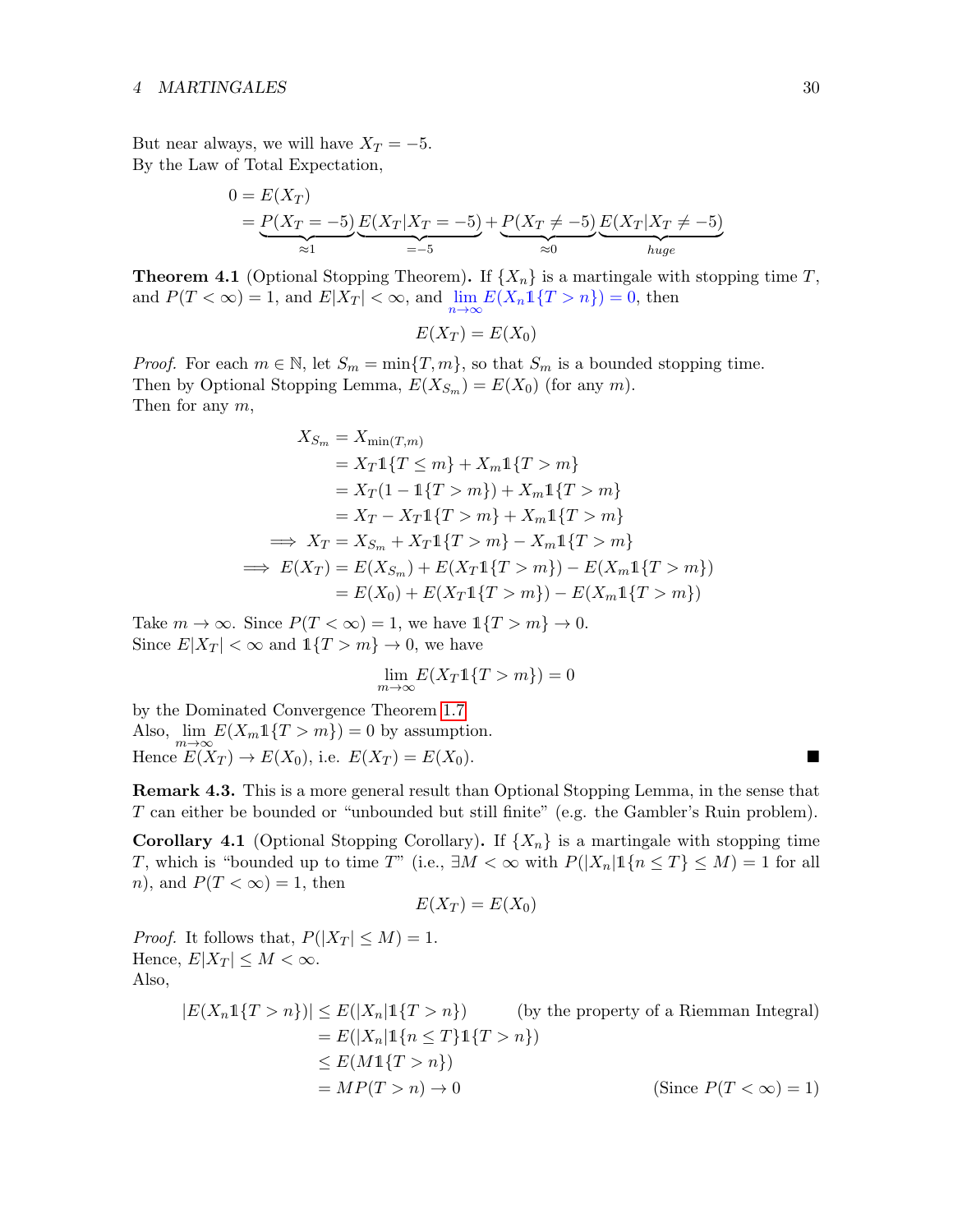#### 4 MARTINGALES 31

Hence the result follows from the Optional Stopping Theorem.

<span id="page-30-1"></span>**Example 4.4** (Gambler's Ruin problem -  $p = 1/2$ ). Let  $T = \inf\{n \geq 0 : X_n \vee X_n = c\}$  be the time when the game ends. Then  $P(T < \infty) = 1$  by Proposition [3.6.](#page-24-0) Also, if the game has not yet ended, i.e.  $n \leq T$ , then  $X_n$  must be between 0 and c. Hence  $|X_n| \mathbb{1}\{n \leq T\} \leq c < \infty$ for all  $n \leq T$ .

So by the Optional Stopping Corollary [4.1,](#page-29-0)  $E(X_T) = cs(a) + 0(1 - s(a) = E(X_0) = a \implies$  $s(a) = a/c$ .

**Example 4.5** (Gambler's Ruin problem -  $p \neq 1/2$ ). Then  $\{X_n\}$  is not a martingale since

$$
\sum_{j} j p_{ij} = p(i+1) + (1-p)(i-1) = i + 2p - 1 \neq i
$$

Instead we use a trick: Let  $Y_n := \left(\frac{1-p}{n}\right)^n$  $\left(\frac{-p}{p}\right)^{X_n}$ , then  $\{Y_n\}$  is also a Markov chain, and

$$
E(Y_{n+1}|Y_0, Y_1, ..., Y_n) = p\left(\frac{1-p}{p}\right)^{X_n+1} + (1-p)\left(\frac{1-p}{p}\right)^{X_n-1}
$$
  
=  $p\left[Y_n\left(\frac{1-p}{p}\right)\right] + (1-p)\left[Y_n/\left(\frac{1-p}{p}\right)\right]$   
=  $Y_n(1-p) + Y_n(p)$   
=  $Y_n$ 

So  ${Y_n}$  is a martingale.

Again,  $P(T < \infty) = 1$  by Proposition [3.6.](#page-24-0) Also,  $|Y_n| \mathbb{1}\{n \leq T\} \leq \max\left(\left(\frac{1-p}{n}\right)\right)$  $\left(\frac{1-p}{p}\right)^0$ ,  $\left(\frac{1-p}{p}\right)$  $\left(\frac{-p}{p}\right)^c$  =:  $M < \infty$  for all *n*. Hence by the Optional Stopping Corollary [4.1,](#page-29-0)

$$
E(Y_T) = s(a) \left(\frac{1-p}{p}\right)^c + [1 - s(a)](1) = E(Y_0) = \left(\frac{1-p}{p}\right)^a
$$

$$
\implies s(a) = \frac{\left(\frac{1-p}{p}\right)^a - 1}{\left(\frac{1-p}{p}\right)^c - 1}
$$

### <span id="page-30-0"></span>4.3 Wald's Theorem

**Theorem 4.2** (Wald's Theorem). Suppose  $X_n = a + Z_1 + ... + Z_n$ , where  $\{Z_i\}$  are i.i.d. with finite mean m. Let T be a stopping time for  $\{X_n\}$  which has finite mean, i.e.  $E(T) < \infty$ . Then

$$
E(X_T) = a + mE(T)
$$

**Property 4.1** (Special case:  $m = 0$ ). Then  $\{X_n\}$  is a martingale, and Optional Stopping Theorem [4.1](#page-29-1) says that  $E(X_T) = a = E(X_0)$ .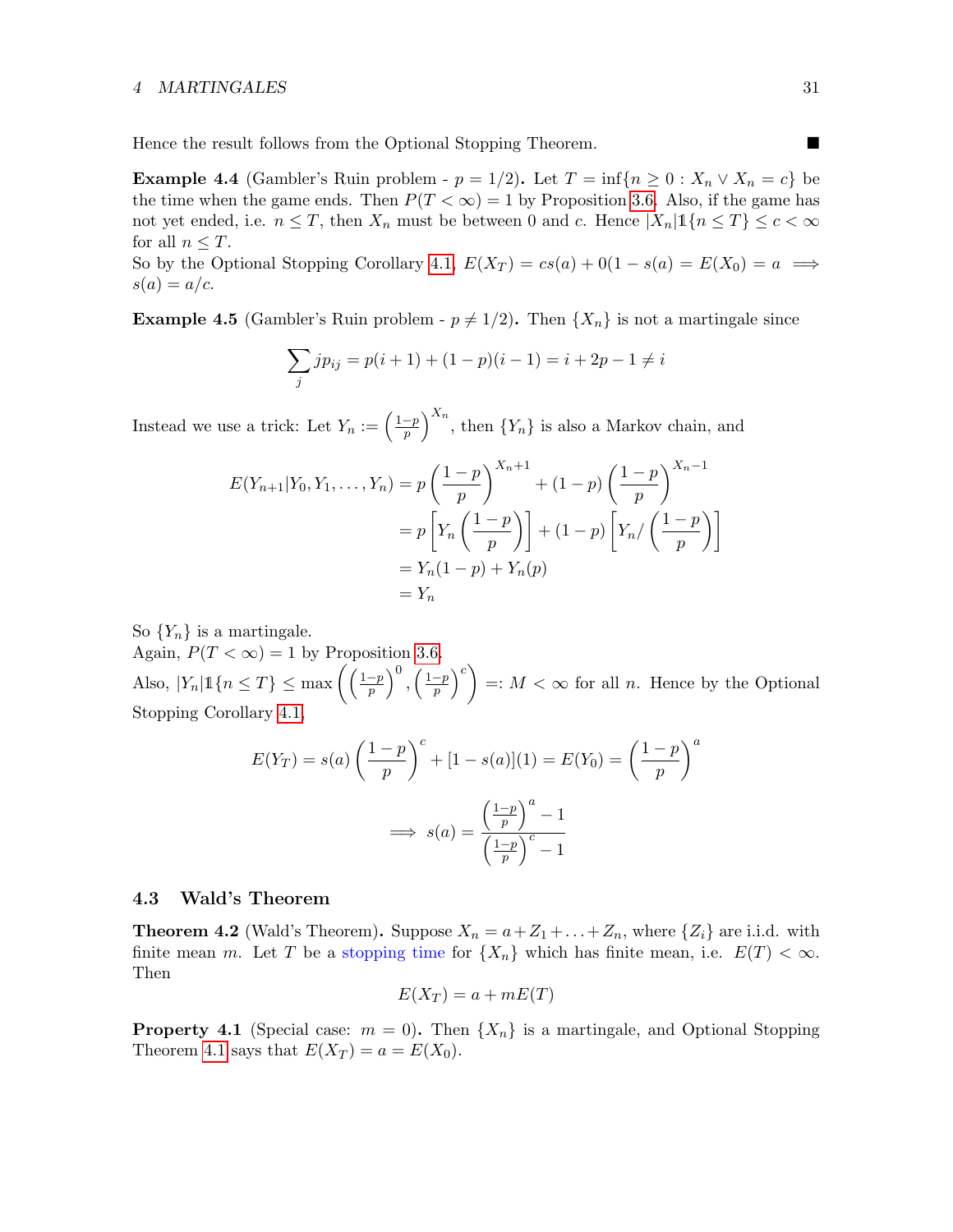## 4 MARTINGALES 32

Proof. We compute that

$$
E(X_T) - a = E(X_T - a)
$$
  
\n
$$
= E(Z_1 + \dots + Z_T)
$$
  
\n
$$
= E\left[\sum_{i=1}^T Z_i\right]
$$
  
\n
$$
= E\left[\sum_{i=1}^\infty Z_i \mathbb{1}\{T \ge i\}\right]
$$
  
\n
$$
= E\left[\lim_{N \to \infty} \sum_{i=1}^N Z_i \mathbb{1}\{T \ge i\}\right]
$$
  
\n
$$
= \lim_{N \to \infty} E\left[\sum_{i=1}^N Z_i \mathbb{1}\{T \ge i\}\right]
$$

(Assume we can interchange the expectation and limit)

$$
\lim_{N \to \infty} \sum_{i=1}^{N} E[Z_i 1\{T \ge i\}]
$$
\n
$$
= \sum_{i=1}^{\infty} E[Z_i 1\{T \ge i\}]
$$
\n
$$
= \sum_{i=1}^{\infty} E[Z_i] E[1\{T \ge i\}] \qquad (Z_i \text{ is independent of the event } \{T \ge i\})
$$
\n
$$
= \sum_{i=1}^{\infty} m P[T \ge i] = m \sum_{i=1}^{\infty} P[T \ge i] = mE(T)
$$

It remains to justify interchanging the above expectation and limit. This follows from the Dominated Convergence Theorem [1.7](#page-4-1) with sequence  $X_N = \sum_{i=1}^N$  $\sum$ positionated Convergence Theorem 1.7 with sequence  $X_N = \sum_{i=1}^N Z_i \mathbb{1}\{T \geq i\}$  and limit  $X = \sum_{i=1}^{\infty} Z_i \mathbb{1}\{T \geq i\}$ . We can see that  $|X_N| \leq Y$  for all N, and

$$
E(Y) = E[\sum_{i=1}^{\infty} |Z_i| \mathbb{1}\{T \ge i\}]
$$

$$
= \sum_{i=1}^{\infty} E[|Z_i| \mathbb{1}\{T \ge i\}]
$$

$$
= \sum_{i=1}^{\infty} E[Z_i|E[\mathbb{1}\{T \ge i\}]
$$

$$
= |m| \sum_{i=1}^{\infty} P[T \ge i]
$$

$$
= |m|E(T) < \infty
$$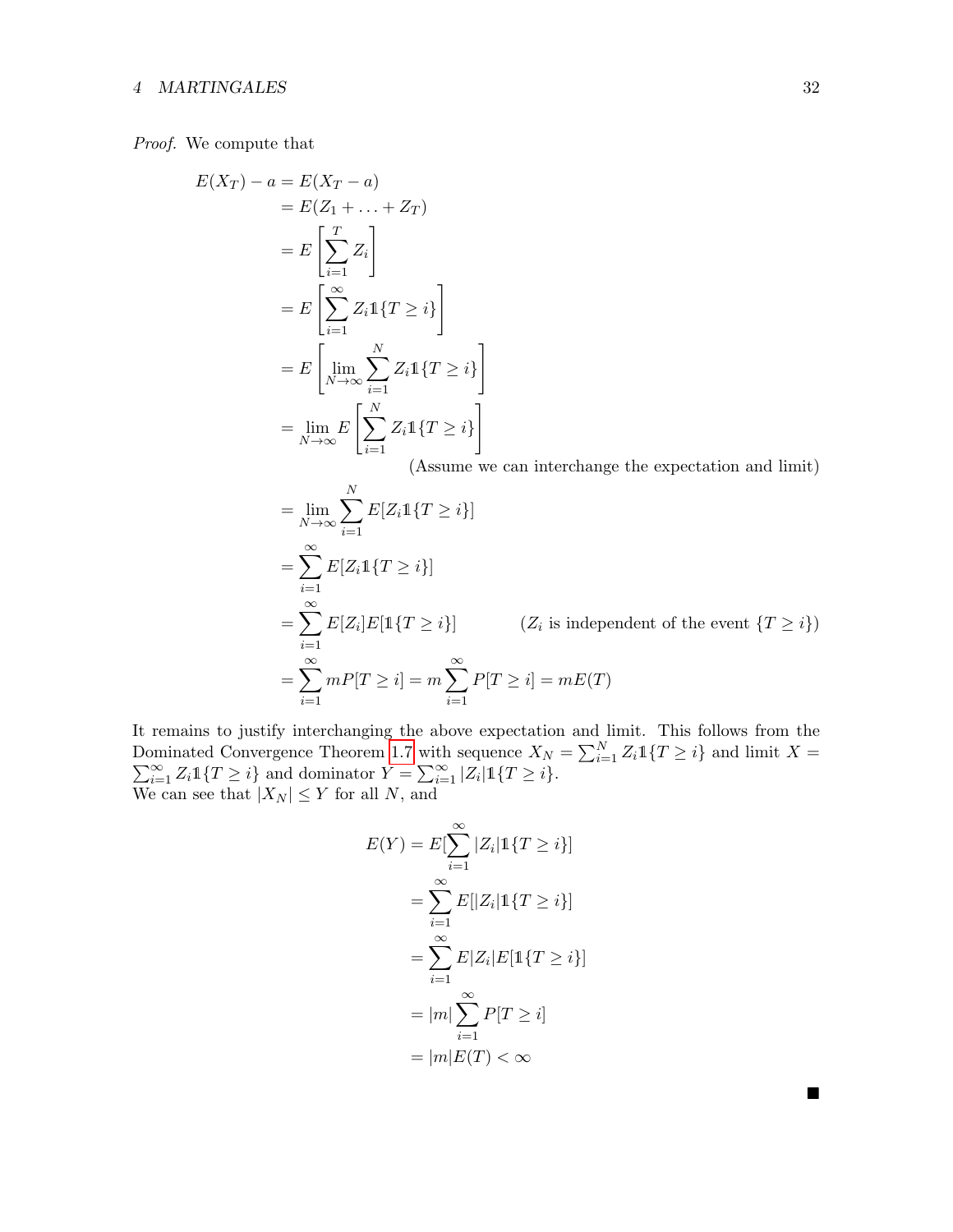Corollary 4.2. If  $\{X_n\}$  is Gambler's Ruin with  $p \neq 1/2$ , and  $T = \inf\{n \geq 0 : X_n = 0 \vee X_n = 0\}$  $c\}$ , then

$$
E(T) = \frac{1}{2p - 1} \left( c \frac{\left(\frac{1 - p}{p}\right)^a - 1}{\left(\frac{1 - p}{p}\right)^c - 1} - a \right)
$$

Proof. We again apply Wald's Theorem:

Here  $Z_i = +1$  if you win the *i*th bet, otherwise  $Z_i = -1$ . So

$$
m = E(Z_i) = p(1) + (1 - p)(-1) = 2p - 1
$$

Also,  $E(T) < \infty$  by Proposition [3.6.](#page-24-0) Then by Wald's Theorem,

$$
E(X_T) = a + mE(T)
$$
  
\n
$$
= cs(a) + 0(1 - s(a))
$$
  
\n
$$
= c\frac{\left(\frac{1-p}{p}\right)^a - 1}{\left(\frac{1-p}{p}\right)^c - 1}
$$
  
\n
$$
\implies E(T) = \frac{1}{m}(E(X_T) - a)
$$
  
\n
$$
= \frac{1}{2p - 1}\left(c\frac{\left(\frac{1-p}{p}\right)^a - 1}{\left(\frac{1-p}{p}\right)^c - 1} - a\right)
$$

**Lemma 4.2.** Let  $X_n = a + Z_1 + \ldots + Z_n$ , where  $\{Z_i\}$  are i.i.d. with mean 0 and variance  $v < \infty$ . Let  $Y_n = (X_n - a)^2 - nv = (Z_1 + ... + Z_n)^2 - nv$ . Then  $\{Y_n\}$  is a martingale.

*Proof.* We first check that  $E|Y_n| \leq Var(X_n) + nv = 2nv < \infty$ . Then, since  $Z_{n+1}$  is independent of  $Z_1, \ldots, Z_n, Y_0, \ldots, Y_n$ , with  $E(Z_{n+1}) = 0$  and  $E(Z_{n+1}^2) =$ v, we have

$$
E[Y_{n+1}|Y_0, Y_1, \dots, Y_n] = E[(Z_1 + \dots + Z_n + Z_{n+1})^2 - (n+1)v|Y_0, Y_1, \dots, Y_n]
$$
  
\n
$$
= E[(Z_1 + \dots + Z_n)^2 + (Z_{n+1})^2 + 2Z_{n+1}(Z_1 + \dots + Z_n) - nv - v|Y_0, Y_1, \dots, Y_n]
$$
  
\n
$$
= E[Y_n + (Z_{n+1})^2 - v + 2Z_{n+1}(Z_1 + \dots + Z_n)|Y_0, Y_1, \dots, Y_n]
$$
  
\n
$$
= Y_n + v - v + 2E(Z_{n+1})E[Z_1 + \dots + Z_n|Y_0, Y_1, \dots, Y_n]
$$
  
\n
$$
= Y_n + v - v + 0
$$
  
\n
$$
= Y_n
$$

Therefore,  ${Y_n}$  is a martingale as wanted.

Corollary 4.3. If  $\{X_n\}$  is Gambler's Ruin with  $p = 1/2$ , and  $T = \inf\{n \geq 0 : X_n = 0 \vee X_n = 0\}$  $c\}$ , then

$$
E(T) = Var(X_T) = a(c - a)
$$

 $\blacksquare$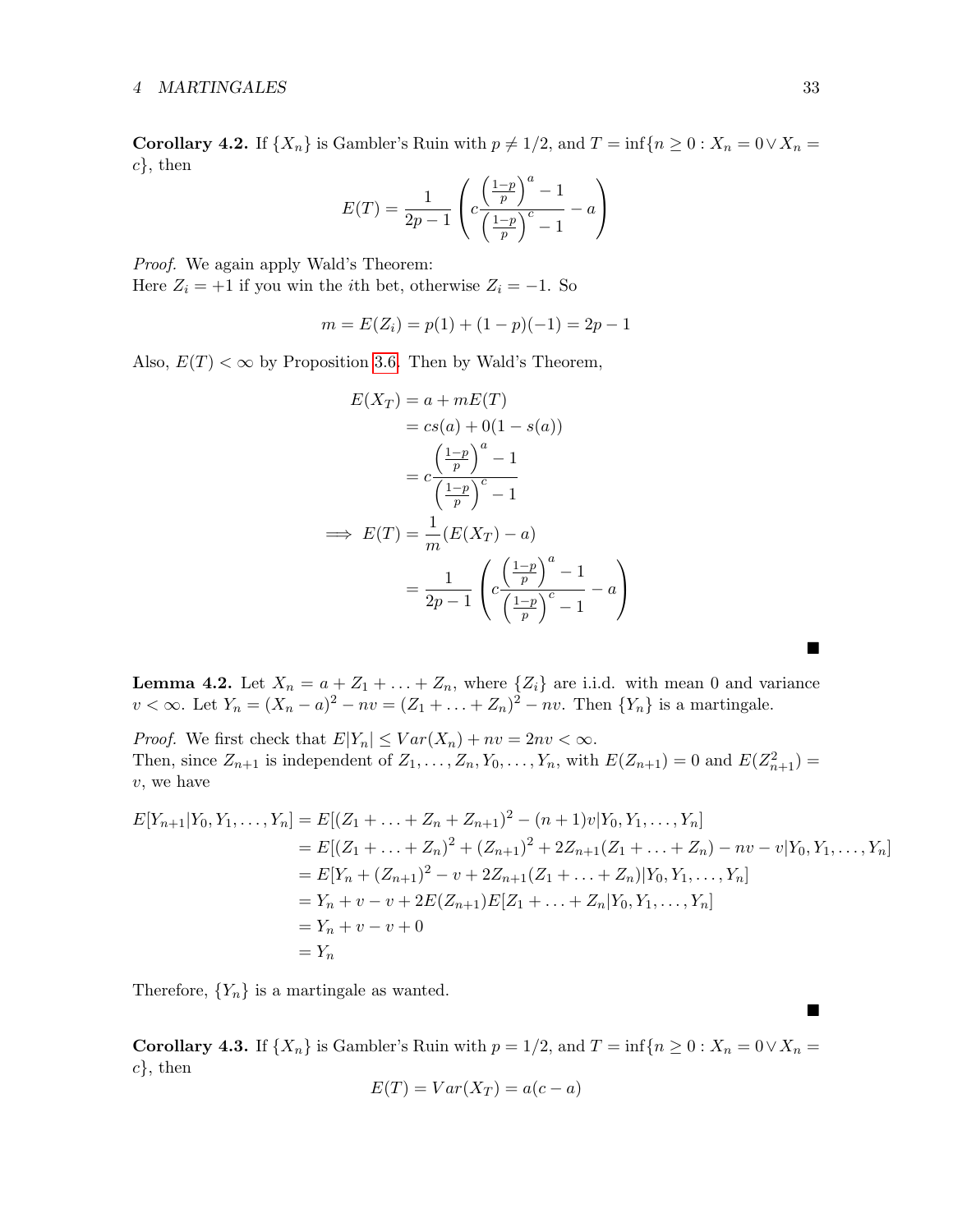#### 4 MARTINGALES 34

*Proof.* Let  $Y_n = (X_n - a)^2 - n$  (since here  $v = \frac{1}{2}$ )  $\frac{1}{2}(1-0)^2 + \frac{1}{2}$  $\frac{1}{2}(-1-0)^2=1$ ). Then  $\{Y_n\}$  is a martingale by the above Lemma.

Choose  $M > 0$ , and let  $S_M = \min(T, M)$ . Then  $S_m$  is a stopping time, which is bounded by *M*. Hence by the Optional Stopping Lemma,  $E[Y_{S_M}] = E[Y_0] = (a - a)^2 - 0 = 0$ .

But  $Y_{S_M} = (X_{S_M} - a)^2 - S_M$ , so  $E(S_M) = E[(X_{S_M} - a)^2]$ .

As  $M \to \infty$ ,  $S_M$  increases monotonically to T, so  $E(S_M) \to E(T)$  by the Monotone Convergence Theorem [1.6.](#page-3-3)

Also,  $E[(X_{S_M} - a)^2] \to E[(X_T - a)^2]$  by the Bounded Convergence Theorem [1.5,](#page-3-2) since for any  $n, (X_{S_M} - a)^2 \le \max(a^2, (c - a)^2) < \infty$ . Hence, letting  $M \to \infty$  gives

$$
E(T) \leftarrow E(S_M) = E[(X_{S_M} - a)^2] \rightarrow E[(X_T - a)^2]
$$

$$
\Rightarrow E(T) = E[(X_T - a)^2]
$$
  
= Var(X\_T)  
= (a/c)(c - a)<sup>2</sup> + (1 - a/c)(0 - a)<sup>2</sup> (by 4.4, E(X\_T) = E(X\_0) = a)  
= a(c - a)

## <span id="page-33-0"></span>4.4 Application - Sequence Waiting Times

the Problem Suppose we repeatedly flip a fair coin, and let  $\tau$  be the number of flips until we first see the pattern HTH. Again we ask, what is the expected time  $E(\tau)$ ?

the Martingale approach Suppose at each time  $n$ , a new "player" appears, and bets \$1 on H, then if they win they bet \$2 on T, then if they win again they bet \$4 on H. Each player stops betting as soon as they either lose once (and hence are down a total of \$1), or win three bets in a row (and hence are up a total of \$7.

Let  $X_n$  be the total amount won by all the betters by time n. Then since the bets were fair,  $\{X_n\}$  is a martingale with stopping time  $\tau$ .

Each of the  $\tau - 3$  players (all but the last three) has a net loss of \$1 (after either one or two or three bets).

Player  $\tau - 2$  wins all three bets, for a gain of \$7.

Player  $\tau - 1$  bets on "H" and loses, for a loss of \$1.

Player  $\tau$  bets on "H" and wins, for a gain of \$1.

Hence  $X_{\tau} = (\tau - 3)(-1) + (7) + (-1) + (1) = -\tau + 10.$ 

Let  $T_m = \min(\tau, m)$ , then  $E(X_{T_m}) = 0$  by the Optional Stopping Lemma, and  $\lim_{m \to \infty} E(X_{T_m}) = 0$  $E(X_{\tau})$  by the Dominated Convergence Theorem [1.7](#page-4-1) with dominator  $Y = \overline{7}\tau$  since  $|X_n - \tau|$  $|X_{n-1}| \leq 7$  and  $E(\tau) < \infty$ . Hence

$$
0 = E(X_{\tau}) = -E(\tau) + 10 \implies E(\tau) = 10
$$

п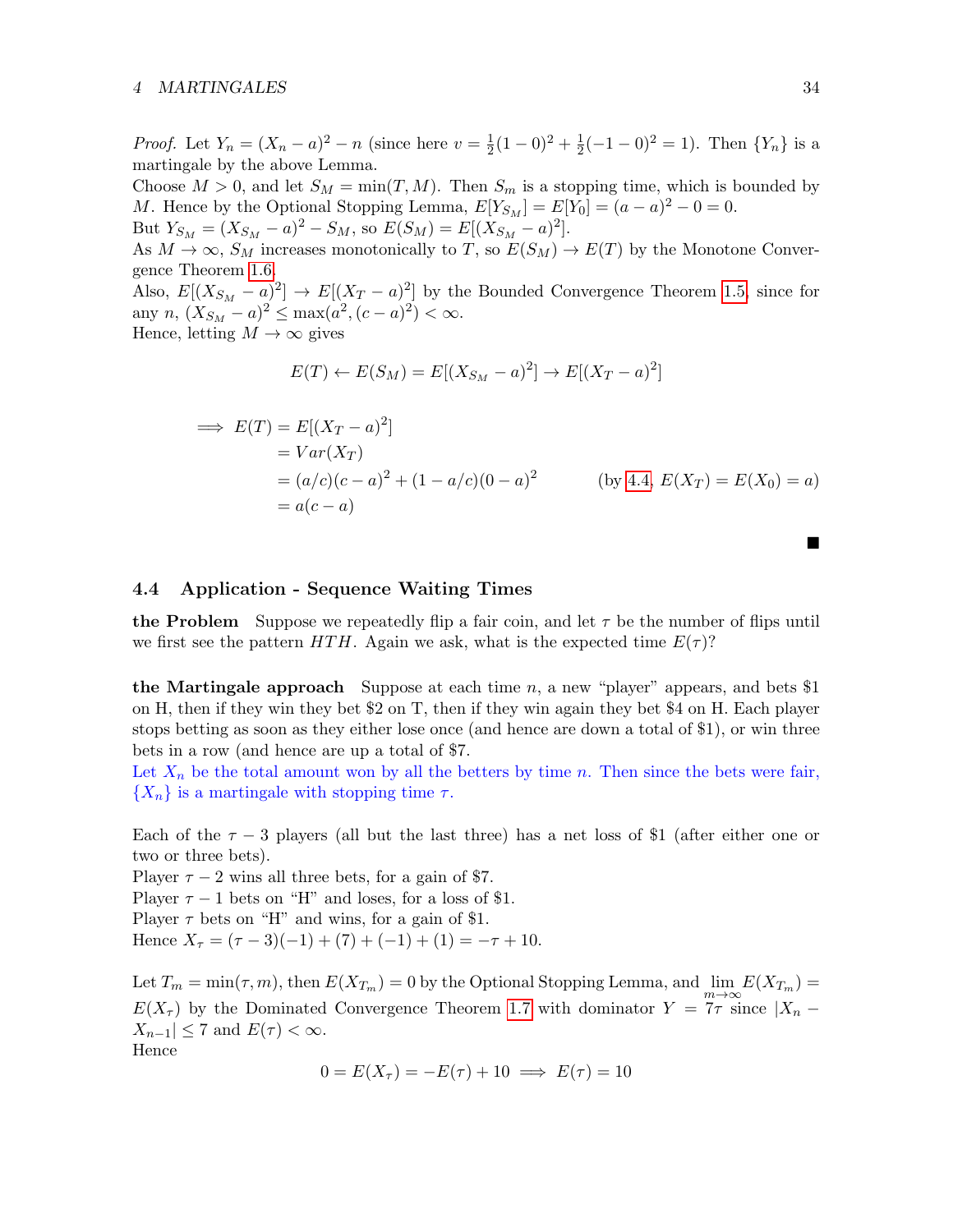### <span id="page-34-0"></span>4.5 Martingale Convergence Theorem

Suppose  $\{X_n\}$  is a martingale. Then  $\{X_n\}$  could have infinite fluctuations in both directions, as we have seen for s.s.r.w.; Or  $\{X_n\}$  could converge with probability 1 to a fixed (perhaps random) value.

**Example 4.6.** Let  $\{X_n\}$  be Gambler's Ruin with  $p = 1/2$ , where we stop as soon as we either win or lose. Then  $X_n \to X$  with probability 1, where  $P(X = c) = a/c$  and  $P(X = 0) = 1-a/c$ .

**Example 4.7.** Let  $\{X_n\}$  be a Markov chain on  $S = \{2^m : m \in \mathbb{Z}\}\$ , with  $X_0 = 1$ , and  $p_{i,2i} =$  $1/2$  and  $p_{i,i/2} = 2/3$  for  $i \in S$ . This is a martingale, since  $\sum_j j p_{ij} = (2i)(1/3) + (i/2)(2/3) = i$ . Let  $Y_n = \log_2 X_n$ . Then  $Y_0 = 0$ , and  $\{Y_n\}$  is s.r.w. with  $p = 1/3$ ,  $Y_n \to -\infty$  w.p. 1 by the Law of Large Numbers [1.3.](#page-3-4) Hence,  $X_n = 2^{Y_n} \rightarrow 2^{-\infty} = 0$  w.p. 1.

<span id="page-34-2"></span>**Theorem 4.3** (Martingale Convergence Theorem). Any martingale  $\{X_n\}$   $(X_n \geq 0)$  which is bounded below (i.e.  $X_n \geq c$  for all n, for some finite number c), or is bounded above (i.e.  $X_n \leq c$  for all n, for some finite number c), converges w.p. 1 to some random variable X.

Remark 4.4. The intuition behind this theorem is:

- 1. Since the martingale is bounded on one side, it cannot "spread out" forever.
- 2. Since it is a martingale, it cannot "drift" in a positive or negative direction.
- 3. So it has somewhere to go, and eventually has to stop somewhere.

**Remark 4.5.** If  $\{X_n\}$  is not non-negative, then if  $X_n \geq c$ , then  $\{X_n - c\}$  is a non-negative martingale, or if  $X_n \leq c$ , then  $\{-X_n + c\}$  is a non-negative martingale, and in either case the non-negative martingale converges iff  $\{X_n\}$  converges.

Example 4.8. bounded below s.s.r.w. s.s.r.w. is a martingale, but it is not bounded above or below and does not converge.

If we modify s.s.r.w. to stop whenever it reaches 0 (after starting at a positive number), then it is still a martingale, and now it is non-negative and hence bounded below. But since  $f_{i0=1}$ for all i, it will eventually reach 0, and hence it converges to  $X = 0$ .

#### <span id="page-34-1"></span>4.6 Application - Branching Processes

**Definition 4.3** (offspring distribution). Let  $\mu$  be any prob dist on  $\{0, 1, 2, \ldots\}$ , the offspring distribution. Let  $X_n$  be the number of individuals at time n. Start with  $X_0 = a$  individuals. Assume  $0 < a < \infty$ ,  $Z_{n,i} \stackrel{i.i.d.}{\sim} \mu(i)$ .

(i.e., Each of the  $X_n$  individuals at time n has a random number of offspring under the distribution  $\mu$ ). Then

 $X_{n+1} = Z_{n,1} + Z_{n,2} + \ldots + Z_{n,X_n}$ 

Here  $\{X_n\}$  is a Markov chain, on the state space  $\{0, 1, 2, \ldots\}$ .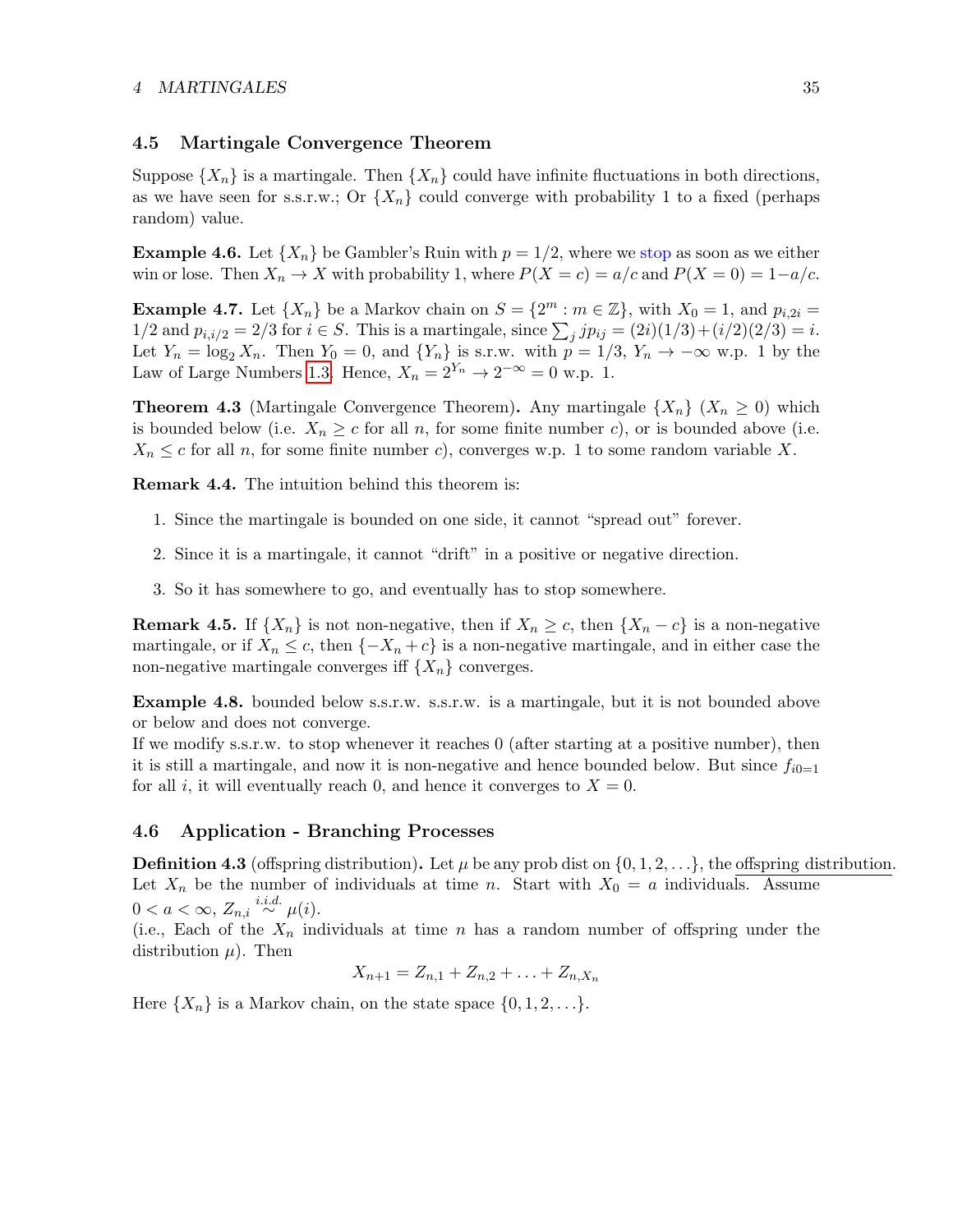**Transition probabilties** If  $X_n$  ever reaches 0, then it stays there forever:  $p_{0j} = 0 \quad \forall j \ge 0$ . This is called extinction.

Also,  $p_{ij} = (\mu * \mu * \ldots * \mu)(j)$ , a <u>convolution</u> of *i* copies of  $\mu$ .

**Theorem 4.4.** Let  $m = \sum_i i\mu(i)$  be the mean of  $\mu$ , which is called the reproductive number. If  $m < 1$ , then  $E(X_n) \to 0$ , and  $P(X_n = 0) \to 1$ .

*Proof.* Assume  $0 < m < \infty$ . Then

$$
E(X_{n+1}|X_0,\ldots,X_n) = E(Z_{n,1} + Z_{n,2} + \ldots + Z_{n,X_n}|X_0,\ldots,X_n) = mX_n
$$
  

$$
\implies E(X_n) = m^n E(X_0) = m^n a < \infty
$$

So if  $m < 1$ , then  $E(X_n) = am^n \rightarrow 0$ . Then we have

$$
E(X_n) = \sum_{k=0}^{\infty} kP(X_n = k)
$$

$$
\geq \sum_{k=1}^{\infty} P(X_n = k)
$$

$$
= P(X_n \geq 1)
$$

$$
\implies P(X_n \geq 1) \leq E(X_n) = am^n \to 0
$$

$$
\implies P(X_n = 0) \to 1
$$

**Fact 4.1.** Let  $m = \sum_i i\mu(i)$  be the mean of  $\mu$ , which is called the reproductive number. If  $m > 1$  and  $\mu(0) > 0$ , then  $E(X_n) \to \infty$ ,  $P(X_n \to \infty) > 0$  and  $P(X_n \to 0) > 0$ , i.e., we have possible extinction but also possible flourishing.

**Theorem 4.5.** Let  $m = \sum_i i\mu(i)$  be the mean of  $\mu$ , which is called the reproductive number. If  $m = 1$ , and  $\mu$  is non-degenerate (i.e.  $\mu(1) < 1$ , so that  $\mu$  is not a constant), then  $\{X_n\} \to 0$ w.p. 1.

*Proof.* If  $m = 1$ , then  $E(X_{n+1}|X_0,\ldots,X_n) = mX_n = X_n$ , so  $\{X_n\}$  is a non-negative martingale.

Hence by the Martingale Convergence Theorem [4.3,](#page-34-2) we must have  $X_n \to X$  for some random variable  $X$ . This could only happen if

1. 
$$
\mu(1) = 1
$$
; or

$$
2. X = 0
$$

Since  $\mu$  is non-degenerate, then  $X \equiv 0$ . i.e.,  $\{X_n\} \to 0$  w.p. 1.

In summary Assuming  $\mu(0) > 0$ , then extinction is certain if  $m \leq 1$ , but both flourishing and extinction are possible if  $m > 1$ .

■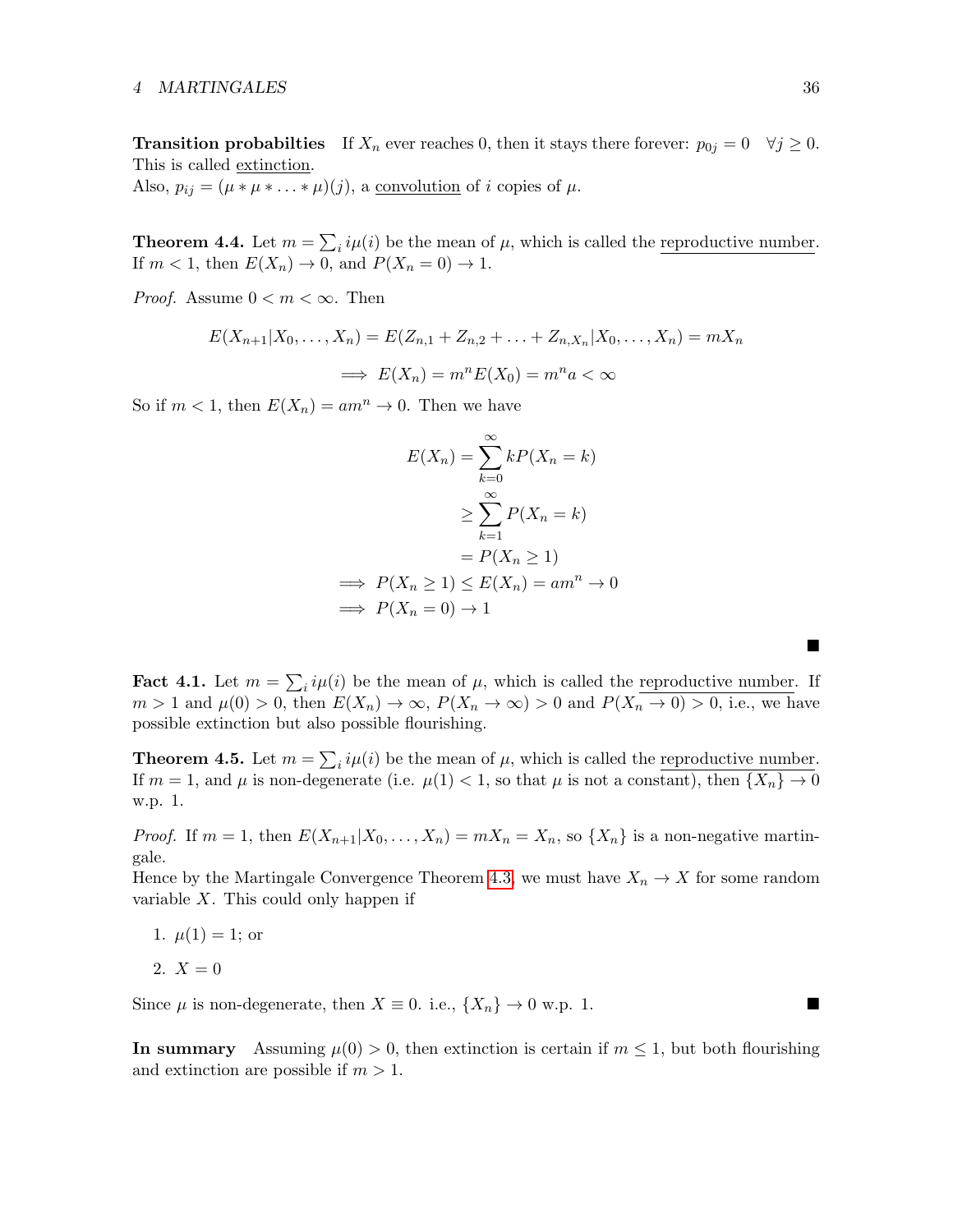### 4 MARTINGALES 37

## <span id="page-36-0"></span>4.7 Application - Stock Options (Discrete)

In mathematical finance, it is common to model the price of one share of some stock as a random process.

For now, we work in discrete time, and suppose that  $X_n$  is the price of one share of the stock at each date n. If you buy the stock, then the situation is clear: if  $X_n$  increases then you will make a profit, but if  $X_n$  decreases then you will suffer a loss.

**Definition 4.4** (stock option). A stock option is the option to buy one share of the stock for some fixed strike price K at some fixed future strike date (time)  $S > 0$ . If at the strike time S, the stock price  $X_s$  is less than the strike price K, then the option would not be exercised, and would thus be worth exactly zero. If the stock price  $X<sub>S</sub>$  is more than K, then the option would be exercised to obtain a stock worth  $X_S$  for a price of just K, for a net profit of  $X_S - K$ . Hence at time S, the stock option is worth max $(0, X<sub>S</sub> - K)$ .

**Remark 4.6.** At time 0,  $X<sub>S</sub>$  is an unknown quantity. The fair price of a stock option is defined to be the no-arbitrage price, i.e., the price for the option which makes it impossible to make a guaranteed profit through any combination of buying or selling the option, and buying and selling the stock. At time 0, what is the fair price (no-arbitrage price of the stock option?

**Example 4.9** (naive example). Suppose a stock price  $X_0$  at time 0 is equal to 100, and at time S the stock price  $X_S$  is random with  $P(X_S = 80) = 9/10$  and  $P(X_S = 130) = 1/10$ . Suppose there is an option to buy the stock at time S for  $K = 110$ .

Suppose that at time 0, you buy x stock shares (for \$100 each), and y option shares (for  $c$ each) where  $x, y \in \mathbb{R}$  (negative values indicates selling).

Then if the stock goes up to \$130, you make \$30 on each stock share and  $(20 - c)$  on each option share for a total profit of  $30x + (20 - c)y$ .

But if the stock goes down to \$80, you lose \$20 on each stock share and \$c on each option share for a total profit of  $-20x - cy$ .

To attempt to make a guaranteed profit, we could make these two different total profit amounts equal to each other  $\implies y = (-5/2)x$ , profits  $=(5/2)(c-8)x$ .

If  $c > 8$ , then you buy  $x > 0$  stock shares and  $y = (-5/2)x < 0$  option shares and make a guaranteed profit of  $(5/2)(c-8)x > 0$ .

If  $c < 8$ , then you buy  $x < 0$  stock shares and  $y = (-5/2)x < 0$  option shares and make a guaranteed profit of  $(5/2)(c-8)(-x) > 0$ .

But if  $c = 8$ , then profits  $= 0$ .

In summary, there is no arbitrage iff  $c = 8$ .

**Example 4.10.** Suppose we assign the new probabilities  $P(X_s = 80) = 3/5$  and  $P(X_s = 80)$ 130) = 2/5. Then the stock price is a martingale since  $E(X_S) = (3/5)80 + (2/5)(130) = 100 =$ initial price. The option price is a martingale since *option value* =  $(3/5)(0) + (2/5)(130 110$ ) = 8 = c = initial price.

Then the fair price is the martingale expected value, 8.

Theorem 4.6 (Martingale Pricing Principle). The fair price of an option is equal to its expected value (worth) under the martingale probabilities.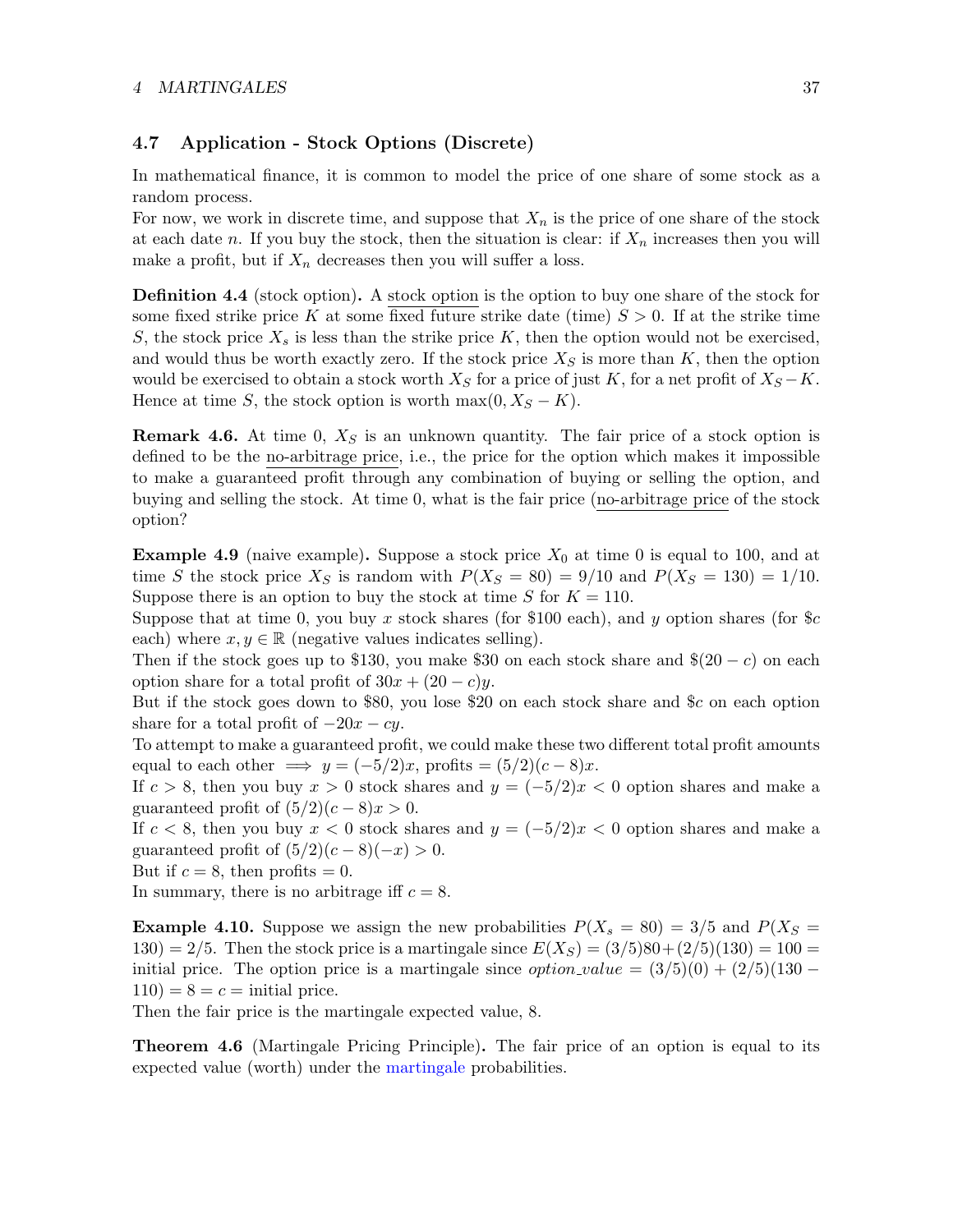**Example 4.11.** Suppose a stock price at strike data  $S > 0$  equals either  $X_S = d$  or  $X_S = u$ under the martingale probabilities  $P(X_S = d) = q_1$  and  $P(X_S = u) = q_2$ , and there is an option to buy the stock at time  $S$  for strike price  $K$ .

Then the fair price is

$$
c = q_1(0) + q_2(u - K) = q_2(u - K)
$$

**Proposition 4.2.** Suppose a stock price at time 0 equals  $X_0 = a$ , and at strike date  $S > 0$ equals either  $X_s = d$  (down) or  $X_s = u$  (up), where  $d < a < u$ . Then if  $d < K < u$  then at time 0, the fair (no-arbitrage) price of an option to buy the stock at time  $S$  for strike price K is equal to  $(a-d)(u-K)/(u-d)$ .

#### Proof. Profit Computation

Suppose you buy x shares of the stock for  $a$  per stock, plus y shares of the option for  $c$  per share.

Then if the stock goes up to  $X_s = u$ , your profits is  $x(u-a) + y(u-K-c)$ . If the stock goes down to  $X_S = d$ , your profit is  $x(d - a) + y(-c)$ .

These are equal if  $x(d-u) = y(u-K) \iff y = \frac{-x(u-d)}{u-K}$  $rac{x(u-a)}{u-K}$ .

If there is no arbitrage, then your guaranteed profit is 0, which equals

$$
x(d-a) - y_c = x(d-a) + \frac{xc(u-d)}{u-K} = 0 \implies c = \frac{(a-d)(u-K)}{u-d}
$$

#### Proof. Martingale Pricing Principle

We need to find martingale probabilities  $q_1 = P(X_S = d)$  and  $q_2 = P(X_S = u)$  to make the stock price a martingale. So we need that

$$
dq_1 + uq_2 = a
$$
  
\n
$$
\implies d_1 + u(1 - q_1) = a
$$
  
\n
$$
\implies (d - u)q_1 + u = a
$$
  
\n
$$
\implies q_1 = \frac{u - a}{u - d}, \quad q_2 = 1 - q_1 = \frac{a - d}{u - d}
$$

Then by the Martingale Pricing Principle, the fair price of the option is the martingale expectation of the option's worth, which equals

$$
q_1(0) + q_2(u - K) = \frac{(a - d)(u - K)}{u - d}
$$

■

 $\blacksquare$ 

## <span id="page-37-0"></span>5 Continuous Processes

So far, we have mostly considered discrete processes, where the time is indexed by non-negative integers, and the process takes on a finite or countable number of different values.

We now consider various generalizations of this to continuous time and/or space. We begin with a continuous generalization of symmetric simple random walk, called Brownian motion.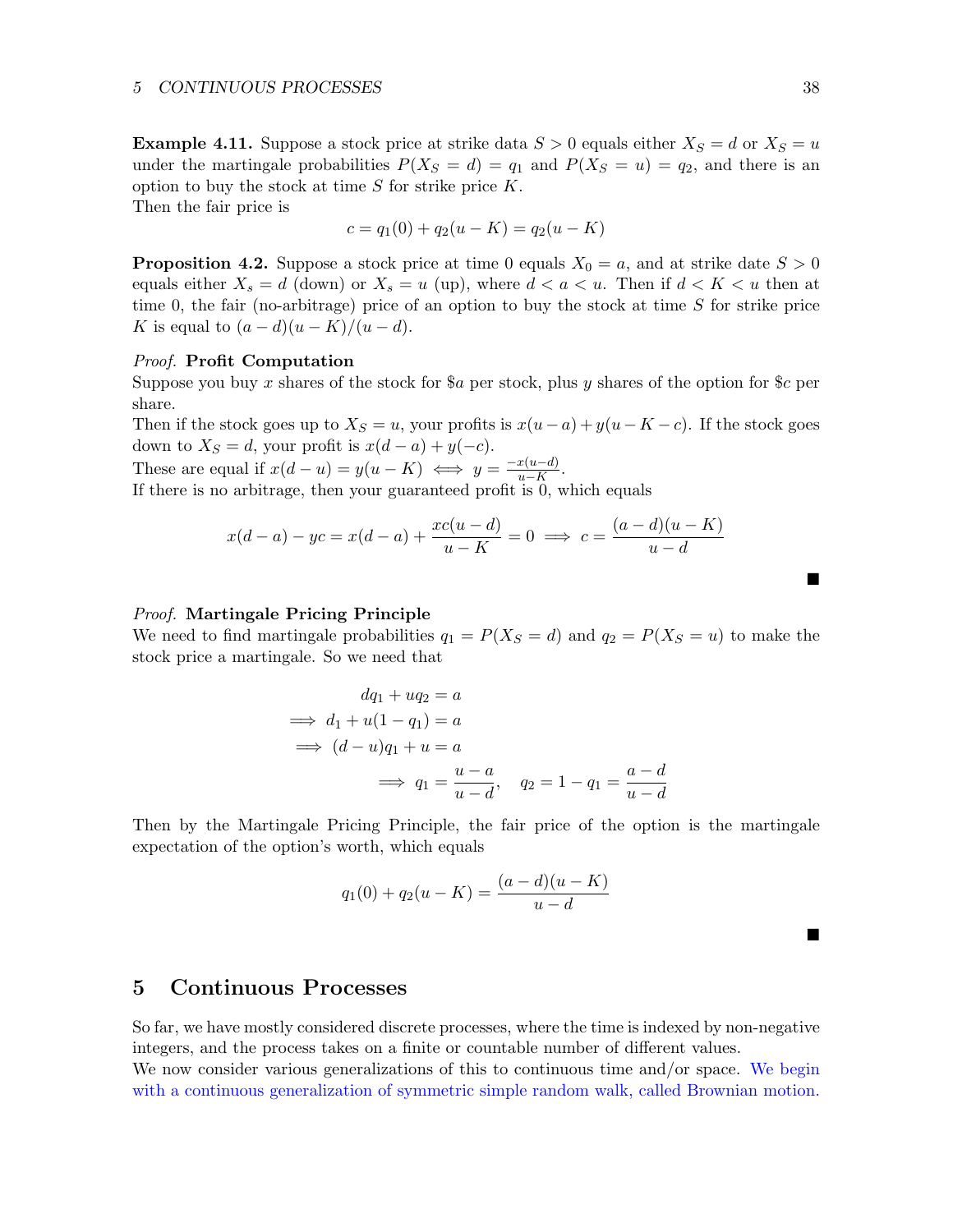#### <span id="page-38-0"></span>5.1 Brownian Motion

Let  ${X_n}_{n=0}^{\infty}$  be a symmetric simple random walk with  $X_0 = 0$ . We have

$$
X_n = \begin{cases} Z_1 + Z_2 + \ldots + Z_n = X_n + Z_n, & n \ge 1 \\ 0, & n = 0 \end{cases}
$$

where  $\{Z_i\}$  are i.i.d. with  $P(Z_i = +1) = P(Z_i = -1) = \frac{1}{2}$ .

Let M be a large integer, and let  $\{Y_t^{(M)}\}$  $\{X_n\}$ , except with time sped up by a factor Let M be a large integer, and let  $\{Y_t\}$  be the  $\{X_n\}$ , except with time s of M, and space shrunk down by a factor of  $\sqrt{M}$ . We have  $Y_0^{(M)} = 0$  and

$$
Y_{\frac{i+1}{M}}^{(M)} = Y_{\frac{i}{M}}^{(M)} + \frac{1}{\sqrt{M}} Z_{i+1}
$$

Fill in  $\{Y_t^{(M)}\}$  $\{t^{(M)}\}_{t\geq 0}$  by linear interpolation.

Brownian motion  ${B_t}_{t\geq 0}$  is (intuitively) the limit as  $M \to \infty$  of  ${Y_t^{(M)}}$  $t^{(M)}$ . Since  $Y_0^{(M)} = 0$  for all M, also  $B_0 = 0$ . Also, note that  $Y_t^{(M)} = \frac{1}{\sqrt{t}}$  $\frac{1}{\overline{M}}(Z_1 + Z_2 + \ldots + Z_{tM})$  (at least if  $tM \in \mathbb{Z}$ , otherwise within  $\mathcal{O}(1/\sqrt{2})$ M), which doesn't matter when  $M \to \infty$ ) Thus  $E(Y_t^{(M)})$  $t_t^{(M)}$ ) =  $E(Z_i) = 0$  and  $Var(Y_t^{(M)})$  $t^{(M)}_t$  ) =  $(\frac{1}{\sqrt{t}})$  $\frac{1}{M}$ )<sup>2</sup>(*tM*) = *t*. As *M*  $\rightarrow \infty$ , by the Central Limit Theorem,

$$
B_t \sim \mathcal{N}(0, t)
$$

Also, if  $0 < t < s$ , then

$$
Y_s^{(M)} - Y_t^{(M)} = \frac{1}{\sqrt{M}} (Z_{tM+1} + Z_{tM+2} + \ldots + Z_{sM}) \to \mathcal{N}(0, s - t)
$$

which is independent of  $Y_t^{(M)}$  $t^{(M)}$ . Therefore,

$$
B_s - B_t \sim \mathcal{N}(0, s - t)
$$

which is independent of  $B_t$ .

More generally, if  $0 \le t_1 \le s_1 \le t_2 \le s_2 \le \ldots \le t_k \le s_k$ , then  $B_{s_i} - B_{t_i} \sim \mathcal{N}(0, s_i - t_i)$ , and  ${B_{s_i} - B_{t_i}}_{i=1}^k$  are all independent. This is called "independent normal increments". Finally, if  $0 < t \leq s$ , then

$$
Cov(B_t, B_s) = E(B_t B_s)
$$
  
=  $E(B_t[B_s - B_t + B_t])$   
=  $E(B_t[B_s - B_t]) + E((B_t)^2)$   
=  $E(B_t)E(B_s - B_t) + E((B_t)^2)$  (Since  $B_t$  and  $B_s - B_t$  are independent)  
= (0)(0) + t  
= t

Similar for the case  $0 < s \leq t$ . Therefore

$$
Cov(B_t, B_s) = \min(t, s)
$$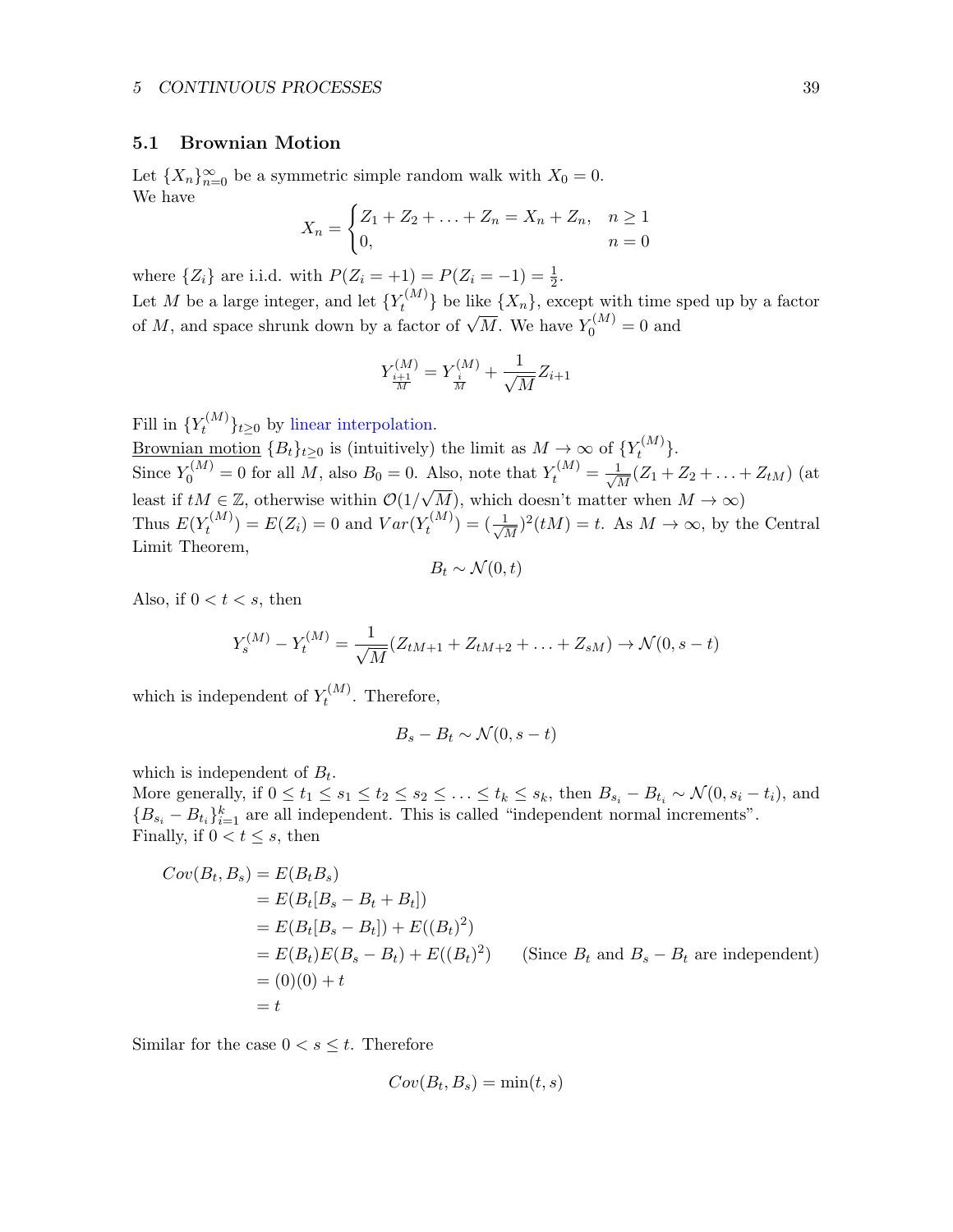**Definition 5.1** (Brownian motion). <u>Brownian motion</u> is a process  ${B<sub>t</sub>}<sub>t>0</sub>$  with  $B<sub>0</sub> = 0$  and continuous sample paths (the random function  $t \mapsto B_t$  is always continuous) satisfying the following three properties

- 1.  $B_t \sim \mathcal{N}(0, t)$
- 2. Independent normal increments:  $0 \leq t_1 \leq s_1 \leq t_2 \leq s_2 \leq \ldots \leq t_k \leq s_k$ , then  $B_{s_i} - B_{t_i} \sim \mathcal{N}(0, s_i - t_i)$ , and  $\{B_{s_i} - B_{t_i}\}_{i=1}^k$  are all independent.
- 3.  $Cov(B_s, B_t) = \min(s, t)$

Remark 5.1. Such a process exists!

**Fact 5.1.**  ${B_t}$  is a (continuous-time) martingale. Hence similar results apply just like for discrete-time martingales.

*Proof.* If  $0 < t < s$ , then

$$
B_s|B_t = B_t + (B_s - B_t)|B_t
$$
  
= B\_t + \mathcal{N}(0, s - t)  

$$
\sim \mathcal{N}(B_t, s - t)
$$

So in particular,

$$
E[B_s | \{B_r\}_{0 \leq r \leq t}] = B_t
$$

Hence  ${B_t}$  is a (continuous-time) martingale.

**Example 5.1.** Let  $a, b > 0$ , and let  $\tau = \min\{t \geq 0 : B_t = -a \vee b\}$ . What is  $p \equiv P(B_\tau = b)$ ? solution:

Here  ${B_t}$  is a martingale, and  $\tau$  is a stopping time. Furthermore,  ${B_t}$  is bounded up to time  $\tau$ :

$$
|B_t| \mathbb{1}\{t \le \tau\} \le \max(|a|, |b|)
$$

So just like for discrete martingales, must have

$$
E(B_{\tau})=E(B_0)=0
$$

Hence we have  $p(b) + (1-p)(-a) = 0 \implies p = \frac{a}{a+b}$  $\frac{a}{a+b}$ .

**Example 5.2.** Let  $a, b > 0$ , and let  $\tau = \min\{t \geq 0 : B_t = -a \vee b\}$ . What is  $e \equiv E(\tau)$ ? solution:

Let  $Y_t = B_t^2 - t$ . Then for  $0 < t < s$ ,

$$
E[Y_s|\{B_r\}_{r\leq t}] = E[B_s^2 - s|\{B_r\}_{r\leq t}]
$$
  
=  $Var[B_s|\{B_r\}_{r\leq t}] + (E[B_s|\{B_r\}_{r\leq t}])^2 - s$   
=  $(s - t) + (B_t)^2 - s$   
=  $(B_t)^2 - t$   
=  $Y_t$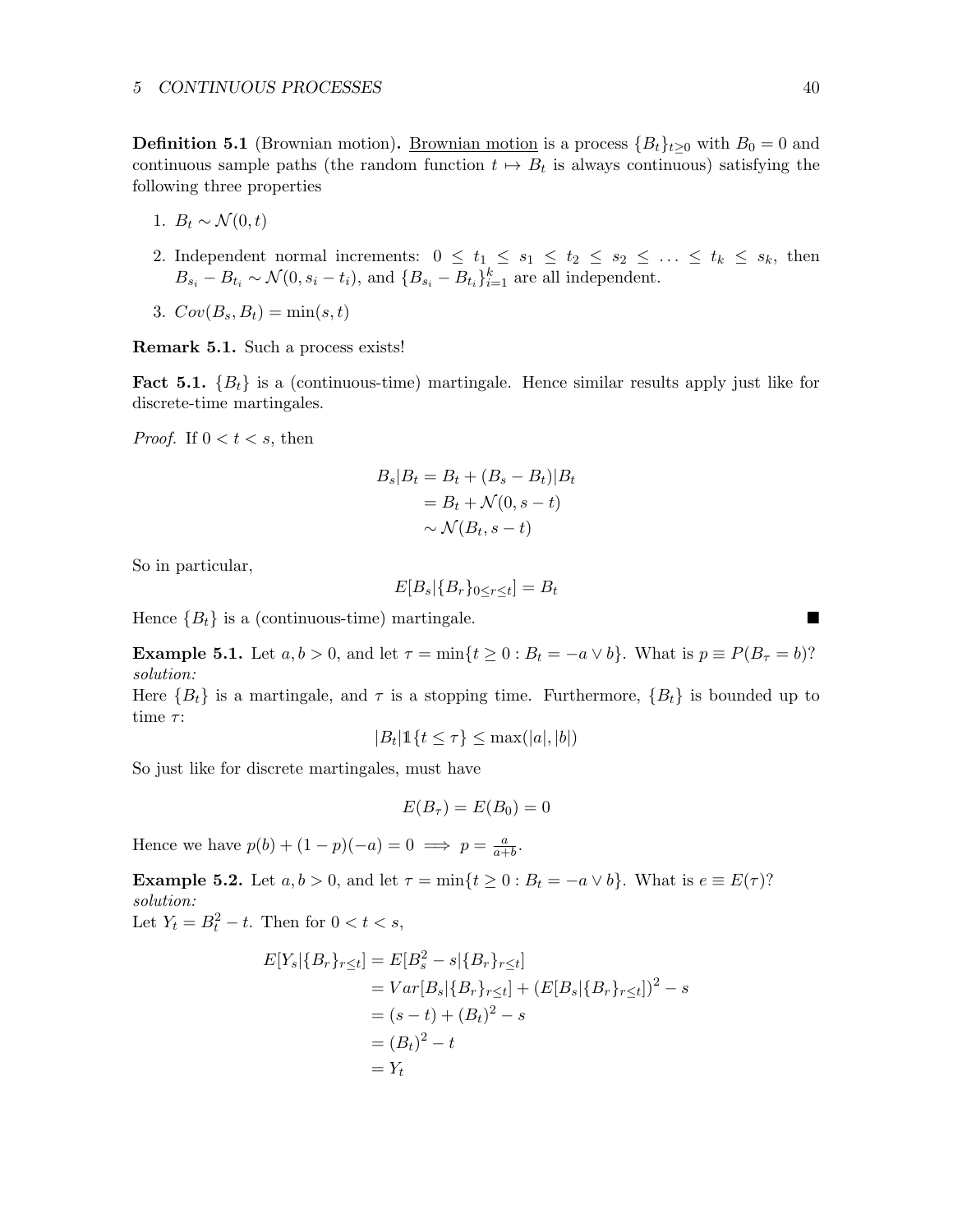Then by the Double-expectation formula [1.2,](#page-3-0)

$$
E[Y_s|\{Y_r\}_{r\leq t}] = E[E[Y_s|\{B_r\}_{r\leq t}|\{Y_r\}_{r\leq t}] = E[Y_t|\{Y_r\}_{r\leq t}] = Y_t
$$

So,  ${Y_t}$  is also a martingale. Then

$$
E(Y_{\tau}) = E(B_{\tau}^{2} - \tau)
$$
  
= 
$$
E(B_{\tau}^{2} - E(\tau))
$$
  
= 
$$
pb^{2} + (1 - p)(-a)^{2} - e
$$
  
= 
$$
\frac{a}{a+b}b^{2} + \frac{b}{a+b}a^{2} - e
$$
  
= 
$$
ab - e
$$

Now we want to justify that  $E(Y_\tau) = 0$ .

Let  $\tau_M = \min(\tau, M)$ . Then  $\tau_M$  is bounded, so  $E(Y_{\tau_M}) = 0$ . But  $Y_{\tau_M} = B_{\tau_M}^2 - \tau_M$ , so  $E(\tau_M) = E(B_{\tau_M}^2)$ . As  $M \to \infty$ ,  $E(\tau_M) \to E(\tau)$  by the Monotone Convergence Theorem, and  $E(B_{\tau_M}^2) \to E(\ddot{B}_{\tau}^2)$  by the Bounded Convergence Theorem [1.5.](#page-3-2) Therefore,

$$
E(\tau) = E(B_{\tau}^2) \implies E(Y_{\tau}) = 0
$$

Then since  $E(Y_\tau) = ab - e = 0$ , we can solve this to get that  $e = ab$ .

**Fact 5.2.** The function  $t \mapsto B_t$  is differentiable **nowhere**, despite the fact that it is continuous. <u>Figures and the set of the set of the set of the set of the set of the set of the set of the set of the set of the set of the set of the set of the set of the set of the set of the set of the set of the set of the se</u>

## <span id="page-40-0"></span>5.2 Application - Stock Options (Continuous)

Assume now that the stock price  $X_t$  is equal to some (random) positive value, for each time  $t \geq 0$ . Common model for the stock price:

$$
X_t = x_0 \exp(\mu t + \sigma B_t)
$$

Also assume a risk-free interest rate r, so that \$1 today is worth  $e^{rt}$  after t years. Equivalently, \$1 at a future time  $t > 0$  is worth  $\varepsilon e^{-rt}$  at time 0.

Definition 5.2 ("discounted" stock price). We define "discounted" stock price (in today's dollars) as

$$
D_t \equiv e^{-rt} X_t = e^{-rt} x_0 \exp(\mu t + \sigma B_t) = x_0 \exp((\mu - r)t + \sigma B_t)
$$

Recall that a stock option is the option to buy the stock for some amount  $K$  at some fixed future time  $S > 0$  years later. At time S, this is worth max $(0, X<sub>S</sub> - K)$ . So at time 0, it's worth the discounted value  $e^{-rS}$  max $(0, X_S - K)$ . However, at time 0,  $X_S$  is unknown (random), so this discounted value is a random variable.

Remark 5.2. What is the fair price?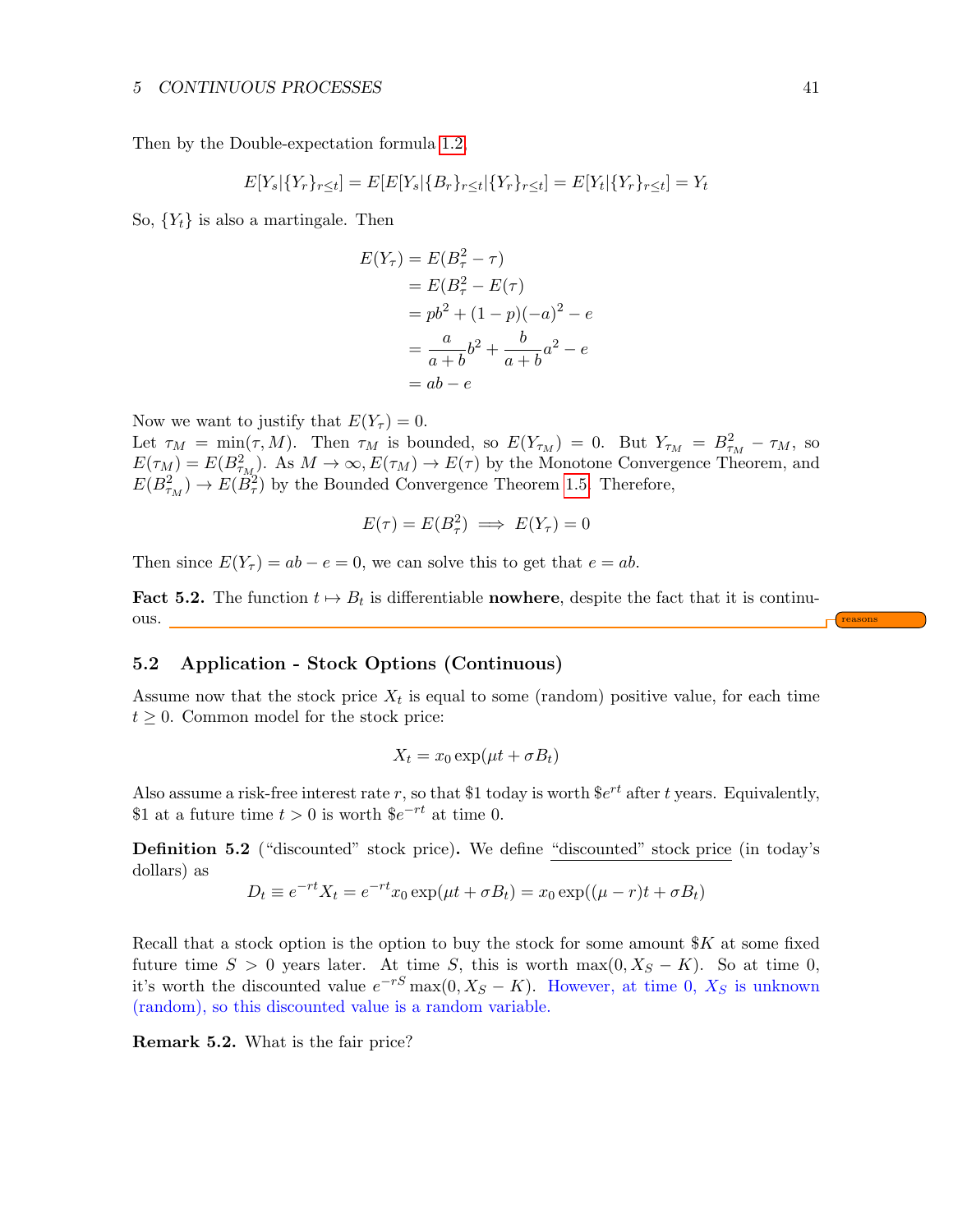#### 5 CONTINUOUS PROCESSES 42

Fact 5.3. If  $\mu = r - \frac{\sigma^2}{2}$  $\frac{p^2}{2}$ , then it can be computed that  $\{D_t\}$  becomes a martingale. Then similar to the discrete case, the fair price of the option at time 0 is the same as the expected value of the option at time  $S$  under the martingale probabilities, by the Martingale Pricing Principle.

i.e., if  $X_S = x_0 \exp((r - \frac{\sigma^2}{2}))$  $\frac{D^2}{2}$   $[S + \sigma B_S]$ , where  $B_S \sim \mathcal{N}(0, S)$ , then the fair price for the option equals

$$
E[e^{-rs}\max(0, X_S - K)] = x_0 \Phi\left(\frac{(r + \frac{\sigma^2}{2}S - \log(K/x_0))}{\sigma\sqrt{S}}\right) - e^{-rS}K\Phi\left(\frac{(r - \frac{\sigma^2}{2}S - \log(K/x_0))}{\sigma\sqrt{S}}\right)
$$

**Remark 5.3.** This price does not depend on the drift  $\mu$ , since we first have to replace  $\mu$ by  $r - \frac{\sigma^2}{2}$  $\frac{\sigma^2}{2}$ . However, the price is an increasing function the volatility  $\sigma$ , since the option "protects" you against the large drops in the stock price.

#### <span id="page-41-0"></span>5.3 Poisson Processes

**Example 5.3.** Suppose an average of  $\lambda = 2.5$  fires in Toronto per day. Intuitively, this is caused by a very large number  $n$  of buildings, each of which has a very small probability p of having a fire. Then the mean  $= np = \lambda$ , so  $p = \frac{\lambda}{n}$  $\frac{\lambda}{n}$ , and the number of fires today  $X \sim Binom(n, p) = Binom(n, \lambda/n).$ As  $n \to \infty$ , we have

$$
P(X = k) = {n \choose k} p^{k} (1-p)^{n-k}
$$
  
= 
$$
\frac{n(n-1)(n-2)\dots(n-k+1)}{k!} \left(\frac{\lambda}{n}\right)^{k} \left(1 - \left(\frac{\lambda}{n}\right)\right)^{n-k}
$$
  

$$
\approx \frac{n^{k}}{k!} \left(\frac{\lambda}{n}\right)^{k} \left(e^{-\lambda/n}\right)^{n}
$$
  
= 
$$
\frac{1}{k!} \lambda^{k} e^{-\lambda}
$$

This is the pdf of  $Poisson(\lambda)$ .

Property 5.1. It is possible to show that if a distribution is continuous and memoryless, then it must have this pdf:

$$
f(x) = \lambda e^{-\lambda x}, \quad x \ge 0
$$

which is the pdf of the exponential distribution. In other words, memoryless  $\iff$  exponential.

**Remark 5.4.** The rate parameter  $\lambda$  is some positive real number. You can conceive of it as the probability an event will occur in unit time. The larger  $\lambda$  is, the more rapidly the pdf descends with increasing x.

Construction of Poisson process Let  ${Y_n}_{n=1}^{\infty} \stackrel{i.i.d.}{\sim} Exp(\lambda)$  for some  $\lambda > 0$ . Let  $T_0 = 0$ , and  $T_n = Y_1 + Y_2 + \ldots + Y_n$  for  $n \ge 1$  ("*nth* arrival time"). Let  $N(t) = \max\{n \geq 0 : T_n \leq t\}$  be the number of arrivals up to time t.  $N(t)$  is called a counting process, since it counts number of arrivals.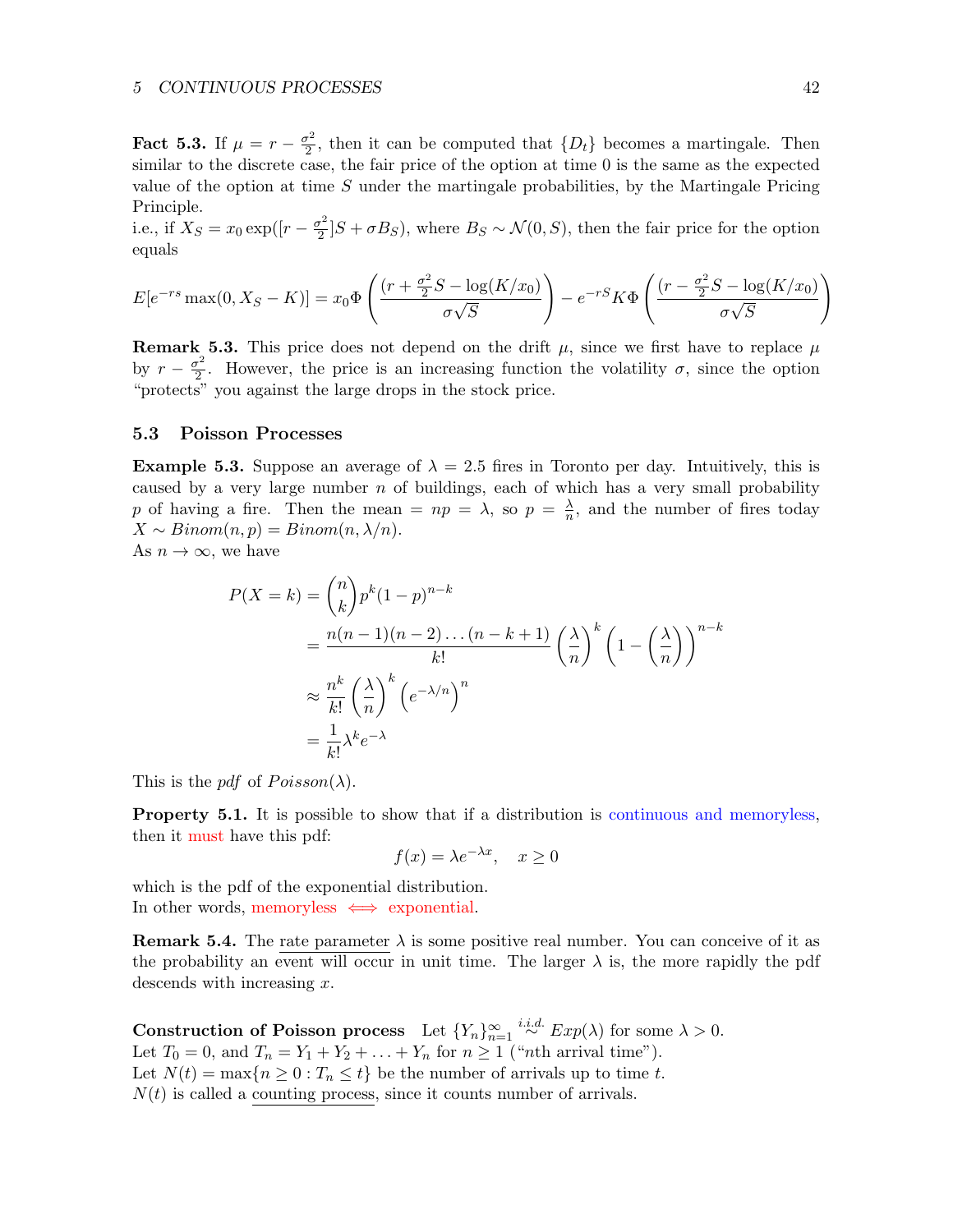**Proposition 5.1.**  $N(t) \sim Poisson(\lambda t)$ , so that  $\forall m \in \mathbb{N}$ ,

$$
P(N(t) = m) = \frac{(\lambda t)^m}{m!} e^{-\lambda t}
$$

*Proof.*  $N(t) = m$  iff both  $T_m \leq t$  and  $T_{m+1} > t$ , iff there is  $0 \leq s \leq t$  with  $T_m = s$  and  $T_{m+1} - T_m > t - s.$ Recall that  $Y_n \sim Exp(\lambda) = Gamma(1, \lambda)$ , so

$$
T_m := Y_1 + Y_2 + \ldots + Y_m \sim Gamma(m, \lambda)
$$

with density function

$$
f_{T_m}(s) = \frac{\lambda^m}{\Gamma(m)} s^{m-1} e^{-\lambda s} = \frac{\lambda^m}{(m-1)!} s^{m-1} e^{-\lambda s}
$$

Also,  $P(T_{m+1} - T_m > t - s) = P(Y_{m+1} > t - s) = e^{-\lambda(t-s)}$ . Then we have

$$
P(N(t) = m) = P(T_m \le t, T_{m+1} > t)
$$
  
=  $P(\exists 0 \le s \le t : T_m = s, Y_{m+1} > t - s)$   
=  $\int_0^t f_{T_m}(s) P(Y_{m+1} > t - s) ds$   
=  $\int_0^t \frac{\lambda^m}{(m-1)!} s^{m-1} e^{-\lambda s} e^{-\lambda (t-s)} ds$   
=  $\frac{\lambda^m}{(m-1)!} e^{-\lambda t} \int_0^t s^{m-1} ds$   
=  $\frac{\lambda^m}{(m-1)!} e^{-\lambda t} [\frac{t^m}{m}]$   
=  $\frac{(\lambda t)^m}{m!} e^{-\lambda t}$ 

**Property 5.2.** If  $0 \le t_1 \le s_1 \le t_2 \le s_2 \le \ldots \le t_k \le s_k$ , then  $N(s_i) - N(t_i) \sim Poisson(\lambda(s_i-\lambda(s_i))$  $(t_i)$ , and  $\{N(s_i) - N(t_i)\}_{i=1}^k$  are all independent. This is called "independent Poisson increments".

*Proof.* Recall the memoryless property of  $Exp(\lambda)$  distribution: for  $a, b > 0$ ,

$$
P(Y_n > b + a | Y_n > a) = P(Y_n > b) = e^{-\lambda b}
$$

This means the process  $\{N(t)\}\,$  "starts over" in each new time interval.

It follows that  $N(t + s) - N(s) \sim N(t) \sim Poisson(\lambda t)$ .

Also, it follows that if  $0 \le a < b \le c < d$ , then  $N(d) - N(c)$  is independent of  $N(b) - N(a)$ , and similarly for multiple non-overlapping time intervals.

**Definition 5.3.** A Poisson process with intensity  $\lambda$  is a collection  $\{N(t)\}_{t\geq0}$  of random nondecreasing integer counts  $N(t)$ , satisfying the following properties

1. 
$$
N(0) = 0
$$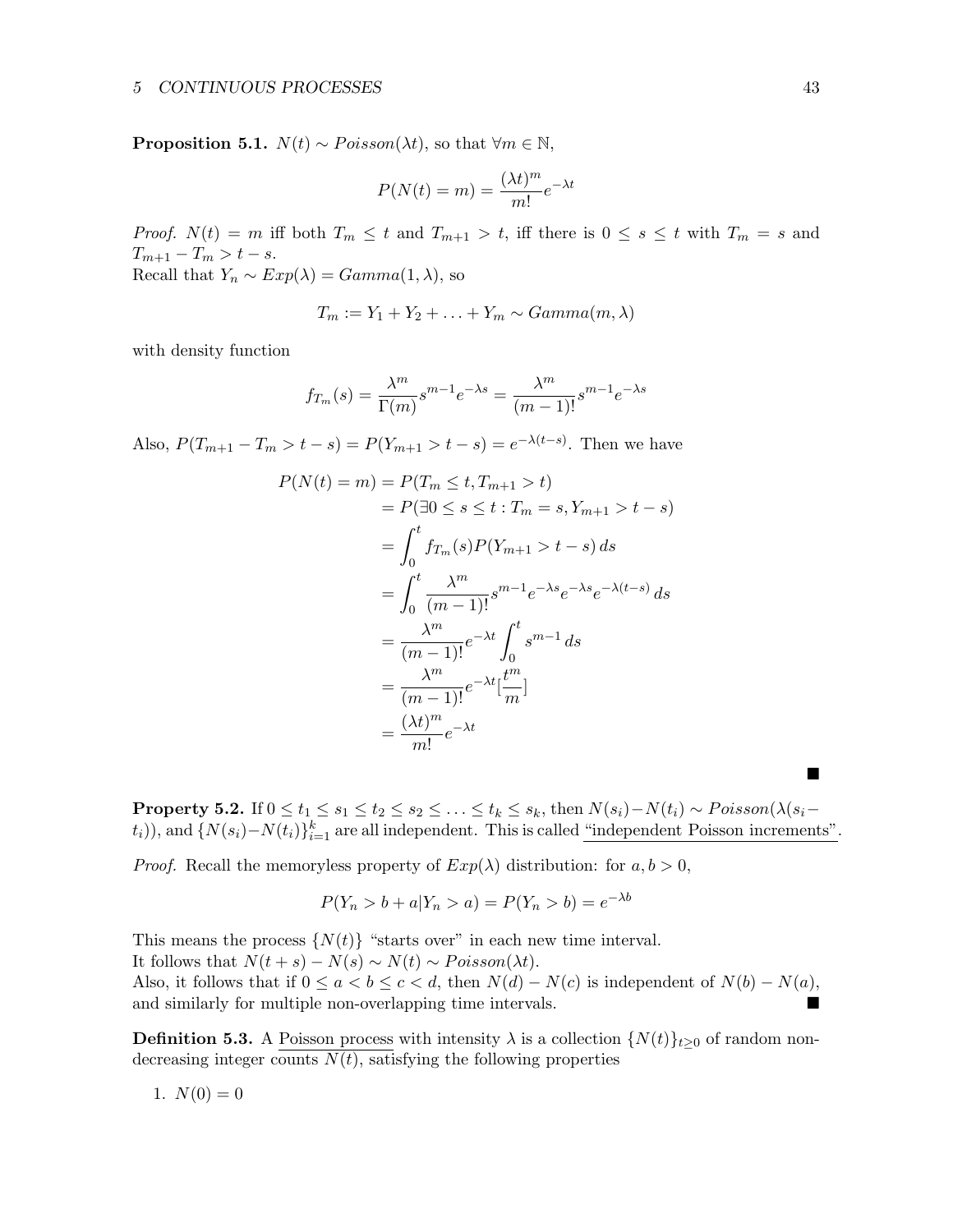#### 5 CONTINUOUS PROCESSES 44

- 2.  $\forall t \geq 0, N(t) \sim Poisson(\lambda t)$
- 3. Independent Poisson increments: If  $0 \le t_1 \le s_1 \le t_2 \le s_2 \le \ldots \le t_k \le s_k$ , then  $N(s_i) - N(t_i) \sim Poisson(\lambda(s_i - t_i))$ , and  $\{N(s_i) - N(t_i)\}_{i=1}^k$  are all independent.

**Example 5.4.** Let  $\{N(t)\}\$ be a Poisson process with intensity  $\lambda$ . Then for  $0 < t < s$ ,

$$
P(N(t) = 1|N(s) = 1) = \frac{P(N(t) = 1, N(s) = 1)}{P(N(s) = 1)}
$$

$$
= \frac{P(N(t) = 1, N(s) - N(t) = 0)}{P(N(s) = 1)}
$$

$$
= t/s
$$

That is, condition on  $N(s) = 1$ , the first event is uniform over [0, s]. (Distribution does not depend on  $\lambda$ .

#### Example 5.5.

$$
P(N(4) = 1|N(5) = 3) = \frac{P(N(4) = 1, N(5) = 3)}{P(N(5) = 3)}
$$

$$
= \frac{P(N(4) = 1, N(5) - N(4) = 2)}{P(N(5) = 3)}
$$

$$
= 12/125
$$

This also does not depend on  $\lambda$ , and equals  $\binom{3}{1}$  $\binom{3}{1}(4/5)^1(1/5)^2$ . Intuition: 3 events occurred in 5 units of time, each event is uniform over  $[0,5]$ , so for  $i =$  $1, 2, 3, P(T_{e_i} \leq 4) = \frac{4}{5}$ , where e represents an event, follows a Bernoulli distribution with  $p = 4/5$ . Then  $P(N(4) = x|N(5) = 3) \sim Binom(3, 4/5)$ .

**Proposition 5.2.** If  $N(t)$  is a Poisson process with rate  $\lambda > 0$ , then as  $h \searrow 0$ :

1. 
$$
P(N(t+h) - N(t) = 1) = \lambda h + o(h)
$$
  
2.  $P(N(t+h) - N(t) \ge 2) = o(h)$ 

Proof.

$$
P(N(t+h) - N(t) = 1) = P(N(h) = 1)
$$
\n(5.1)

$$
=e^{-\lambda h}(\lambda h)^{1}/1!\tag{5.2}
$$

$$
= [1 - \lambda h + O(h^2)](\lambda h) \tag{5.3}
$$

$$
= \lambda h - \lambda^2 h^2 + O(h^3)
$$
\n<sup>(5.4)</sup>

$$
= \lambda h + O(h^2) \tag{5.5}
$$

$$
= \lambda h + o(h) \tag{5.6}
$$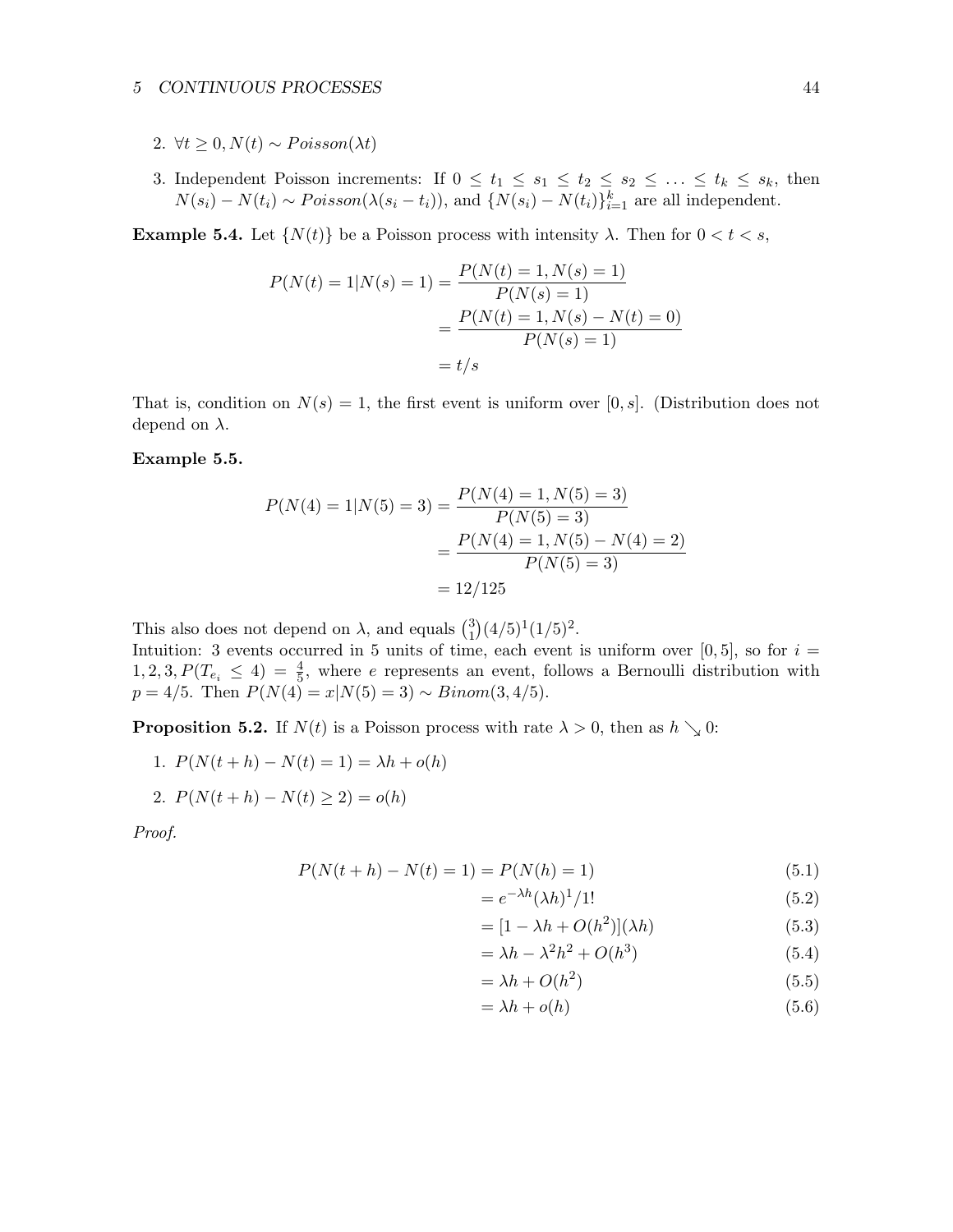Also,

$$
P(N(t+h) - N(t) \ge 2) = P(N(h) \ge 2)
$$
\n(5.7)

$$
= 1 - P(N(h) = 0) - P(N(h) = 1)
$$
\n(5.8)

$$
= 1 - e^{-\lambda h} (\lambda h)^0 / 0! - e^{-\lambda h} (\lambda h)^1 / 1! \tag{5.9}
$$

$$
= 1 - [1 - \lambda h + O(h^{2})](1) - [1 - \lambda h + O(h^{2})](\lambda h)
$$
 (5.10)

$$
= 1 - 1 + \lambda h - O(h^2) - \lambda h + \lambda^2 h^2 - O(h^3)
$$
\n(5.11)

$$
= \lambda^2 h^2 + O(h^2) + O(h^3)
$$
\n(5.12)

$$
=O(h^2) \tag{5.13}
$$

$$
=o(h)\tag{5.14}
$$

**Property 5.3** (Poisson clumping). Suppose we have a Poisson process on  $[0, 100]$  with intensity  $\lambda = 1$  event per day. Then the probability of seeing 4 events within some single day is

$$
P(\exists r \in [1, 100]: N(r) - N(r - 1) = 4) \ge P(\exists m \in \{1, 2, ..., 100\}: N(m) - N(m - 1) = 4)
$$
  
= 1 - P( $\not\exists m \in \{1, 2, ..., 100\}: N(m) - N(m - 1) = 4$ )  
= 1 - (P(N(1) \ne 4))<sup>100</sup>  
= 1 - (1 - P(N(1) = 4))<sup>100</sup>  
= 1 - (1 - e<sup>-1</sup>(1<sup>4</sup>/4!))<sup>100</sup>  
 $\approx 0.787$ 

Therefore, the  ${T_i}$  tend to "clump up" in various patterns, just by chance alone. This doesn't mean anything at all: they are still independent.

**Proposition 5.3.** Suppose  $\{N_1(t)\}_{t\geq 0}$  and  $\{N_2(t)\}_{t\geq 0}$  are independent Poisson processes, with rates  $\lambda_1$  and  $\lambda_2$  respectively. Let  $N(t) = N_1(t) + N_2(t)$ . Then  $\{N(t)\}_{t>0}$  is also a Poisson process, with rate  $\lambda_1 + \lambda_2$ .

**Proposition 5.4** (thin). Let  $\{N(t)\}_{t>0}$  be a Poisson process with rate  $\lambda$ . Suppose each arrival is independently of "type  $i$ " with probability  $p_i$ , for  $i = 1, 2, 3, \ldots$  (could be countably infinite), where  $\sum_i p_i = 1$ . Let  $N_i(t)$  be number of arrivals of type i up to time t. Then the different  $\{N_i(t)\}\$ are all independent, and furthermore each  $\{N_i(t)\}\$ is itself a Poisson process, with rate  $\lambda p_i$ . . <u>Prove this!</u>

## <span id="page-44-0"></span>5.4 Continuous-Time, Discrete-Space Processes

Recall that a Markov chain  $\{X_n\}_{n=0}^{\infty}$  is defined in discrete time. But Brownian motion  $\{B_t\}_{t\geq 0}$ and Poisson processes  $\{N(t)\}_{t\geq0}$  are both defined in continuous time. So we want to define Markov processes in continuous time.

Definition 5.4 (continuous-time Markov process). A continuous-time (time-homogeneous, non-explosive) Markov process, on a countable (discrete) state space S, is a collection  $\{X(t)\}_{t\geq 0}$ of random variables such that

$$
P(X_0 = i_0, X_{t_1} = i_1, X_{t_2} = i_2, \dots, X_{t_n} = i_n) = v_{i0} p_{i_0 i_1}^{(t_1)} p_{i_1 i_2}^{(t_2 - t_1)} \dots p_{i_{n-1} i_n}^{(t_n - t_{n-1})}
$$

■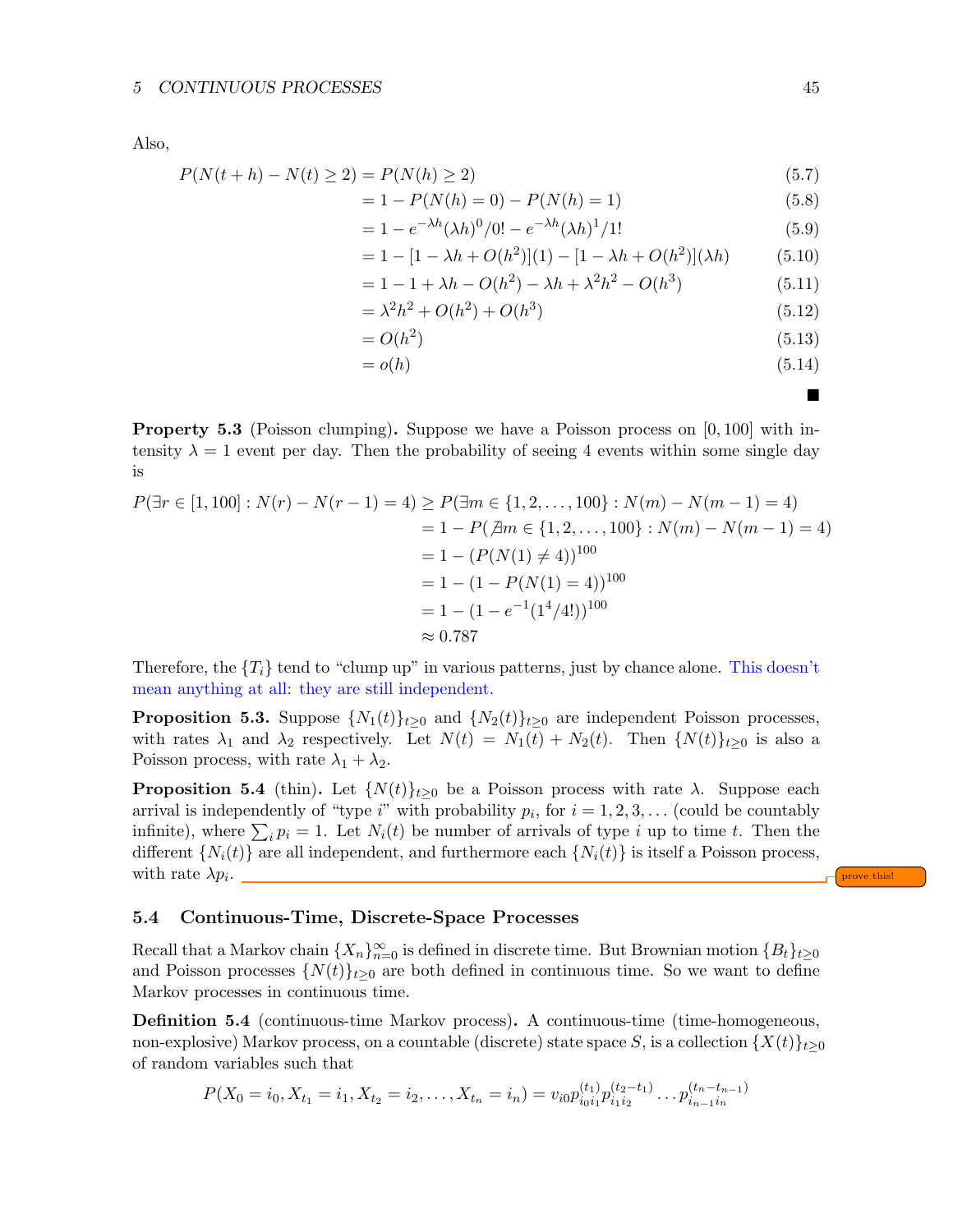#### 5 CONTINUOUS PROCESSES 46

for all  $i_0, i_1, \ldots, i_n \in S$  and all  $0 < t_1 < t_2 < \ldots < t_n$ .

**Property 5.4.** We need some initial distribution  $\{v_i\}_{i \in S}$  (with  $v_i \geq 0$  and  $\sum_{i \in S} v_i = 1$ ), and transition probabilities  $\{p_{ij}^{(t)}\}_{i,j\in S,t\geq 0}$  (with  $p_{ij}^{(t)} \geq 0$  and  $\sum_{j\in S} p_{ij}^{(t)} = 1$ )

Also, 
$$
\delta_{ij} := p_{ij}^{(0)} = \begin{cases} 1, & i = j \\ 0, & i \neq j \end{cases}
$$

Remark 5.5. This is just like discrete-time chains, except need to keep track of elapsed time t too.

Property 5.5 (standard Markov process). In a standard Markov process,

$$
\lim_{t \searrow 0} p_{ij}^{(t)} = p_{ij}^{(0)} = \delta_{ij}
$$

That is, the mapping  $t \mapsto p_{ij}^{(t)}$  is continuous.

Note that this property does not always hold. But from now on, assume our processes are standard.

**Example 5.6.** Let  $S = \{1, 2\}$  with  $p_{11}^{(0)} = p_{22}^{(0)} = 1$ . Suppose that for all  $t > 0$ ,  $p_{11}^{(t)} = p_{21}^{(t)} = 1$ . Then the process is not standard, since  $p_{21}^{(0)} = 0$  so that  $p_{21}$  is not continuous at 0.

Property 5.6 (aperiodic). Continuous-time standard processes are always aperiodic.

*Proof.* For all small enough  $h > 0$ ,  $p_{ii}^{(h)} > 0$ . Hence by Chapman-Kolmogorov Inequality [2.2,](#page-7-1)

$$
p_{ii}^{(nh)} \geq \left(p_{ii}^{(h)}\right)^n > 0
$$

for all small enough  $h>0$  and all  $n\in\mathbb{N}.$ Hence  $p_{ii}^{(t)} > 0$  for all  $t \geq 0$ .

Hence continuous-time standard processes are always aperiodic.

Definition 5.5 (generator). Given a standard Markov process, its generator is the righthanded derivative

$$
g_{ij} =: \lim_{t \searrow 0} \frac{p_{ij}^{(t)} - \delta_{ij}}{t} = p'_{ij}^{(0)}
$$

In matrix form we have

$$
G = (g_{ij})_{i,j \in S} = P'^{(0)} = \lim_{t \searrow 0} \frac{P^{(t)} - I}{t}
$$

**Property 5.7.**  $g_{ii} \leq 0$ , while  $g_{ij} \geq 0$  for  $i \neq j$ .

Proof. The result follows by the sign of the limits.

**Property 5.8.** If the state space S is finite, then a generator  $G$  of a standard Markov process on S has row sums equal to 0. i.e.,  $\sum_{j \in S} g_{ij} = 0$ .